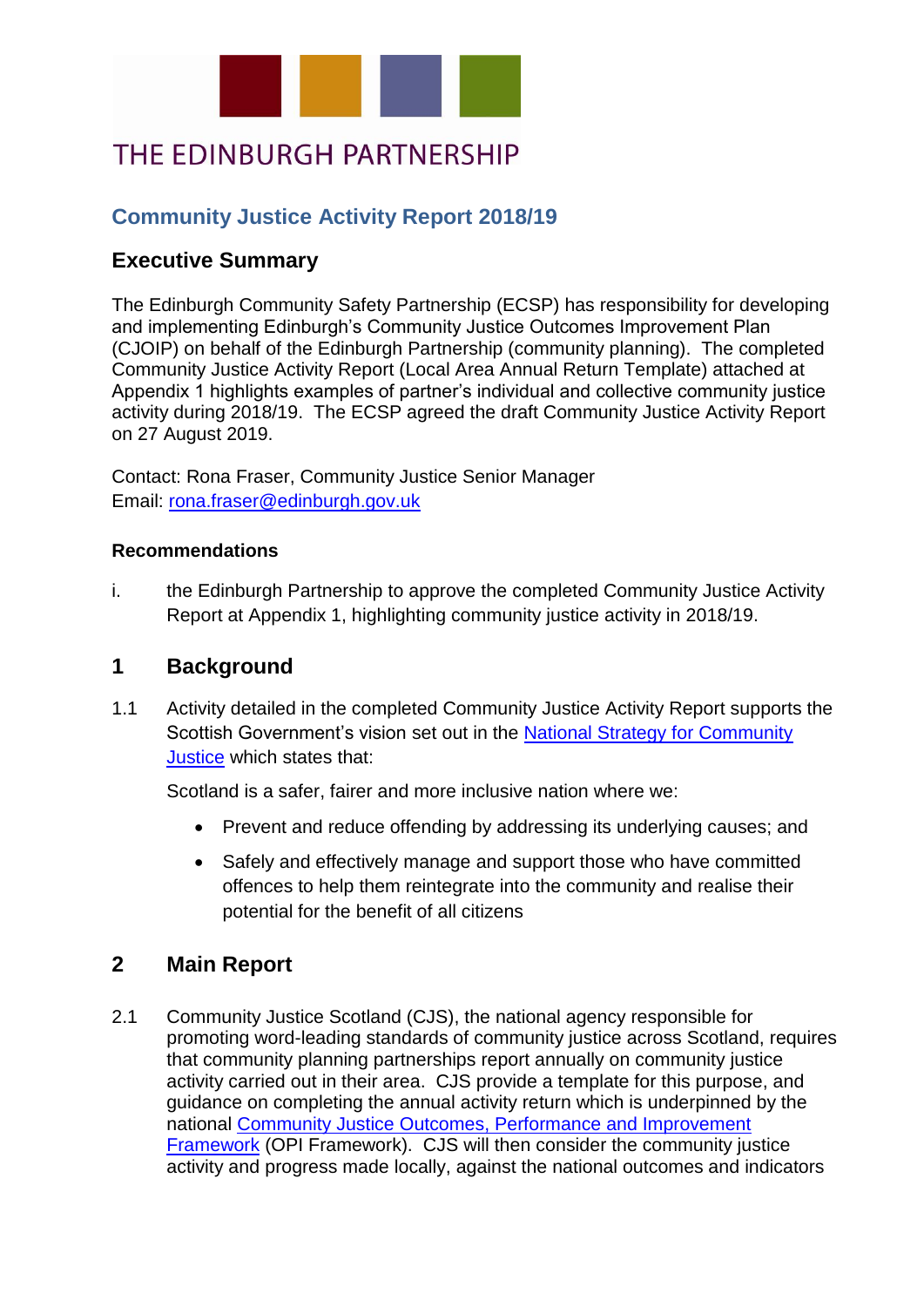set out in the OPI Framework and provide feedback, including any recommendations for future activity returns.

2.2 Once approved by the Edinburgh Partnership, the completed Community Justice Activity Report 2018/19 will be submitted to CJS for consideration and feedback.

| <b>Contribution to:</b> | Low | <b>Medium</b> |   | High |
|-------------------------|-----|---------------|---|------|
| • Sustainability        |     | 3             |   | 5    |
| Equality<br>$\bullet$   |     | З             |   | 5    |
| • Community Engagement  |     | 3             |   | 5    |
| • Prevention            |     | З             |   | 5    |
| • Joint Resourcing      |     |               | 4 | 5    |

Contact details: Rona Fraser, Community Justice Senior Manager Email: [rona.fraser@edinburgh.gov.uk](mailto:rona.fraser@edinburgh.gov.uk)

Appendices:

Appendix 1: Community Justice Activity Report 2018/19

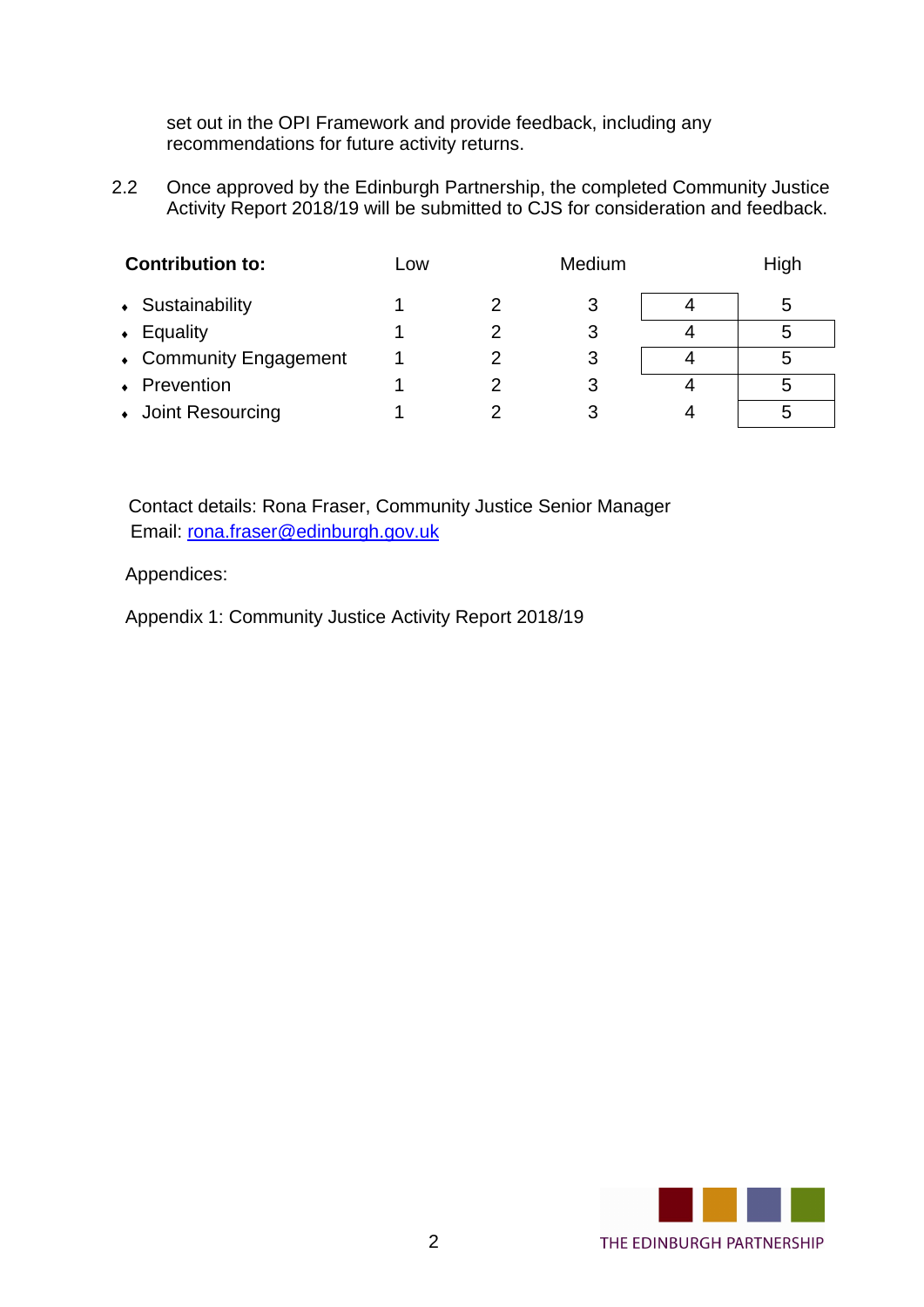

# **Community Justice Scotland**

Ceartas Coimhearsnachd Alba

**Community Justice Outcome Activity Across Scotland Local Area Annual Return Template 2018-19**

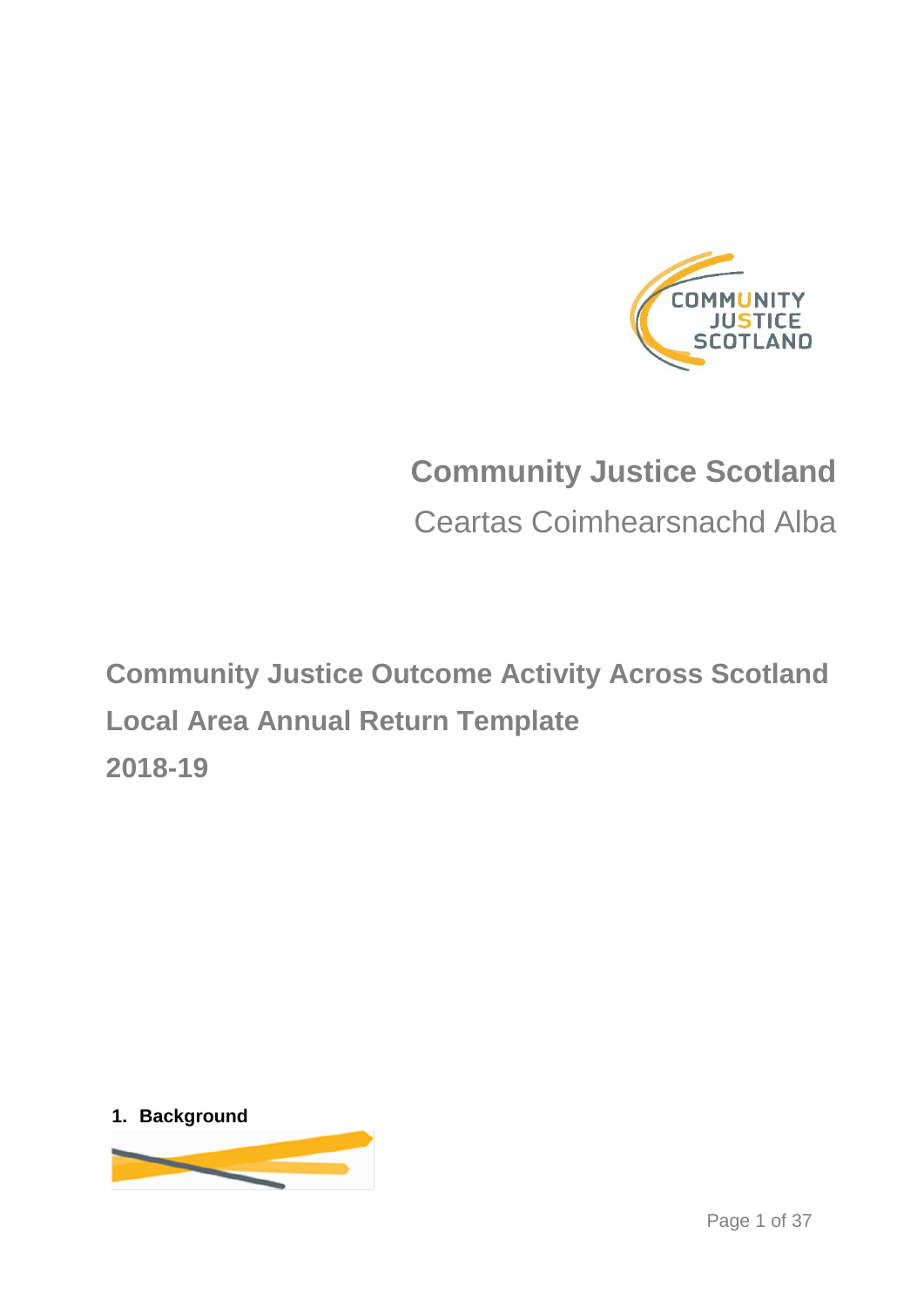The introduction of the Community Justice (Scotland) Act 2016 triggered the formal implementation of the new model of Community Justice in Scotland. A number of key documents are associated with the Act including the National Strategy, Justice in Scotland: Vision & Priorities and the Framework for Outcome, Performance & Improvement.

The 2016 Act places a duty on community justice statutory partners to produce a Community Justice Outcome Improvement Plan (CJOIP) which outlines key local needs & priorities and the plans & actions to address these against a backdrop of the documents noted above. Beyond this, the partners are also tasked with reporting, on an annual basis, the community justice outcomes and improvements in their area – again with reference to the associated strategy and framework documents and, when complete, submit those annual reports to Community Justice Scotland.

This guidance, which underpins the reporting template, was produced as a response to views and opinions gathered by the Community Justice Scotland Improvement Team following the publication of the 2017-18 annual report.

Community Justice Scotland is committed to working in partnership with community justice partners and have designed the template and guidance to support local areas in reporting on their annual outcomes and improvements in a meaningful way that captures necessary data in an effective and efficient manner.

# **2. Statement of Assurance**

The information submitted to Community Justice Scotland using this template is for the purpose of fulfilling the requirement under s27 of the Community Justice (Scotland) Act 2016 for Community Justice Scotland to produce a report on performance in relation to community justice outcomes across Scotland.

The data submitted using this template will be used for this reporting purpose only. In the report, local authority areas will not be specifically identified. However, Community Justice Partnerships should be aware that any information held by Community Justice Scotland is subject to statutory Freedom of Information obligations.

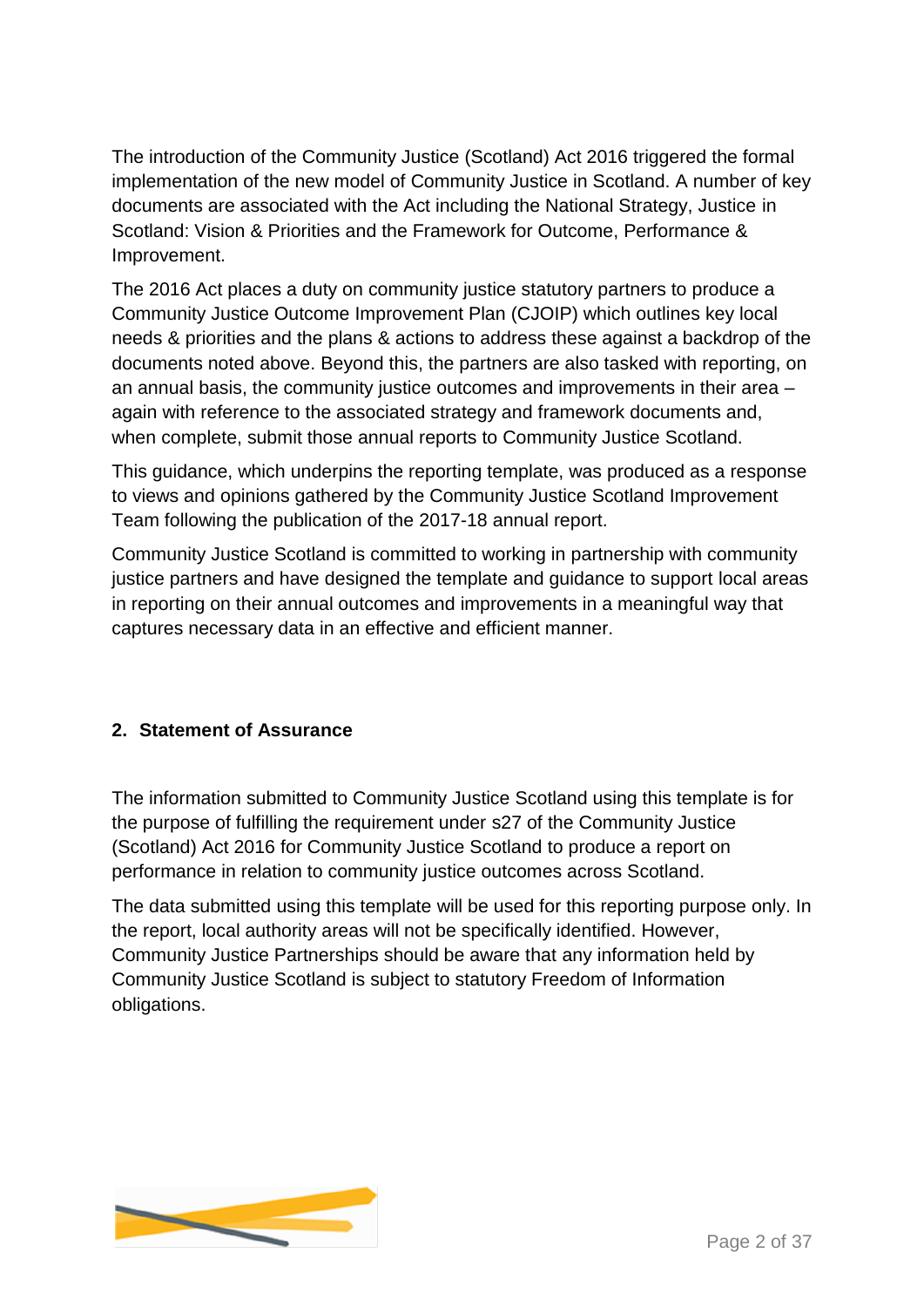# **3. General principles of the template**

The template is designed to capture a range of important data in a way that allows local partners to highlight key aspects of community justice activities, outcomes and improvements over the specified period without it being onerous or time/resource demanding.

Most of the template is self-explanatory and, where this is the case, there is little guidance required. In the sections that require more direction for completion, the text (in blue) will outline what is expected in terms of reporting.

It would be helpful if responses in each of the "evidence and data" boxes within section 4 of the template ("performance reporting") is held to a maximum of 300 words to ensure the main points are captured. This allows for an efficient analysis by Community Justice Scotland on return. The use of bullet points in your answers is acceptable.

Where the template asks for evidence, a written response will suffice and there is no expectation that you send additional supporting documentation – if there are any aspects Community Justice Scotland is unclear on it will be our responsibility to request clarification where necessary.

If any response or evidence requires details about people with lived experience (e.g. evidence in respect of someone's life story) please **NO NOT** include any personal sensitive information (as outlined in Schedules 2 & 3 of the Data Protection Act 1998) as Community Justice Scotland does not require such information. If this is unavoidable then please ensure that the data is fully anonymised.

This is the second iteration of the template and guidance. It is anticipated that this template will remain largely unchanged for the reporting periods 2018-2019 and 2019-2020.

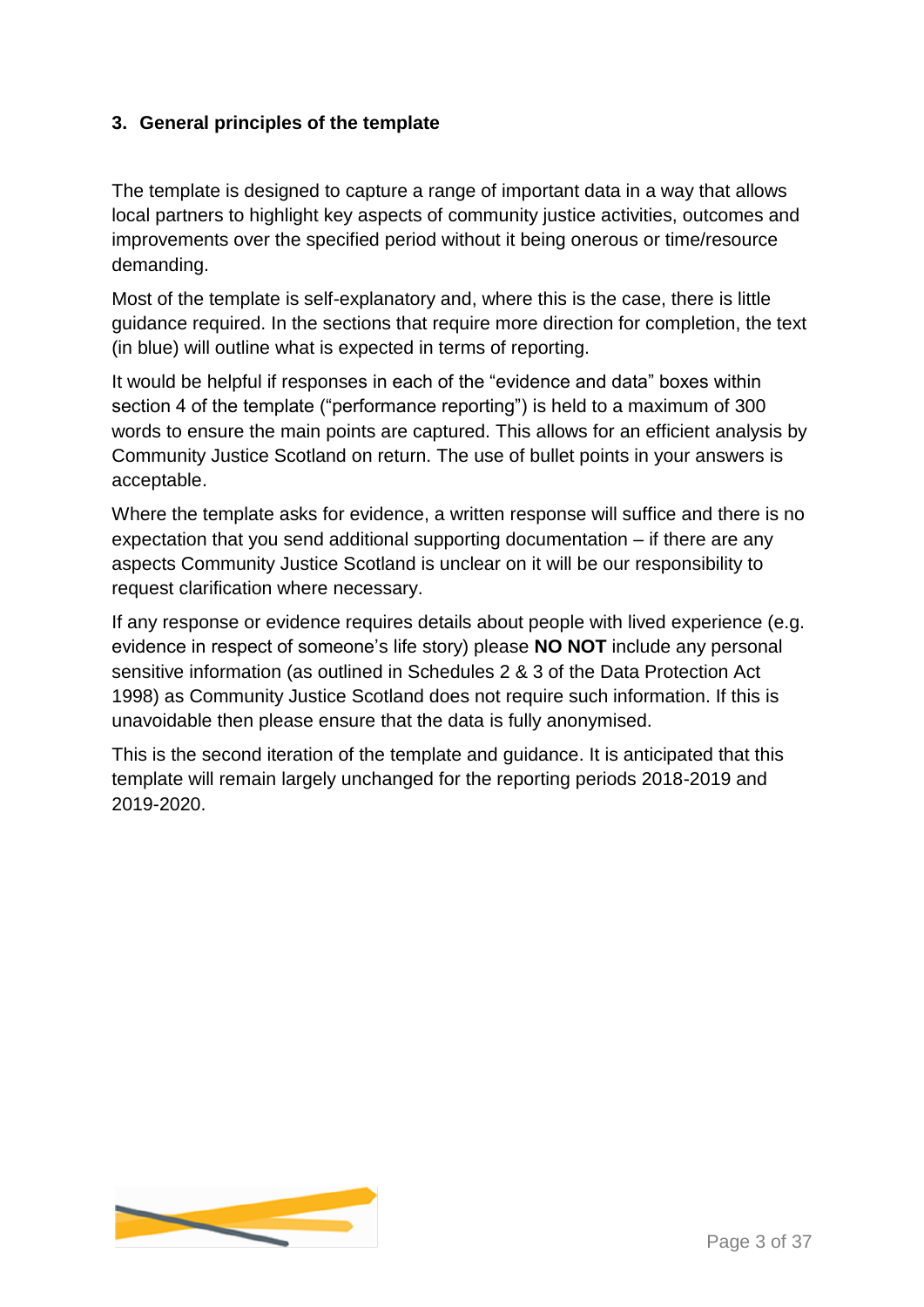# **4. Template Completion Guide**

| 1. Community Justice Partnership / Group Details                                |                                                   |  |  |  |  |
|---------------------------------------------------------------------------------|---------------------------------------------------|--|--|--|--|
| Community Justice<br>Partnership / Group                                        | <b>Edinburgh Community Safety Partnership</b>     |  |  |  |  |
| Community Justice<br>Partnership Group Chair                                    | Councillor Amy McNeese-Mechan                     |  |  |  |  |
| Community Justice<br>Partnership / Group Co-<br>ordinator                       | Suzan Ross, Community Justice Development Officer |  |  |  |  |
| Publication date of<br>Community Justice<br>Outcome Improvement<br>Plan (CJOIP) | April 2017                                        |  |  |  |  |

#### **2. Template Sign-off**

The content of this annual report on community justice outcomes and improvements in our area has been agreed as accurate by the Community Justice Partnership / Group and has been shared with our Community Planning Partnership through our local accountability arrangements.

…………………………………………………………………... …………………………….

Signature of Community Justice Partnership / Group Chair : Date :

#### **3. Governance Arrangements**

Please outline below your current governance structure for the community justice arrangements in your area :

The Edinburgh Community Safety Partnership (ECSP) (incorporating community justice) is a sub group of the Edinburgh Partnership; the community planning group for Edinburgh. The ECSP is responsible for co-ordinating a strategic multi-agency response to community safety, community justice and for developing and implementing Edinburgh's Community Justice Outcomes Improvement Plan (CJOIP) on behalf of the Edinburgh Partnership. The ECSP monitors partner's progress both individually and collectively under the CJOIP, and reports community justice performance and activity to the Edinburgh Partnership annually.

CJOIP activity and community justice aspirations to reduce reoffending and achieve a safer, fairer and more inclusive society, support the Edinburgh Partnership's vision and commitment highlighted in its [Community Plan 2018-28](https://www.edinburgh.gov.uk/downloads/download/424/the_edinburgh_partnership_community_plan) (Locality Outcome Improvement Plan), that "*Edinburgh is a thriving, connected, inspired and fair city, where all forms of poverty and inequality are reduced*".

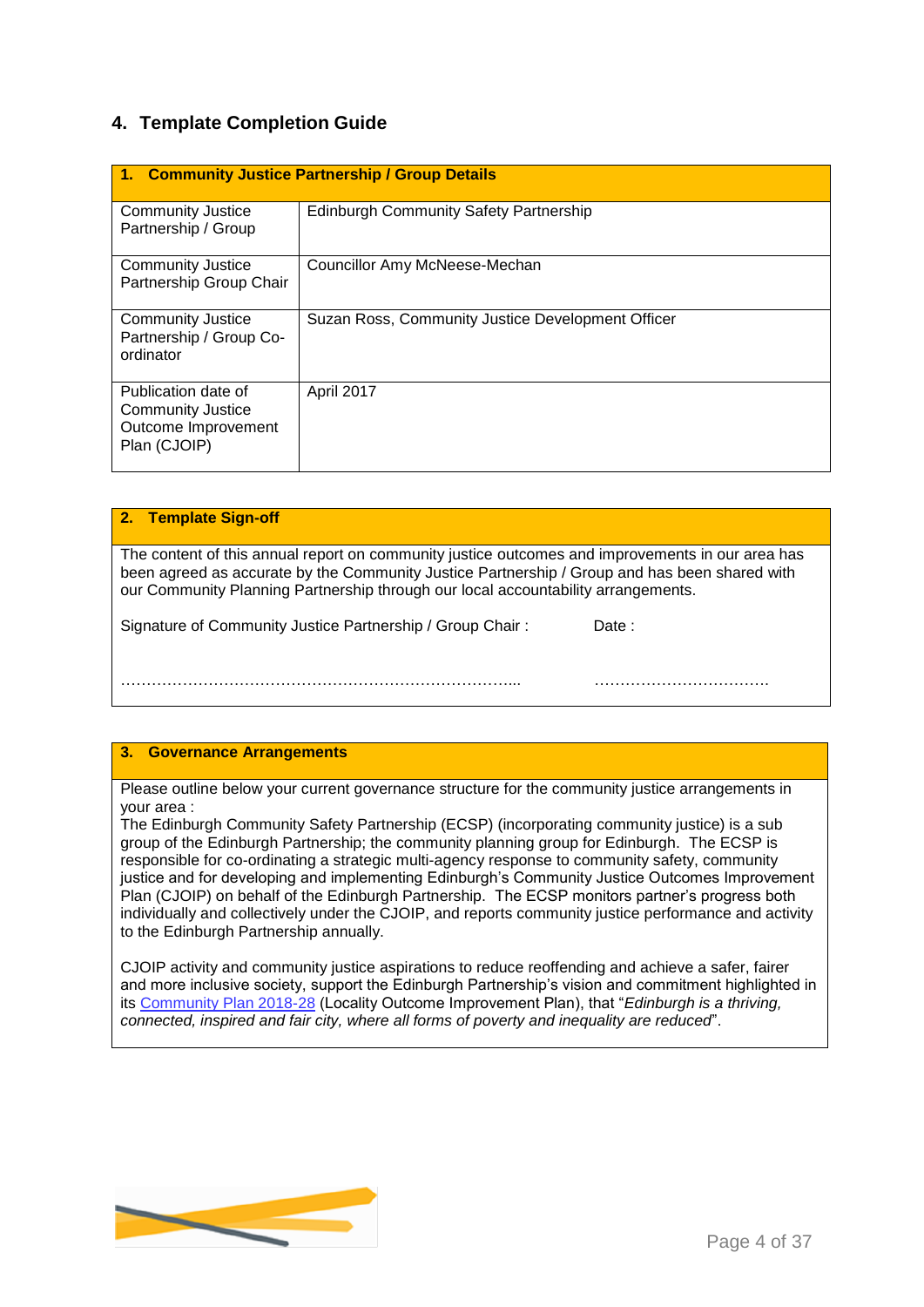# **4. Performance Reporting – National Outcomes**

#### **NATIONAL OUTCOME ONE**

Communities improve their understanding and participation in community justice

| <b>Indicator</b><br>Activities carried<br>out to engage<br>with<br>'communities' as<br>well as other<br>relevant<br>constituencies | <b>Reported?</b><br>No | Useful?<br>Yes | <b>Evidence and Data (max 300 words per indicator)</b><br>Community Justice partners and locality engagement<br>Community justice partners routinely engage<br>with<br>communities; examples include;<br>Drop in engagement sessions in localities to<br>$\bullet$<br>encourage individuals and communities to give<br>feedback on their experiences of prevention and<br>intervention services<br>Localities engagement events for example, to<br>٠<br>ascertain priorities for local communities (detailed<br>in Edinburgh's four <b>Locality Improvement Plans</b> )<br>A summary of engagement across the four localities is<br>below:<br>South West locality consulted local people through<br>$\bullet$<br>Neighbourhood Partnership meetings, supporting<br>events, online questionnaire, libraries engagement,<br>and young people's questionnaire. A phase of the<br>engagement focused on communities experiencing<br>higher levels of deprivation.<br>South East conversed with local people at fayres,<br>٠<br>libraries, community centres, through community<br>events, foot patrols, home visits with partners.<br>North West engaged with Neighbourhood<br>$\bullet$<br>Partnerships and local community groups which<br>attracted over 900 responses. Views were also |
|------------------------------------------------------------------------------------------------------------------------------------|------------------------|----------------|----------------------------------------------------------------------------------------------------------------------------------------------------------------------------------------------------------------------------------------------------------------------------------------------------------------------------------------------------------------------------------------------------------------------------------------------------------------------------------------------------------------------------------------------------------------------------------------------------------------------------------------------------------------------------------------------------------------------------------------------------------------------------------------------------------------------------------------------------------------------------------------------------------------------------------------------------------------------------------------------------------------------------------------------------------------------------------------------------------------------------------------------------------------------------------------------------------------------------------------------------------------------------------------|
|                                                                                                                                    |                        |                | gathered through local pop up stalls and knocking<br>on doors.<br>North East carried out an online survey, face to<br>٠<br>face street conversations, and engaging with care<br>home and sheltered housing residents. There was                                                                                                                                                                                                                                                                                                                                                                                                                                                                                                                                                                                                                                                                                                                                                                                                                                                                                                                                                                                                                                                        |
|                                                                                                                                    |                        |                | an additional focus on engagement with those<br>experiencing the greatest inequality.                                                                                                                                                                                                                                                                                                                                                                                                                                                                                                                                                                                                                                                                                                                                                                                                                                                                                                                                                                                                                                                                                                                                                                                                  |
|                                                                                                                                    |                        |                | Key priority themes emerged across all localities and are<br>a focus of each LIP;<br>• Employment and employability<br>Safer communities<br>Children and young people<br>Health and wellbeing<br>Place                                                                                                                                                                                                                                                                                                                                                                                                                                                                                                                                                                                                                                                                                                                                                                                                                                                                                                                                                                                                                                                                                 |
|                                                                                                                                    |                        |                | <b>Community Payback Order engagement</b>                                                                                                                                                                                                                                                                                                                                                                                                                                                                                                                                                                                                                                                                                                                                                                                                                                                                                                                                                                                                                                                                                                                                                                                                                                              |
|                                                                                                                                    |                        |                | As part of our Community Payback Order (CPO) annual<br>report consultation, we consulted with the wider<br>community, including elected members, statutory<br>agencies and Third Sector partners to obtain their views                                                                                                                                                                                                                                                                                                                                                                                                                                                                                                                                                                                                                                                                                                                                                                                                                                                                                                                                                                                                                                                                 |

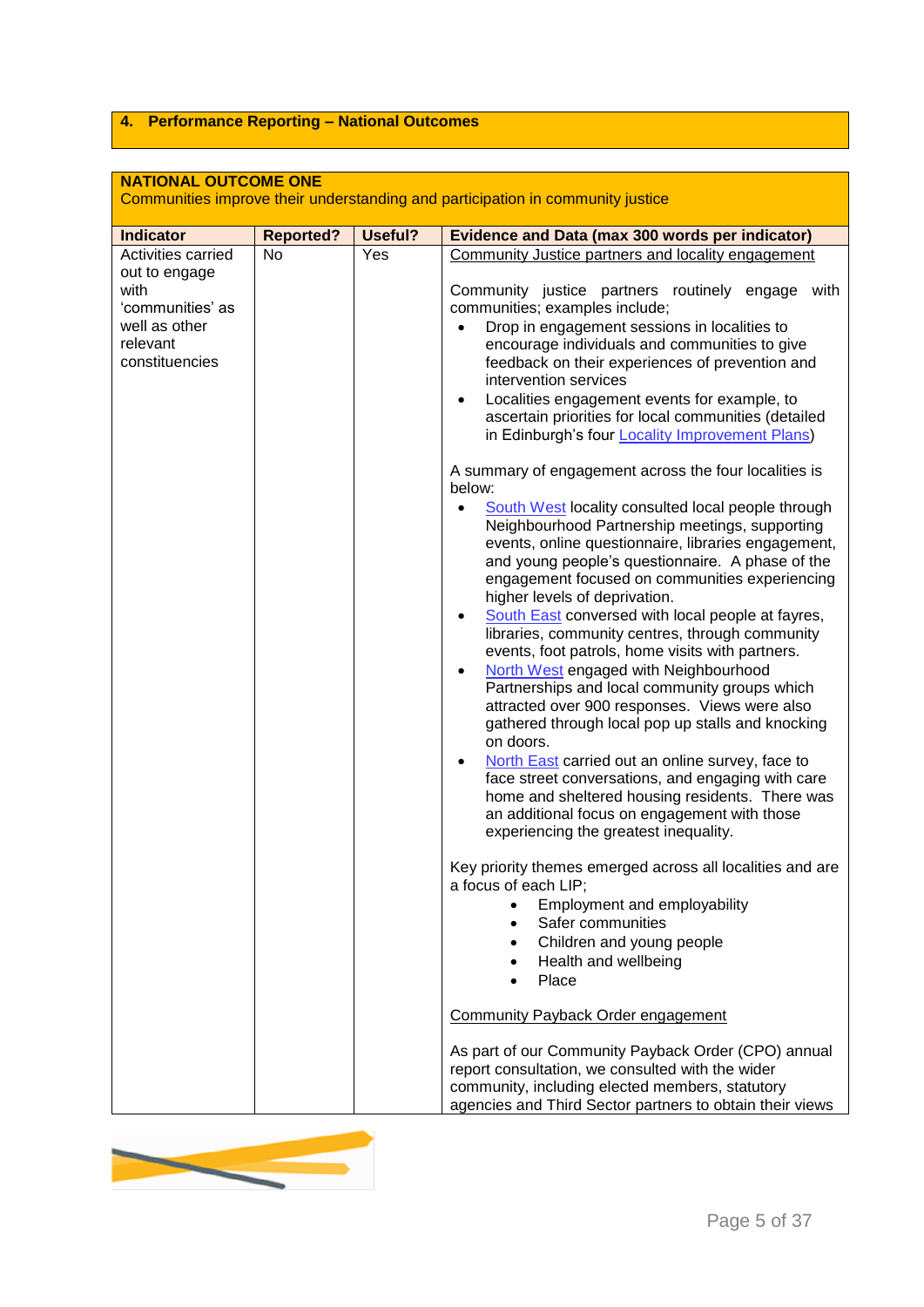|                                                                                                          |    |     | on community payback and reducing reoffending. This<br>annual exercise helps to gauge public opinion and<br>support for Community Payback going forward and<br>positive feedback received may be used to promote the<br>benefits of community payback more widely. An online<br>public consultation in July/August 2018 was supported<br>by four focus groups with people subject to Community<br>Payback in August /September 2018 with feedback<br>being used where appropriate to inform ongoing<br>development of the Community Payback service.                                                                                                                                                                                                                                                                                                                                                                                                                                                                                                                                                                                                                                                                                                                                                                                                                                                                                                                                                                                                                                                                                                                                                                                                                                                                                                                                                                                                                                                                                                                                 |
|----------------------------------------------------------------------------------------------------------|----|-----|--------------------------------------------------------------------------------------------------------------------------------------------------------------------------------------------------------------------------------------------------------------------------------------------------------------------------------------------------------------------------------------------------------------------------------------------------------------------------------------------------------------------------------------------------------------------------------------------------------------------------------------------------------------------------------------------------------------------------------------------------------------------------------------------------------------------------------------------------------------------------------------------------------------------------------------------------------------------------------------------------------------------------------------------------------------------------------------------------------------------------------------------------------------------------------------------------------------------------------------------------------------------------------------------------------------------------------------------------------------------------------------------------------------------------------------------------------------------------------------------------------------------------------------------------------------------------------------------------------------------------------------------------------------------------------------------------------------------------------------------------------------------------------------------------------------------------------------------------------------------------------------------------------------------------------------------------------------------------------------------------------------------------------------------------------------------------------------|
| Consultation with<br>communities as<br>part of community<br>justice planning<br>and service<br>provision | No | Yes | Service user feedback<br>Prior to formal consultation on the CPO annual report in<br>August 2018, a communications plan was developed<br>which utilised email, Twitter, local media and the City of<br>Edinburgh Council's website to raise awareness of<br>Community Payback. The communication plan<br>incorporates stakeholder and service user feedback<br>which includes both an online questionnaire and exit<br>questionnaires for service users.<br>Of the four focus groups mentioned above, three were<br>held with people subject to CPOs unpaid work<br>requirement, and one group was undertaken with people<br>who have finished supervision, but are attending a<br>men's 'maintenance' group on a weekly basis. This<br>engagement assists with quality assurance of existing<br>service provision and feedback received presents<br>opportunities where relevant, to further improve the<br>service.<br>People engaged in unpaid work were asked to give their<br>views on the service; what they liked and disliked about<br>it, whether they knew who was benefiting from their work<br>and were given appropriate feedback on it, as well as<br>being asked to suggest improvements to support<br>compliance. A snapshot of recommendations as a direct<br>result of the feedback received is below:<br>Feedback boards in workshop muster areas<br>showing before and after photographs of projects<br>and positive feedback<br>Holding consultation events without staff present so<br>that service user participation is uninhibited<br>Service users to be fully briefed at the outset of a<br>project so they are aware who will be benefitting<br>from their work<br>Feedback/recommendations from the men's<br>maintenance group:<br>Exploring peer mentoring opportunities within the<br>$\bullet$<br>service<br>Community Justice manager to look at carrying out<br>more regular consultations with service users<br>For service users, and to support their engagement, a<br>draft strategy is being developed for implementation<br>later this year. |

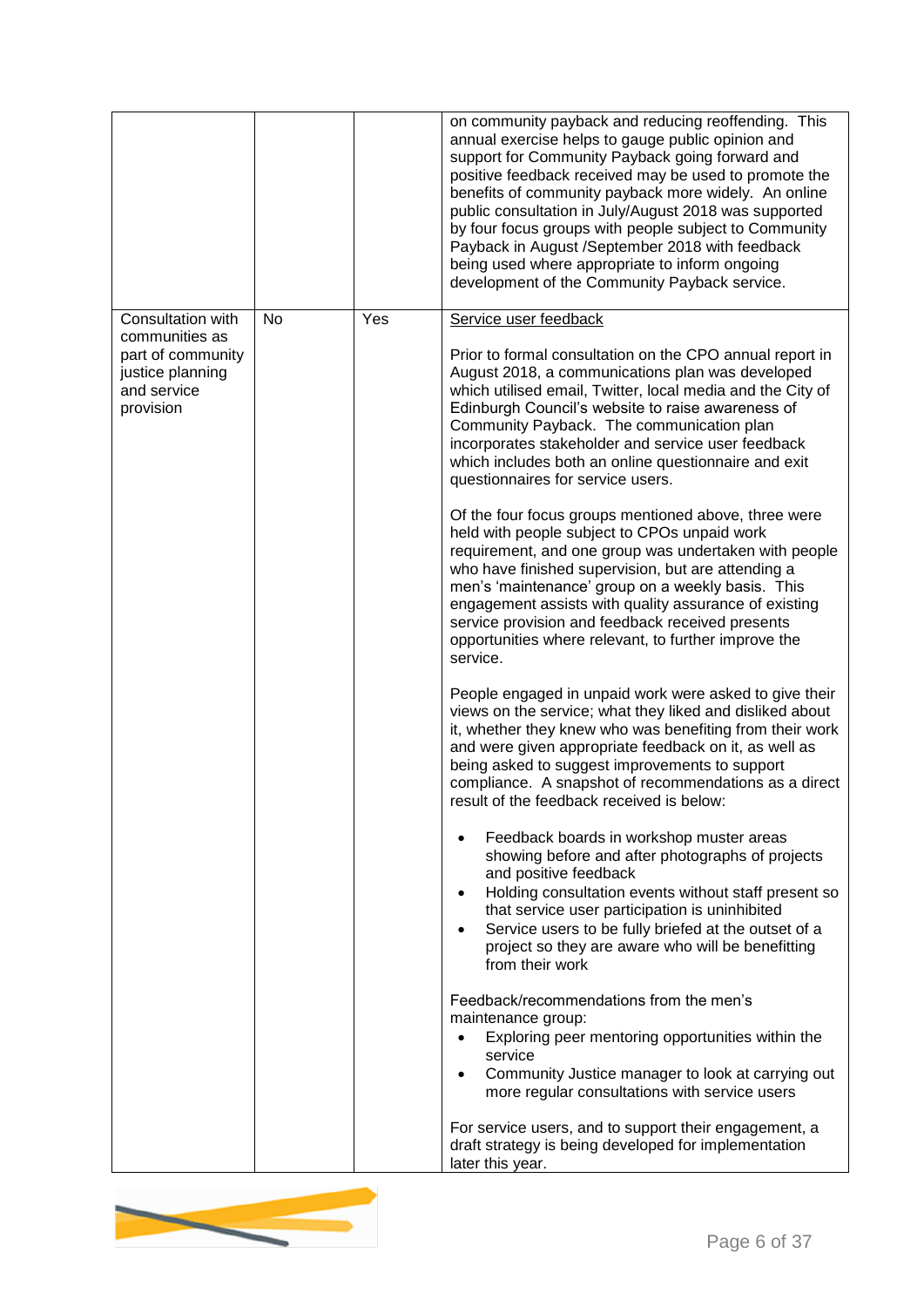| Participation in      | No | Yes | Peer mentoring                                                                                                                                                                                                                                                                                                                                                                                                                                                                                                                                                                                                                                                                                                                     |
|-----------------------|----|-----|------------------------------------------------------------------------------------------------------------------------------------------------------------------------------------------------------------------------------------------------------------------------------------------------------------------------------------------------------------------------------------------------------------------------------------------------------------------------------------------------------------------------------------------------------------------------------------------------------------------------------------------------------------------------------------------------------------------------------------|
| community             |    |     |                                                                                                                                                                                                                                                                                                                                                                                                                                                                                                                                                                                                                                                                                                                                    |
| justice, such as      |    |     | Through the Peer Mentoring and Support Service for                                                                                                                                                                                                                                                                                                                                                                                                                                                                                                                                                                                                                                                                                 |
| co-production and     |    |     | people currently involved in the community justice                                                                                                                                                                                                                                                                                                                                                                                                                                                                                                                                                                                                                                                                                 |
| joint delivery        |    |     | system, mentors support service users to make<br>decisions about their lives and help them to get the right                                                                                                                                                                                                                                                                                                                                                                                                                                                                                                                                                                                                                        |
|                       |    |     | support and access to the services they need. The                                                                                                                                                                                                                                                                                                                                                                                                                                                                                                                                                                                                                                                                                  |
|                       |    |     | mentors assist service users to explore issues or                                                                                                                                                                                                                                                                                                                                                                                                                                                                                                                                                                                                                                                                                  |
|                       |    |     | obstacles, set goals and achieve the things they want to                                                                                                                                                                                                                                                                                                                                                                                                                                                                                                                                                                                                                                                                           |
|                       |    |     | do, whilst at the same time building confidence, skills                                                                                                                                                                                                                                                                                                                                                                                                                                                                                                                                                                                                                                                                            |
|                       |    |     | and talent.                                                                                                                                                                                                                                                                                                                                                                                                                                                                                                                                                                                                                                                                                                                        |
|                       |    |     | Volunteers with lived experience of the community justice<br>system are now being employed to complement the work<br>being done by paid staff, acting as positive role models<br>for people with an offending history, encouraging them to<br>address their offending behaviour, and re-engage with<br>their local community. The volunteers liaise and work<br>closely with other service-related agencies in order to<br>support service users with addictions, mental health,<br>literacy and housing.                                                                                                                                                                                                                          |
|                       |    |     | <b>VOW</b> project                                                                                                                                                                                                                                                                                                                                                                                                                                                                                                                                                                                                                                                                                                                 |
|                       |    |     | The VOW project led by Police Scotland engages with<br>young people involved in offending behaviour and uses a                                                                                                                                                                                                                                                                                                                                                                                                                                                                                                                                                                                                                     |
|                       |    |     | collaborative approach with peer mentors from Aid and<br>Abet to channel them away from the cycle of re-offending.<br>Police officers from the project work with trained peer<br>mentors to break down barriers to engagement and<br>support young people who have experienced childhood<br>trauma and are actively engaged in criminal and harmful<br>risk taking behaviour. Work includes assisting the young<br>people to reduce their offending and harmful behaviour,<br>improve their mental health and build resilience skills.<br>The project assists the young people in making positive<br>choices and to increase their life chances; contributing to<br>crime reduction and the wider strengthening of<br>communities. |
| Level of<br>community | No | Yes | <b>Community payback</b>                                                                                                                                                                                                                                                                                                                                                                                                                                                                                                                                                                                                                                                                                                           |
| awareness of /        |    |     | The CPO annual report for 2018/19 is not published until                                                                                                                                                                                                                                                                                                                                                                                                                                                                                                                                                                                                                                                                           |
| satisfaction with     |    |     | February 2020, therefore feedback relating to CPO                                                                                                                                                                                                                                                                                                                                                                                                                                                                                                                                                                                                                                                                                  |
| work undertaken       |    |     | activity is based on the 2017/18 report.                                                                                                                                                                                                                                                                                                                                                                                                                                                                                                                                                                                                                                                                                           |
| as part of a CPO      |    |     | Results from the CPO public online consultation showed                                                                                                                                                                                                                                                                                                                                                                                                                                                                                                                                                                                                                                                                             |
|                       |    |     | that 90% of respondents were either fully or partly aware                                                                                                                                                                                                                                                                                                                                                                                                                                                                                                                                                                                                                                                                          |
|                       |    |     | of community payback with all being aware of unpaid                                                                                                                                                                                                                                                                                                                                                                                                                                                                                                                                                                                                                                                                                |
|                       |    |     | work. 73% of respondents believed that Community                                                                                                                                                                                                                                                                                                                                                                                                                                                                                                                                                                                                                                                                                   |
|                       |    |     | Payback either fully or partly supported people to reduce                                                                                                                                                                                                                                                                                                                                                                                                                                                                                                                                                                                                                                                                          |
|                       |    |     | their offending and 91% agreed that it gives those who<br>have committed offences an opportunity to repay the                                                                                                                                                                                                                                                                                                                                                                                                                                                                                                                                                                                                                      |
|                       |    |     | community for the crimes they had committed.                                                                                                                                                                                                                                                                                                                                                                                                                                                                                                                                                                                                                                                                                       |
|                       |    |     | Comments were positive including;                                                                                                                                                                                                                                                                                                                                                                                                                                                                                                                                                                                                                                                                                                  |
|                       |    |     | "it helps keep people out of prison and encourages them                                                                                                                                                                                                                                                                                                                                                                                                                                                                                                                                                                                                                                                                            |
|                       |    |     | to strengthen their community's ties, improve their health                                                                                                                                                                                                                                                                                                                                                                                                                                                                                                                                                                                                                                                                         |

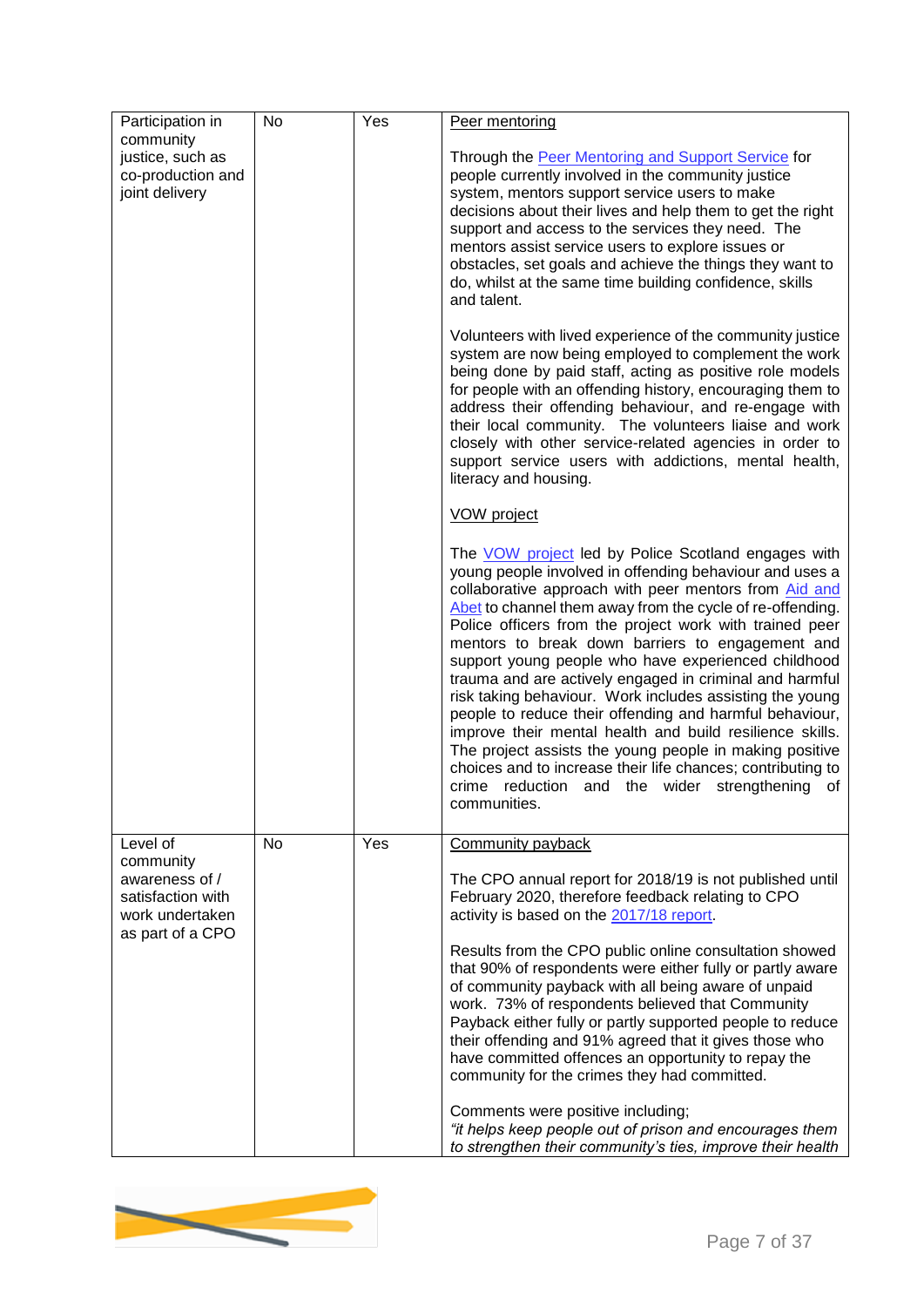|                                                                             |    |     | and wellbeing, and routes them away from committing<br>further offences".                                                                                                                                                                                                                                                                                                                                                                                                                                                                                                                                                                                                                                                                                                                                                                                       |
|-----------------------------------------------------------------------------|----|-----|-----------------------------------------------------------------------------------------------------------------------------------------------------------------------------------------------------------------------------------------------------------------------------------------------------------------------------------------------------------------------------------------------------------------------------------------------------------------------------------------------------------------------------------------------------------------------------------------------------------------------------------------------------------------------------------------------------------------------------------------------------------------------------------------------------------------------------------------------------------------|
|                                                                             |    |     | Of the 894 CPOs made in 2017/18, 621 had an unpaid<br>work requirement with 57,294 hours of unpaid work<br>completed benefiting the following:<br>14 churches and religious establishments<br>18 community spaces<br>$\bullet$<br>8 care homes<br>$\bullet$<br>31 parks and green spaces<br>$\bullet$<br>55 charity shops and organisations<br>$\bullet$<br>28 nurseries and schools                                                                                                                                                                                                                                                                                                                                                                                                                                                                            |
|                                                                             |    |     | Quote from beneficiary of unpaid work:                                                                                                                                                                                                                                                                                                                                                                                                                                                                                                                                                                                                                                                                                                                                                                                                                          |
|                                                                             |    |     | "We would like to express our appreciation for all the<br>work that the Safer and Stronger Communities Team<br>have been helping with here at Duddingston Kirk,<br>particularly the Glebe Project. In addition to the tasks<br>where many hands have been required in a short space<br>of time, the teams have helped build the patio for our<br>plants area; to install the drainage for the polytunnel;<br>and in the construction of the steps leading to the Peace<br>Garden.<br>The teams seem to appreciate the chance to work here<br>and to contribute to our on-going project, they are<br>always hard-working, courteous and friendly. A huge<br>thanks to the supervisors who bring the groups along;<br>they are always professional and ensure that the works<br>are carried out to the highest standards". - Minister,<br><b>Duddingston Kirk</b> |
| Evidence from                                                               | No | Yes | Community payback consultation questions                                                                                                                                                                                                                                                                                                                                                                                                                                                                                                                                                                                                                                                                                                                                                                                                                        |
| questions to be<br>used in local<br>surveys / citizens'<br>panels and so on |    |     | The Community Payback Consultation asked the public<br>to answer questions including:<br>Do you know what a CPO is?<br>Do you know what we mean by unpaid work?<br>Do you think Community Payback helps reduce<br>offending?<br>Could you or your organisation benefit from unpaid<br>work by offenders?<br>Key messages from the survey published in the CPO<br>annual report 17/18 are:<br>Community payback has benefited communities and<br>charities<br>CPOs are of significant help as part of rehabilitation<br>We are interested in ideas for community payback<br>opportunities<br>Feedback will help us to develop the service                                                                                                                                                                                                                        |
|                                                                             |    |     | Promoting unpaid work publicly and asking for citizen's<br>views, encourages requests for unpaid work submitted<br>through the City of Edinburgh Council's web suggestion<br>page. The unpaid work team regularly receive                                                                                                                                                                                                                                                                                                                                                                                                                                                                                                                                                                                                                                       |

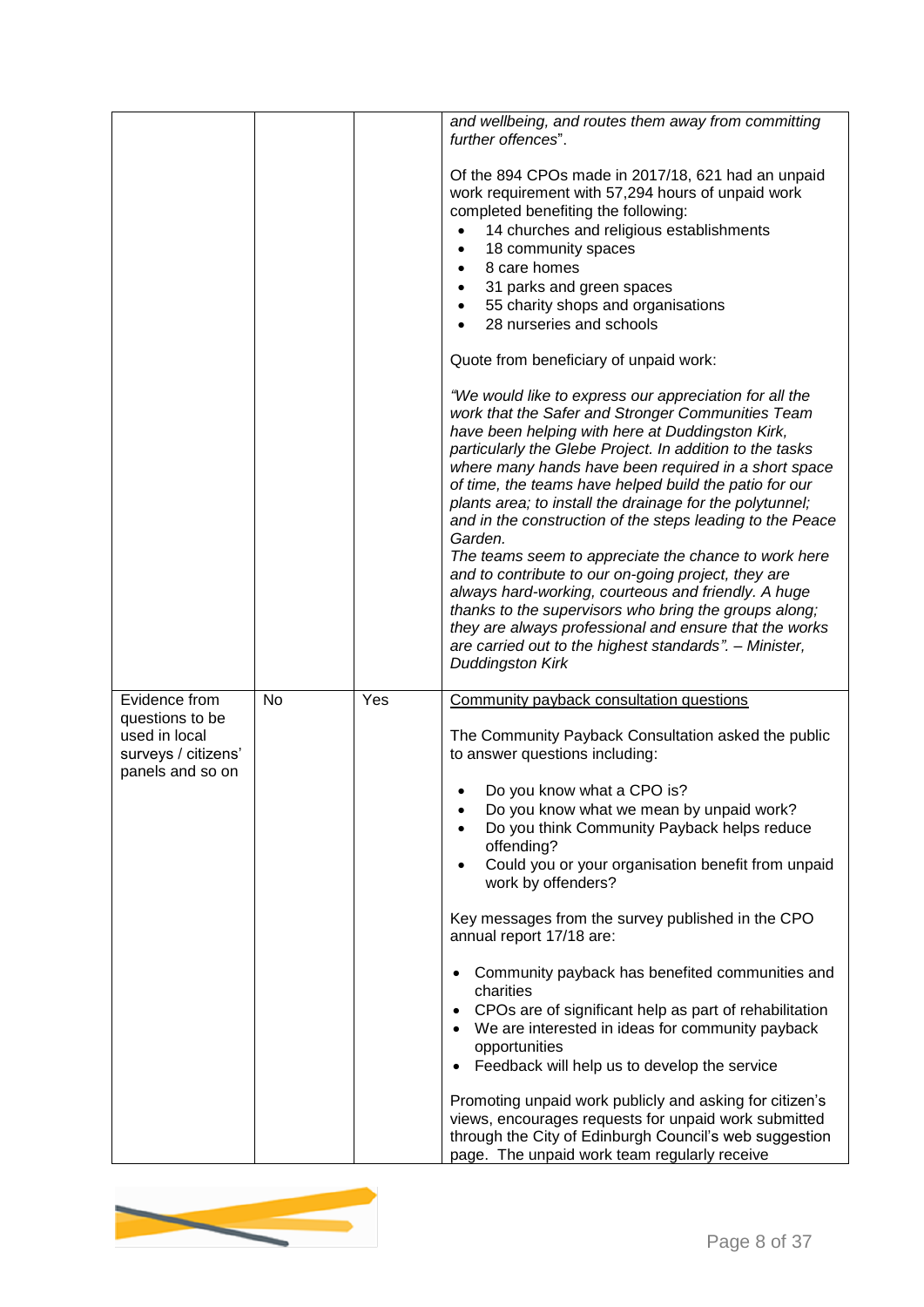|                                        |    |     | enquiries, and unpaid work staff frequently meet with<br>external agencies to discuss potential projects.                                                                                                                                                                                                                                                                                                                                                                                                                                                                                                                                                                                                                                                                                                                                                                                                                                                                                                                                                                                                                                                                                                                                                              |
|----------------------------------------|----|-----|------------------------------------------------------------------------------------------------------------------------------------------------------------------------------------------------------------------------------------------------------------------------------------------------------------------------------------------------------------------------------------------------------------------------------------------------------------------------------------------------------------------------------------------------------------------------------------------------------------------------------------------------------------------------------------------------------------------------------------------------------------------------------------------------------------------------------------------------------------------------------------------------------------------------------------------------------------------------------------------------------------------------------------------------------------------------------------------------------------------------------------------------------------------------------------------------------------------------------------------------------------------------|
|                                        |    |     | <b>Edinburgh People Survey</b>                                                                                                                                                                                                                                                                                                                                                                                                                                                                                                                                                                                                                                                                                                                                                                                                                                                                                                                                                                                                                                                                                                                                                                                                                                         |
|                                        |    |     | The City of Edinburgh Council's annual citizen survey<br>engages with around 5000 citizens each year through<br>face to face interviews, street conversations, and door to<br>door enquiries. The survey gathers views from the<br>public including satisfaction with public services, public<br>safety and crime levels in Edinburgh and identifies areas<br>for improvement.                                                                                                                                                                                                                                                                                                                                                                                                                                                                                                                                                                                                                                                                                                                                                                                                                                                                                         |
| Perceptions of the<br>local crime data | No | Yes | <b>Local perceptions of crime</b>                                                                                                                                                                                                                                                                                                                                                                                                                                                                                                                                                                                                                                                                                                                                                                                                                                                                                                                                                                                                                                                                                                                                                                                                                                      |
|                                        |    |     | Results from the <b>Edinburgh People Survey</b> (2018)<br>showed that:                                                                                                                                                                                                                                                                                                                                                                                                                                                                                                                                                                                                                                                                                                                                                                                                                                                                                                                                                                                                                                                                                                                                                                                                 |
|                                        |    |     | 95% of respondents were satisfied with Edinburgh<br>as a place to live (same as 2017) with 89%<br>satisfied with their neighbourhood as a place to live<br>(consistent with 2017)<br>83% of respondents stated that violent crime was<br>$\bullet$<br>not common in their neighbourhood (down from<br>86% in 2017)<br>61% were satisfied with the way violent crime is<br>$\bullet$<br>dealt with (down from 68% in 2017)<br>71% stated that vandalism and graffiti is not<br>$\bullet$<br>common in their neighbourhood (down from 76% in<br>2017)<br>54% were satisfied with the way vandalism and<br>$\bullet$<br>graffiti is dealt with (down from 63% in 2017)<br>69% stated that antisocial behaviour is not common<br>$\bullet$<br>in their neighbourhood (down slightly from 72% in<br>2017)<br>52% were satisfied with the way antisocial<br>$\bullet$<br>behaviour is dealt with (down from 59% in 2017)<br>37% of respondents were satisfied with the way<br>٠<br>dog fouling is dealt with (down from 43% in 2017)<br>73% do not consider street drinking and alcohol<br>$\bullet$<br>related disorder to be a problem in their<br>neighbourhood (down from 76% in 2017)<br>84% feel safe in their neighbourhood after dark<br>٠<br>(consistent with 2017) |
|                                        |    |     | <b>Additional information</b><br>Recorded Crime in Scotland 2017/18, includes                                                                                                                                                                                                                                                                                                                                                                                                                                                                                                                                                                                                                                                                                                                                                                                                                                                                                                                                                                                                                                                                                                                                                                                          |
|                                        |    |     | information on crimes and offences recorded by local<br>authority area.                                                                                                                                                                                                                                                                                                                                                                                                                                                                                                                                                                                                                                                                                                                                                                                                                                                                                                                                                                                                                                                                                                                                                                                                |
|                                        |    |     | Link to Police Scotland performance                                                                                                                                                                                                                                                                                                                                                                                                                                                                                                                                                                                                                                                                                                                                                                                                                                                                                                                                                                                                                                                                                                                                                                                                                                    |
|                                        |    |     | <b>Police Scotland survey</b>                                                                                                                                                                                                                                                                                                                                                                                                                                                                                                                                                                                                                                                                                                                                                                                                                                                                                                                                                                                                                                                                                                                                                                                                                                          |
|                                        |    |     | Police Scotland's Edinburgh Survey 'Your View Counts'<br>17/18 also highlights issues which matter most to the<br>general public; they include crime and antisocial<br>behaviour.                                                                                                                                                                                                                                                                                                                                                                                                                                                                                                                                                                                                                                                                                                                                                                                                                                                                                                                                                                                                                                                                                      |

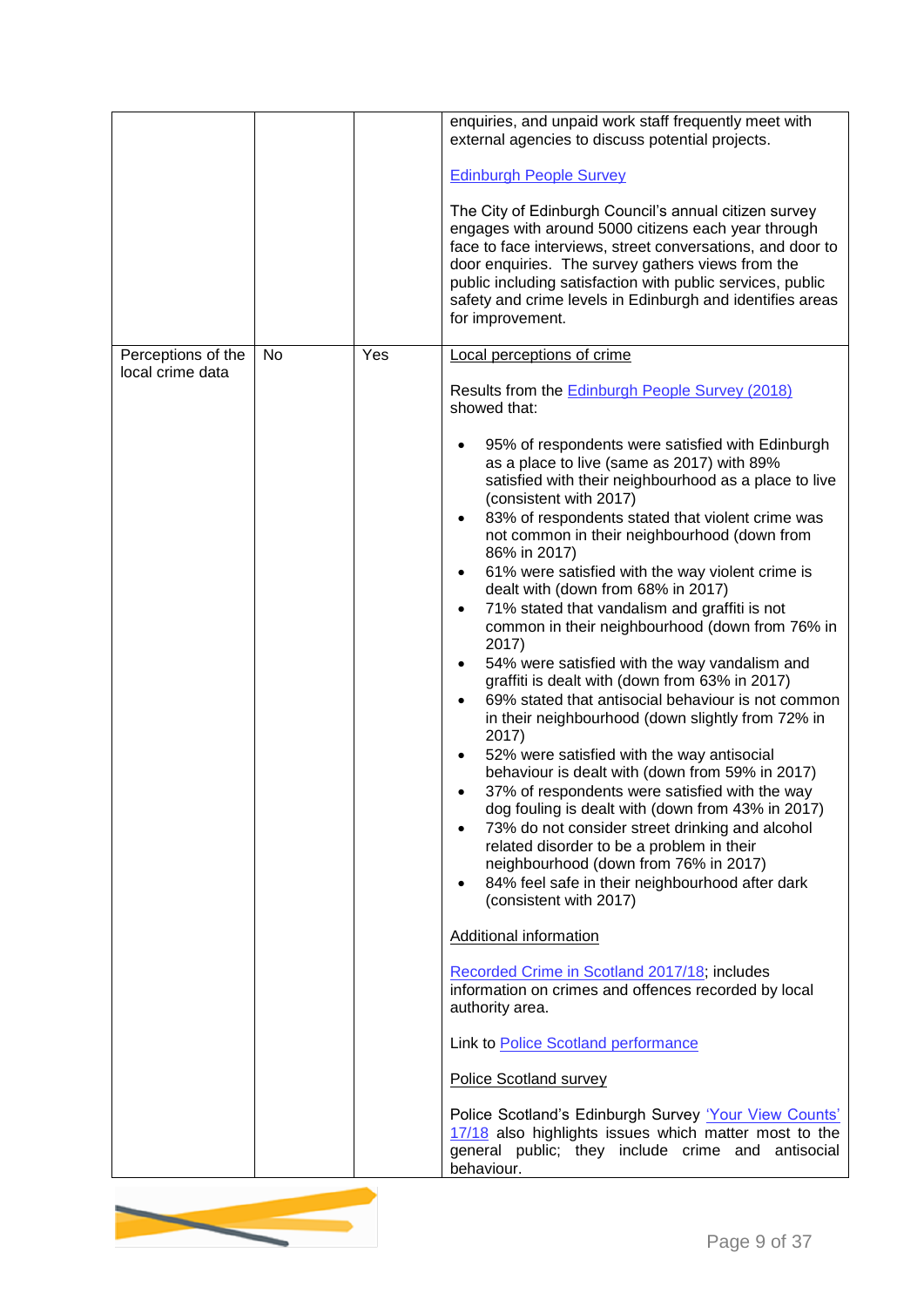| Other information relevant to National Outcome One |  |  |  |  |
|----------------------------------------------------|--|--|--|--|
|                                                    |  |  |  |  |

Further examples supporting national indicator "**participation in community justice, such as coproduction and joint delivery"**;

#### Willow

Staff from [Willow](http://www.edinburgh.gov.uk/info/20048/crime/589/willow) have co-produced and co-facilitated two awareness raising events with women who have previously attended the service. The group of women, 'Just Us', hold events for professionals coming into contact with women in the justice system, to raise awareness of their experiences and their mental health needs. Willow co-produced the programme and provide ongoing support and input to each event.

Women using the Willow service were invited to participate in a focus group and complete questionnaires, in order to seek their views about the effectiveness of the service. Specific changes were made to the manner in which we provide our service, as a direct result. This includes training more graduates of Willow to become peer supporters and providing extra support at the beginning of a woman's engagement with the service, by allocating every woman a Community Support Worker in addition to a social worker offering proactive outreach support to all women.

#### Victim Support

Work in the community continues to raise the profile of [Victim Support Scotland](https://www.victimsupportsco.org.uk/how-to-find-us/victim-support/victim-support-edinburgh/) (VSS), and secure referrals from other organisations; identifying unmet needs and looking at how VSS can work with these organisations. VSS met with a manager from [Health in Mind](https://www.health-in-mind.org.uk/about_us/d4/) to discuss working together in the community and explore possible joint funding for outreach facilities. VSS also works with [Social Bite](https://social-bite.co.uk/about-us/) looking at joint funding to enable community services and drop in facilities to allow homeless people to access support after a crime; this work is ongoing.

VSS also attended a Multi-organisation Committee Agency (MOCA) at the Royal Infirmary Edinburgh, to network with other organisations and raise awareness about VSS. In addition, VSS attended a refresher training course on 3rd party reporting, delivered by Police Scotland which enabled staff to have a fuller understanding of this service.

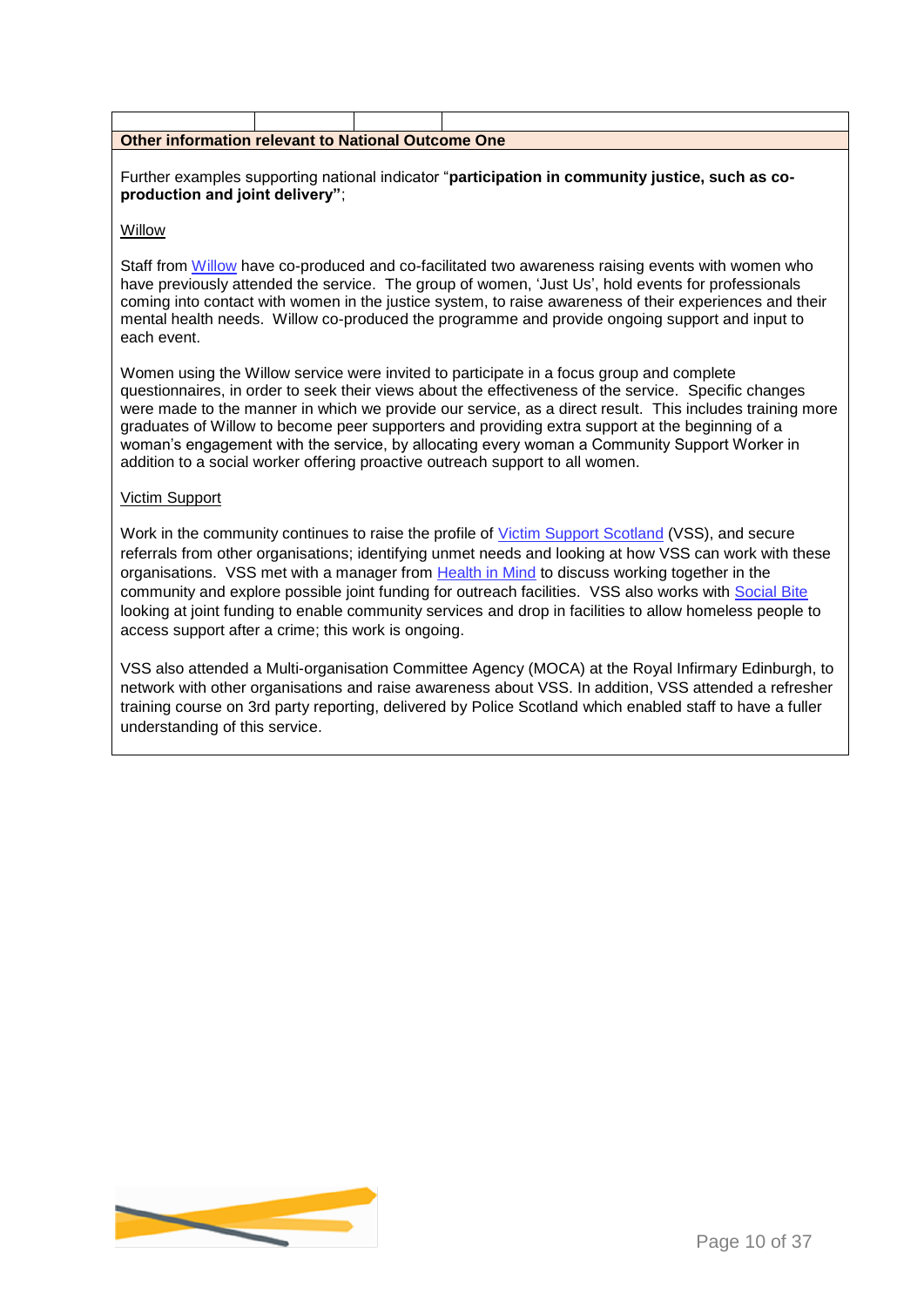| <b>NATIONAL OUTCOME TWO</b><br>Partners plan and deliver services in a more strategic and collaborative way |                  |         |                                                                                                                                                                                                                                                                                                                                                                                                                                                                                                                                                                                                                                                                                                                                                                                           |
|-------------------------------------------------------------------------------------------------------------|------------------|---------|-------------------------------------------------------------------------------------------------------------------------------------------------------------------------------------------------------------------------------------------------------------------------------------------------------------------------------------------------------------------------------------------------------------------------------------------------------------------------------------------------------------------------------------------------------------------------------------------------------------------------------------------------------------------------------------------------------------------------------------------------------------------------------------------|
| <b>Indicator</b>                                                                                            | <b>Reported?</b> | Useful? | Evidence and Data (max 300 words per indicator)                                                                                                                                                                                                                                                                                                                                                                                                                                                                                                                                                                                                                                                                                                                                           |
| Services are planned for<br>and delivered in a<br>strategic and collaborative<br>way                        | <b>No</b>        | Yes     | The Edinburgh and Midlothian Offender Recovery<br>Service (EMORS)<br><b>EMORS</b> is commissioned jointly by the City of<br>Edinburgh Council, Midlothian Council and NHS<br>Lothian. It brings together three services; arrest<br>referral, prison treatment for substance misuse, and<br>voluntary throughcare; providing a continuum of<br>support throughout an individual's journey into prison<br>and back into the community.                                                                                                                                                                                                                                                                                                                                                      |
|                                                                                                             |                  |         | Taking a recovery centred approach, the service<br>works with individuals to encourage and build<br>recovery capital; helping people to move away from<br>problematic drug and alcohol use and to address<br>unmet needs and issues which may increase the<br>likelihood of reoffending. The service takes a holistic<br>approach to an individual's care and provides robust<br>routes into a range of supports and networks helping<br>people to access the service/support that is right for<br>them. EMORS has recruited peer volunteers in<br>response to service users' feedback that they would<br>like to see more visible recovery within the service.                                                                                                                           |
|                                                                                                             |                  |         | <b>Early and Effective Intervention</b>                                                                                                                                                                                                                                                                                                                                                                                                                                                                                                                                                                                                                                                                                                                                                   |
|                                                                                                             |                  |         | Edinburgh is also reviewing its existing Early and<br>Effective Intervention strategies (EEI) as part of our<br>development of Whole System Approach (WSA), part<br>of one of Edinburgh's four local priorities.                                                                                                                                                                                                                                                                                                                                                                                                                                                                                                                                                                          |
|                                                                                                             |                  |         | There is a planned development of current Early and<br>Effective Intervention multi-agency meetings which<br>identify and engage with young people involved in<br>offending early in their life, and the possibility of<br>extending this to 16/17 year olds not currently<br>involved in adult criminal justice systems is being<br>explored. Early and Effective intervention involves<br>sharing of information relating to the wellbeing of<br>individuals who offend, provided by a number of<br>statutory agencies including Police Scotland, NHS,<br>Education and other Local Authority services,<br>including social work and Family and Housing<br>Support. The aim is to align services quickly without<br>the need for statutory orders being required to<br>provide support. |
| Partners have leveraged<br>resources for community                                                          | No               | Yes     | <b>Family and Household Support</b>                                                                                                                                                                                                                                                                                                                                                                                                                                                                                                                                                                                                                                                                                                                                                       |
| justice                                                                                                     |                  |         | The Family and Household Support service is an<br>amalgamation of three formerly separate areas of<br>work; community safety, family support and<br>household support, which now operate as an<br>integrated service delivering holistic early intervention                                                                                                                                                                                                                                                                                                                                                                                                                                                                                                                               |

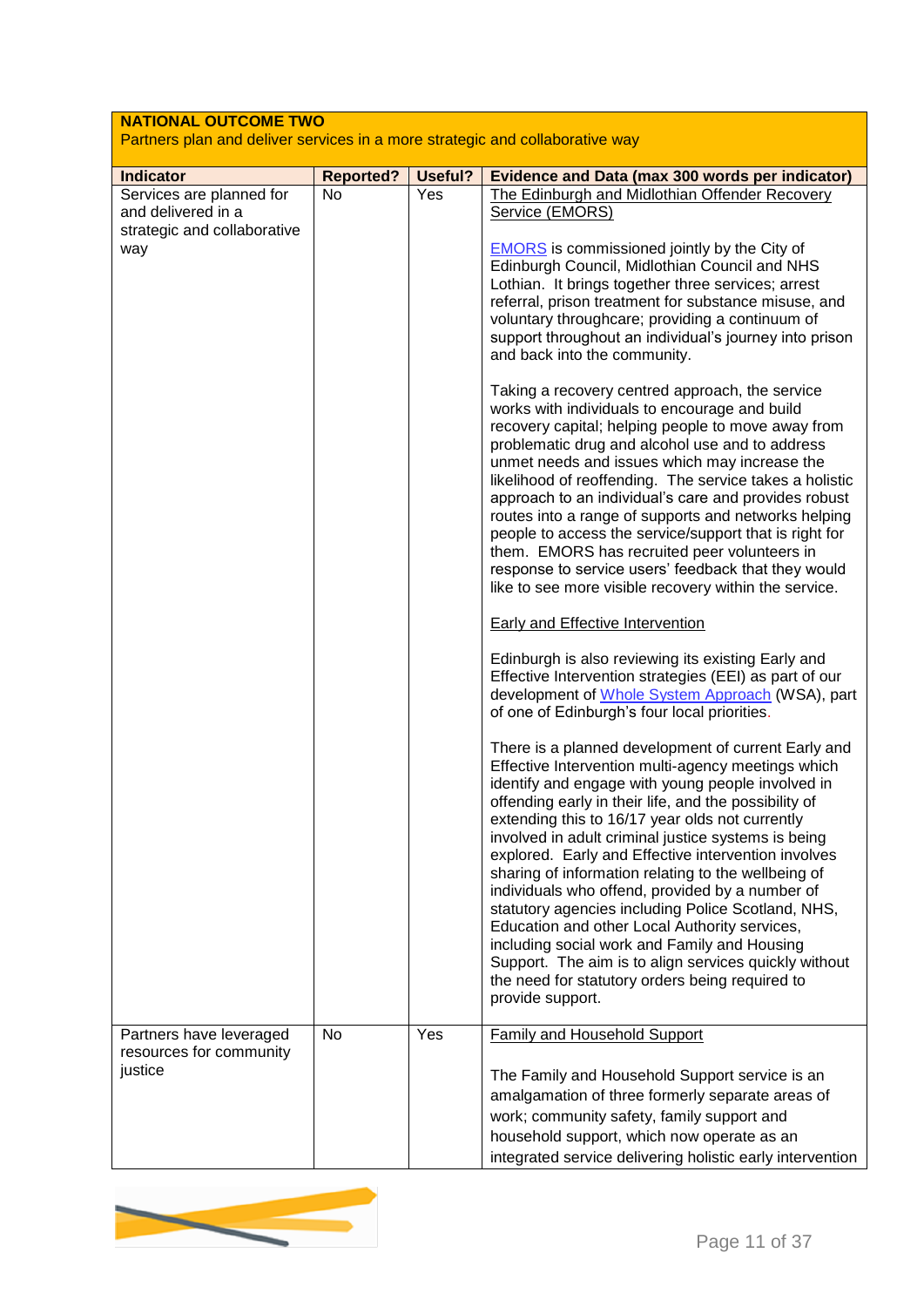| reducing reoffending. The Family and Household<br>Support service's remit includes:<br>Working to reduce poverty and inequality in<br>communities                                                                                                                                                                                                                                                                                                                                                                                                                                                                                                                                                                                 |
|-----------------------------------------------------------------------------------------------------------------------------------------------------------------------------------------------------------------------------------------------------------------------------------------------------------------------------------------------------------------------------------------------------------------------------------------------------------------------------------------------------------------------------------------------------------------------------------------------------------------------------------------------------------------------------------------------------------------------------------|
| Reducing evictions and enforcement actions<br>٠<br>Preventing homelessness<br>$\bullet$<br>Reducing antisocial behaviour and vandalism<br>٠<br>Preventing and resolving neighbour disputes<br>through the City of Edinburgh Council's in-<br>house Mediation Service<br>Employing a restorative approach to problem<br>٠<br>solving                                                                                                                                                                                                                                                                                                                                                                                               |
| Supporting sustainable positive change<br>through developing constructive<br>conversations that support building positive<br>relationships                                                                                                                                                                                                                                                                                                                                                                                                                                                                                                                                                                                        |
| Delivering person-centred support; promoting<br>social, emotional, and mental health and<br>wellbeing<br>Increasing engagement and participation<br>$\bullet$                                                                                                                                                                                                                                                                                                                                                                                                                                                                                                                                                                     |
| Putting people in touch with the appropriate<br>services to address their needs where more<br>specific or intensive support is required                                                                                                                                                                                                                                                                                                                                                                                                                                                                                                                                                                                           |
| <b>Partnership with Police Scotland</b>                                                                                                                                                                                                                                                                                                                                                                                                                                                                                                                                                                                                                                                                                           |
| In 2018/19, the City of Edinburgh Council provided<br>£2.6m of funding to Police Scotland for community                                                                                                                                                                                                                                                                                                                                                                                                                                                                                                                                                                                                                           |
| policing. Allocated police officers work in partnership<br>with the Family and Household Support Teams and                                                                                                                                                                                                                                                                                                                                                                                                                                                                                                                                                                                                                        |
| are co-located in each of the four localities to support                                                                                                                                                                                                                                                                                                                                                                                                                                                                                                                                                                                                                                                                          |
| and keep communities safe. A Partnership<br><b>Agreement between Police Scotland and the City of</b>                                                                                                                                                                                                                                                                                                                                                                                                                                                                                                                                                                                                                              |
| support to individuals, families and communities.<br>Bringing the three specialisms under one<br>management and leadership has enabled staff to<br>deliver various tailored interventions at different times<br>and employ a flexibility and responsiveness not<br>supported under the old model.<br>The service is focused on tackling inequalities and<br>includes supporting wellbeing and improved health,<br>promoting personal and community safety, and<br>building individual resilience in tandem with<br>community capacity. Working with individuals to<br>improve their quality of life, meet their needs, and<br>better their life chances is a key element of<br>embedding the prevention agenda and contributes to |

 $\overline{\phantom{0}}$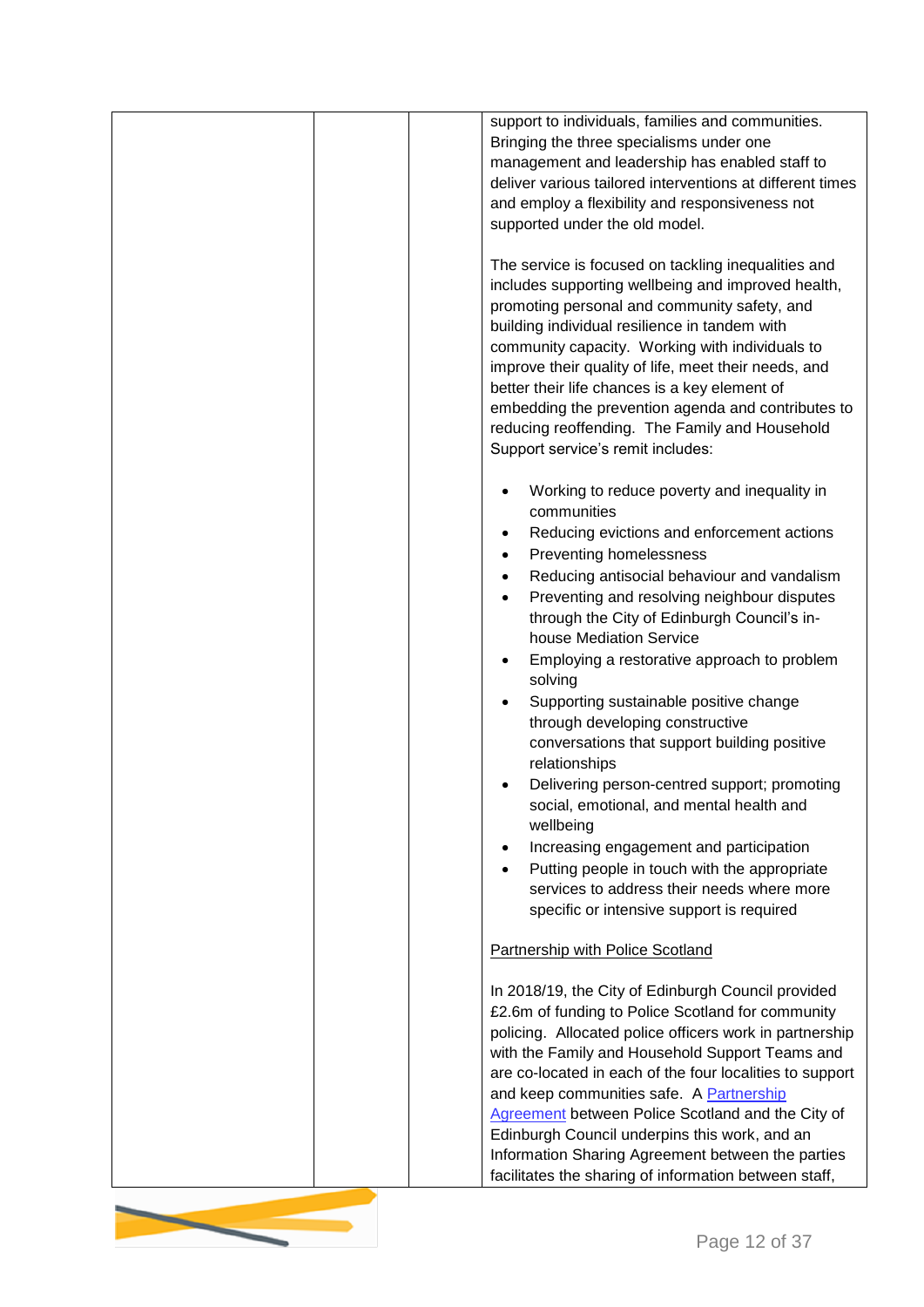|                                                                                                                         |           |     | further supporting joint working to support individuals,                                                                                                                                                                                                                                                                                                                                                                                                                                                                                                                                                                                                                                                                                                                                                                                                                                                                   |
|-------------------------------------------------------------------------------------------------------------------------|-----------|-----|----------------------------------------------------------------------------------------------------------------------------------------------------------------------------------------------------------------------------------------------------------------------------------------------------------------------------------------------------------------------------------------------------------------------------------------------------------------------------------------------------------------------------------------------------------------------------------------------------------------------------------------------------------------------------------------------------------------------------------------------------------------------------------------------------------------------------------------------------------------------------------------------------------------------------|
|                                                                                                                         |           |     | prevent crime, and promote community safety.                                                                                                                                                                                                                                                                                                                                                                                                                                                                                                                                                                                                                                                                                                                                                                                                                                                                               |
| Development of                                                                                                          | <b>No</b> | Yes | <b>East of Scotland Arrest Referral Faculty</b>                                                                                                                                                                                                                                                                                                                                                                                                                                                                                                                                                                                                                                                                                                                                                                                                                                                                            |
| community justice<br>workforce to work<br>effectively across<br>organisational/professional<br>/geographical boundaries |           |     | EMORS, delivered by Change Grow Live (CGL) and<br>mentioned above, has been involved with the East of<br>Scotland Arrest Referral Faculty throughout 2018/19.<br>Faculty members include NHS, Police Scotland, and<br>the health promotion arm of the NHS. The group<br>meets quarterly and discussions have included<br>improving relationships between custody staff and<br>arrest referral providers, creating a single referral and<br>confidentiality form for use across all custody suites<br>in the East of Scotland, and sharing good practice.<br>Members have also been considering ways to<br>improve access to prescriptions for people who have<br>been arrested, in particular those in custody on<br>Sundays. As a result, fast track options are being<br>explored with Edinburgh Access Practice (drop in<br>surgery and clinic based at the Access Point), to<br>ensure their medication needs are met. |
|                                                                                                                         |           |     | EMORS provider CGL, delivers arrest referral<br>services in West Lothian and Midlothian therefore<br>can ensure a smooth pathway to support for those<br>arrested regardless of where they are detained.                                                                                                                                                                                                                                                                                                                                                                                                                                                                                                                                                                                                                                                                                                                   |
|                                                                                                                         |           |     | Other examples of partnership working across<br>boundaries                                                                                                                                                                                                                                                                                                                                                                                                                                                                                                                                                                                                                                                                                                                                                                                                                                                                 |
|                                                                                                                         |           |     | The City of Edinburgh Council works in partnership<br>with three other councils in Lothian and Borders to<br>deliver the Caledonian System to address domestic<br>abuse. It provides the men's group work programme<br>for partner councils in addition to case management<br>of the men's programme for Edinburgh residents.<br>The integrated women and children's support service<br>to (ex)partners of men on the programme can also be<br>shared across geographical areas, where there is a<br>need to allocate multiple (ex)partners to ensure they<br>can access an equal service, and to maintain source<br>clarity where information is being shared to avoid<br>service generated risk.                                                                                                                                                                                                                         |
|                                                                                                                         |           |     | All workers in the Domestic Abuse Service are<br>trained in the <b>Safe and Together</b> approach,<br>responsibilities related to this are, holding case<br>mapping meetings, and informing planning at<br>Children's Hearing's and Child Protection case<br>conferences, to ensure a perpetrator pattern<br>focussed approach is maintained, and strengths<br>focussed partnering with the non-abusive parent in<br>undertaken. The Domestic Abuse Service provides<br>senior social workers to attend monthly Multi Agency<br>Risk Assessment Conferences and Multi Agency                                                                                                                                                                                                                                                                                                                                               |
|                                                                                                                         |           |     | Tasking and Co-ordinating meetings, contributing to<br>the identification and management of risk. Workers                                                                                                                                                                                                                                                                                                                                                                                                                                                                                                                                                                                                                                                                                                                                                                                                                  |

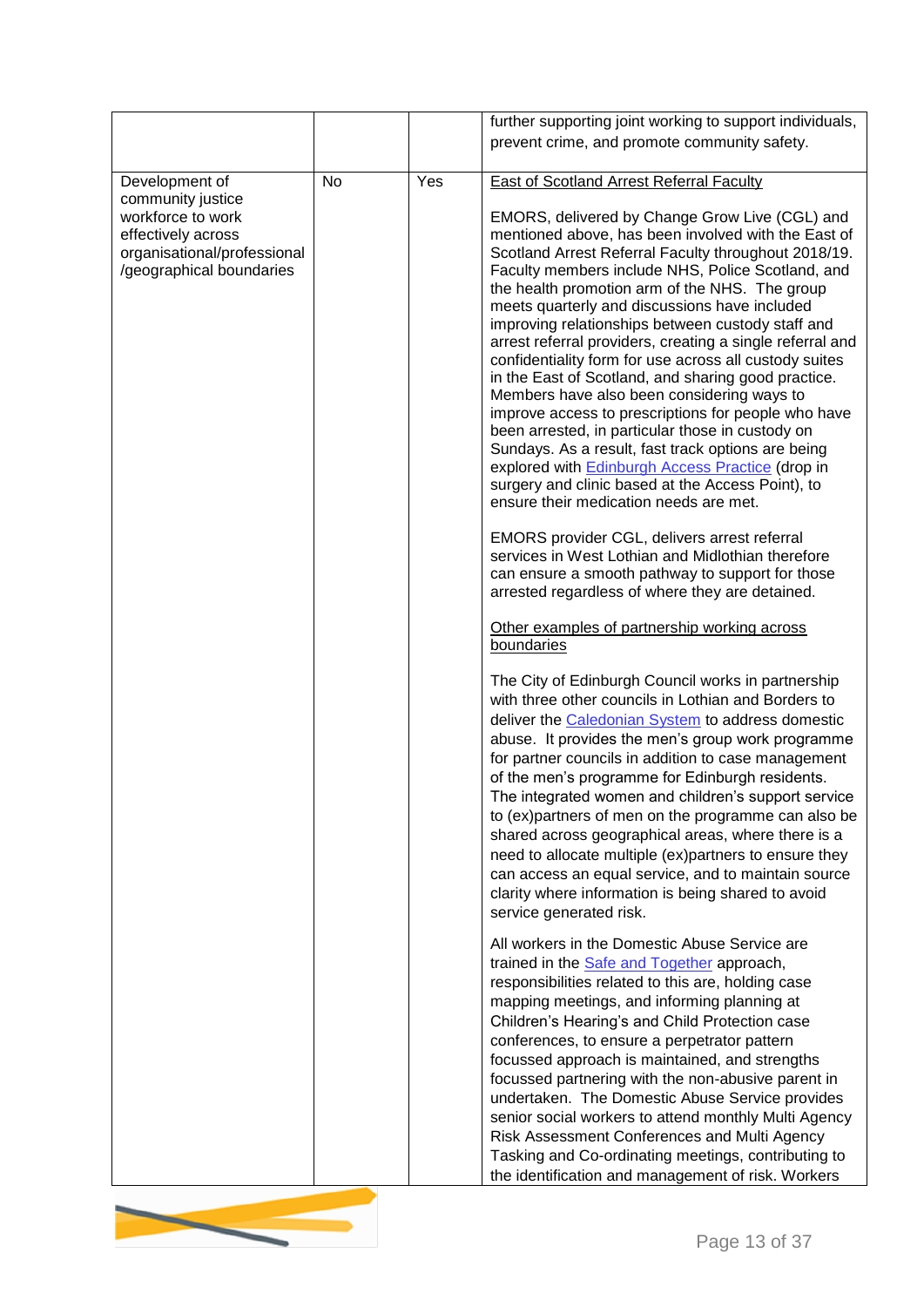|                                                                                                                                                          |    |     | from these teams additionally contribute to the<br>provision of multi-agency domestic abuse awareness<br>raising and risk assessment training, locally and<br>nationally.<br>The Community Intervention Service for Sex<br>Offenders (CISSO) is delivered by the City of<br>Edinburgh Council across all five Lothian and<br>Borders councils.                                                                                                                                                                                                                                                                                                                                                                                                                                                                                                                                                                                                                                                                                                                                                                                                                                                                                                                                                                                                                                                                                                                                                                                                                                                                                                                                                                                                                                                                                                                                                                                                                                                                                                                                                                                                    |
|----------------------------------------------------------------------------------------------------------------------------------------------------------|----|-----|---------------------------------------------------------------------------------------------------------------------------------------------------------------------------------------------------------------------------------------------------------------------------------------------------------------------------------------------------------------------------------------------------------------------------------------------------------------------------------------------------------------------------------------------------------------------------------------------------------------------------------------------------------------------------------------------------------------------------------------------------------------------------------------------------------------------------------------------------------------------------------------------------------------------------------------------------------------------------------------------------------------------------------------------------------------------------------------------------------------------------------------------------------------------------------------------------------------------------------------------------------------------------------------------------------------------------------------------------------------------------------------------------------------------------------------------------------------------------------------------------------------------------------------------------------------------------------------------------------------------------------------------------------------------------------------------------------------------------------------------------------------------------------------------------------------------------------------------------------------------------------------------------------------------------------------------------------------------------------------------------------------------------------------------------------------------------------------------------------------------------------------------------|
| Partners illustrate effective<br>engagement and<br>collaborative partnership<br>working with the<br>authorities responsible for<br>the delivery of MAPPA | No | Yes | <b>Multi-agency Public Protection Arrangements</b><br>(MAPPA)<br>The MAPPA annual report for Edinburgh, the<br>Lothians and Scottish Borders 2018/19 is not<br>published until later this year therefore feedback<br>relating to MAPPA activity is based on the 2017/18<br>report.<br><b>MAPPA</b> brings together professionals (responsible<br>authorities) from the police, social work, housing<br>health and the Scottish Prison Service (SPS) in<br>Edinburgh, the Lothians and Scottish Borders;<br>providing a framework through which agencies can<br>discharge their statutory responsibilities in managing<br>high risk offenders. Arrangements are co-ordinated<br>by a central unit in Edinburgh with practical<br>management of offenders delivered by the<br>responsible authorities locally. MAPPA are<br>supported by the following groups:<br>Edinburgh, Lothian and Scottish Borders Strategic<br>Oversight Group - co-ordinating MAPPA and<br>ensuring sharing of best practice, learning from<br>significant case reviews and providing a strategic<br>lead for developing local multi-agency policy in<br>relation to shared priorities regarding offender<br>management.<br>Edinburgh, Lothian and Scottish Borders MAPPA<br>Operational Group - multi-agency group supporting<br>the work of the Strategic Oversight Group through<br>sharing learning, developing best practice, and<br>ensuring consistent practice.<br>Offender Management Committee - the committee<br>monitors the performance and quality of local service<br>delivery; providing strategic direction to local member<br>agencies and developing local practice. Attendees<br>include representatives from all key agencies some<br>of whom are also members of the local adult and<br>child protection committees, which ensures effective<br>communication across public protection.<br>NHS Lothian Public Protection Action Group - which<br>ensures that NHS Lothian discharges its<br>responsibilities for MAPPA and child and adult<br>protection. The group provides a general forum to<br>discuss key practice issues as well as developing |

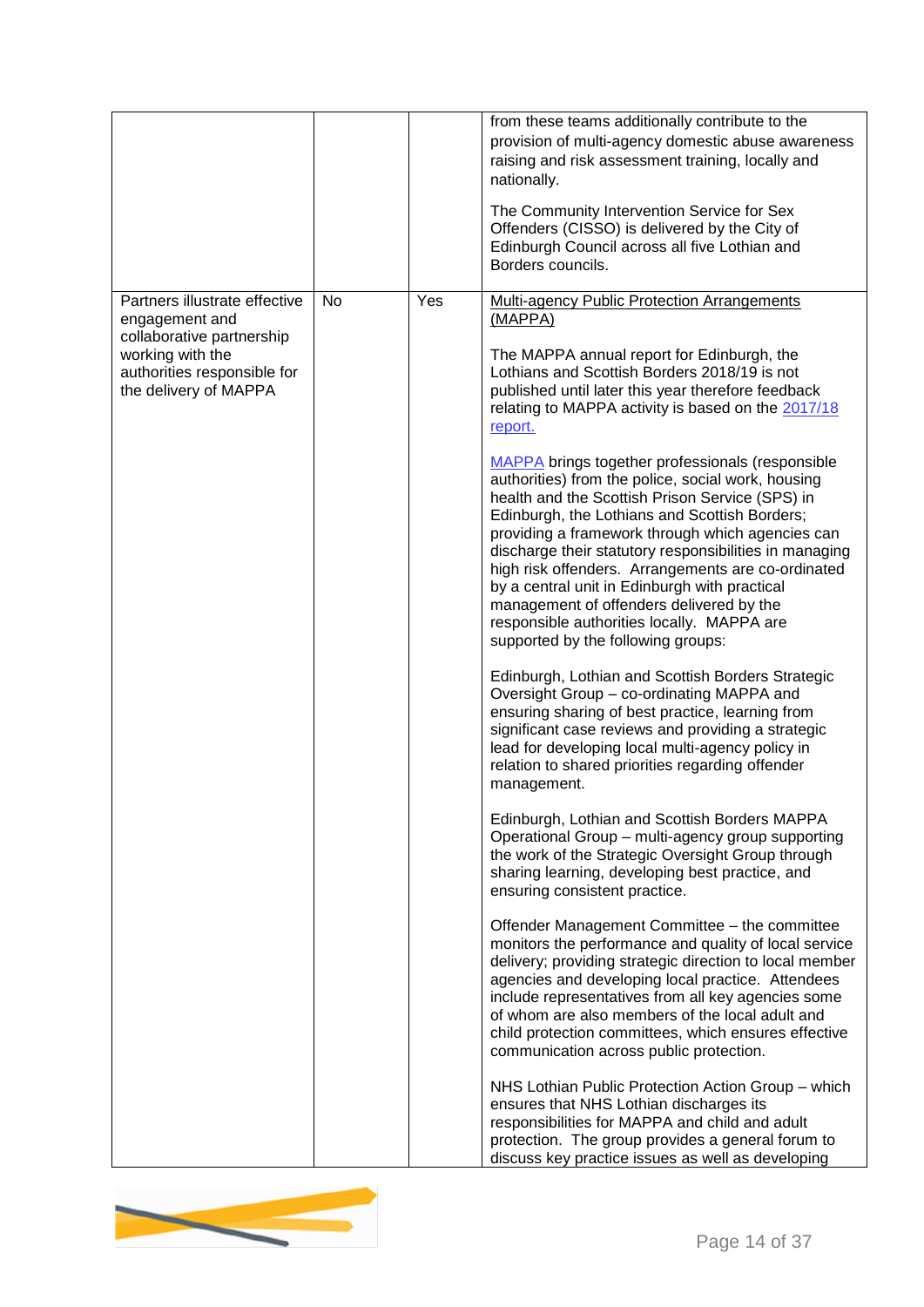|  | good practice in management of high risk offenders<br>in the health care setting. |
|--|-----------------------------------------------------------------------------------|
|--|-----------------------------------------------------------------------------------|

**Other information relevant to National Outcome Two**

Further examples supporting national indicator "**Development of community justice workforce to work effectively across organisational/professional /geographical boundaries**";

#### MAPPA

[MAPPA,](https://www.gov.scot/publications/multi-agency-public-protection-arrangements-mappa-scotland-national-overview-report-2017-18/) in place to manage high risk offenders, cut across local authority, geographical, and professional boundaries. Agencies from Edinburgh, the Lothians and the Scottish Borders work together to reduce both the risk posed to the public by those subject to MAPPA, and the likelihood of re-offending.

#### **Willow**

[Willow](http://www.edinburgh.gov.uk/info/20048/crime/589/willow) (mentioned above) provides holistic support to women at any point in the justice system. The service has continued to develop its trauma informed approach, including working towards a 'one person one plan' model to simplify a service user's journey through multiple interventions. [Willow](https://services.nhslothian.scot/willow/Pages/default.aspx) have provided a new model of "coaching" with training and support being offered to housing providers who are supporting the most complex and challenging service users. Willow identify those individual women that services are finding it most difficult to maintain in temporary accommodation, who are at high risk of custody and hospitalization, and provide training for the whole team including managers. Joint meetings are held to develop a psychological formulation that informs a shared plan all staff adopt across the agencies, and ongoing advice and guidance in relation to the individual woman's care. This is being resourced jointly by Criminal Justice Social Work and NHS staff at Willow.

Four trainings were delivered to 38 people in four housing organisations. Overall, the training was well received, and the feedback from participants was favourable, with 100% of participants noting they would recommend the training to a colleague. 93% felt the training provided them with information to help them address the challenges of working with their service users, and their team to work effectively with their service users. 94% felt that training provided them with a better understanding of how to work with women with a personality disorder, and 89% felt that the training will have a positive impact on how they work with service users. Analysis showed statistically significant improvement in all areas assessed, which indicates training was effective in enhancing participant's knowledge and confidence in working with women with personality disorder(s).

#### [The Scottish Fire and Rescue Service](https://www.firescotland.gov.uk/your-area/east.aspx)

The SFRS meets with partner agencies monthly, regarding adult protection to train staff on fire safety related issues that they may encounter within domestic premises when working with service users. This is also an opportunity to share information so that if necessary, joint visits can be arranged and advice given to the relevant social worker to address an individual service user's needs.

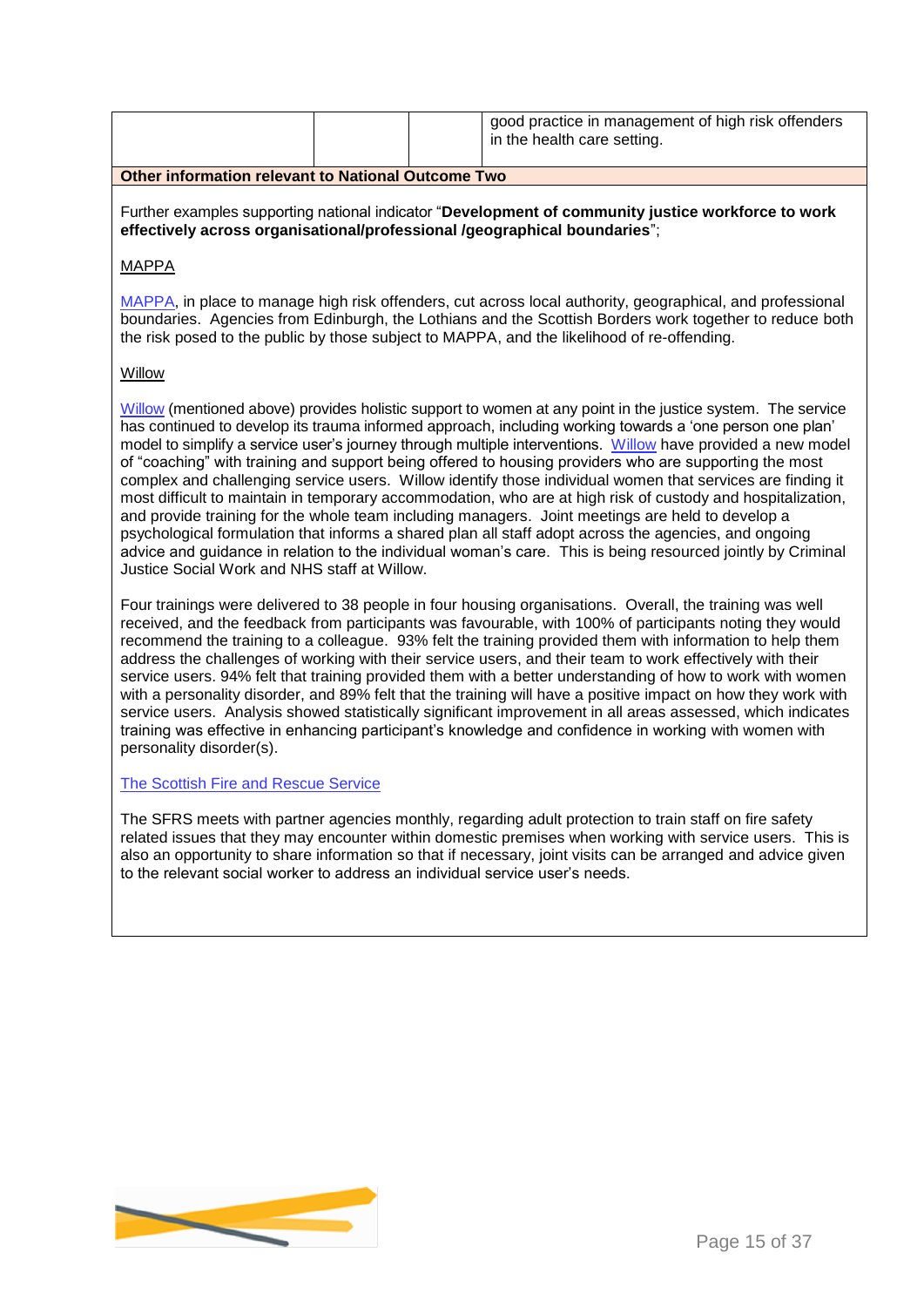### **NATIONAL OUTCOME THREE**

People have better access to the services that they require, including welfare, health and wellbeing, housing and employability

| <b>Indicator</b>                    | <b>Reported?</b> | Useful? | <b>Evidence and Data (max 300 words per indicator)</b>                                                                  |
|-------------------------------------|------------------|---------|-------------------------------------------------------------------------------------------------------------------------|
| Partners have                       | No.              | Yes     | Encompass employability service                                                                                         |
| identified and are                  |                  |         |                                                                                                                         |
| overcoming                          |                  |         | <b>Encompass in a complex needs employability service</b>                                                               |
| structural barriers                 |                  |         | funded by the City of Edinburgh Council and delivered by                                                                |
| for people                          |                  |         | Access to Industry. The contract commenced in 2017/18                                                                   |
| accessing services                  |                  |         | and has been extended to 2020. Encompass offers                                                                         |
|                                     |                  |         | bespoke, skill-based training delivered in outreach<br>locations and via Access to Industry's in-house                  |
|                                     |                  |         | community college. It also offers a wide range of                                                                       |
|                                     |                  |         | employability opportunities, including supportive work                                                                  |
|                                     |                  |         | placements and volunteering, where participants gain                                                                    |
|                                     |                  |         | qualifications in core communication and employability                                                                  |
|                                     |                  |         | skills. This support is designed to address barriers to                                                                 |
|                                     |                  |         | employment that are compounded by issues around<br>substance misuse, homelessness, offending                            |
|                                     |                  |         | backgrounds, and psycho-social issues or complex                                                                        |
|                                     |                  |         | trauma.                                                                                                                 |
|                                     |                  |         | Trauma Informed Service model pilot                                                                                     |
|                                     |                  |         |                                                                                                                         |
|                                     |                  |         | Community Justice has commenced a pilot of a Trauma                                                                     |
|                                     |                  |         | Informed Service model, including providing a new suite<br>of trainings to staff to develop their practice in line with |
|                                     |                  |         | National Guidelines <sup>1</sup> . This involves new approaches to                                                      |
|                                     |                  |         | designing, planning, delivering and reviewing services                                                                  |
|                                     |                  |         | that takes account of the impact of complex trauma into                                                                 |
|                                     |                  |         | adulthood.                                                                                                              |
|                                     |                  |         | The model also entails providing mental health training to                                                              |
|                                     |                  |         | staff that allows them to undertake routine screening in                                                                |
|                                     |                  |         | trauma and mental health prevalence and impact,                                                                         |
|                                     |                  |         | training staff in Stage 1 Safety and Stabilisation trauma<br>interventions, training some to deliver specific evidence- |
|                                     |                  |         | based courses to men, and reviewing the impact of                                                                       |
|                                     |                  |         | environmental factors and existing policies and                                                                         |
|                                     |                  |         | procedures. 43 staff have commenced the training                                                                        |
|                                     |                  |         | pathway of five days training; the training pilot is due to                                                             |
|                                     |                  |         | be completed by mid-December 2019.                                                                                      |
|                                     |                  |         | The pilot also involves leadership coaching for nine                                                                    |
|                                     |                  |         | managers in groupwork services and a programme of                                                                       |
|                                     |                  |         | "training for trainers" to build capacity for future trauma                                                             |
|                                     |                  |         | trainings.                                                                                                              |
| Existence of joint-                 | No               | Yes     | Data sharing arrangement                                                                                                |
| working                             |                  |         |                                                                                                                         |
| arrangements such<br>as processes / |                  |         | The City of Edinburgh Council (Community Justice) and<br>the Scottish Prison Service (SPS) have developed and           |
| protocols to ensure                 |                  |         | agreed a Data Sharing Agreement (DSA) to enable SPS                                                                     |
| access to services                  |                  |         | to share information with a point of contact in both                                                                    |

**<sup>.</sup>** <sup>1</sup> *The Scottish Psychological Trauma and Adversity Training Plan; NHS Education for Scotland and Scottish Government (2019)*

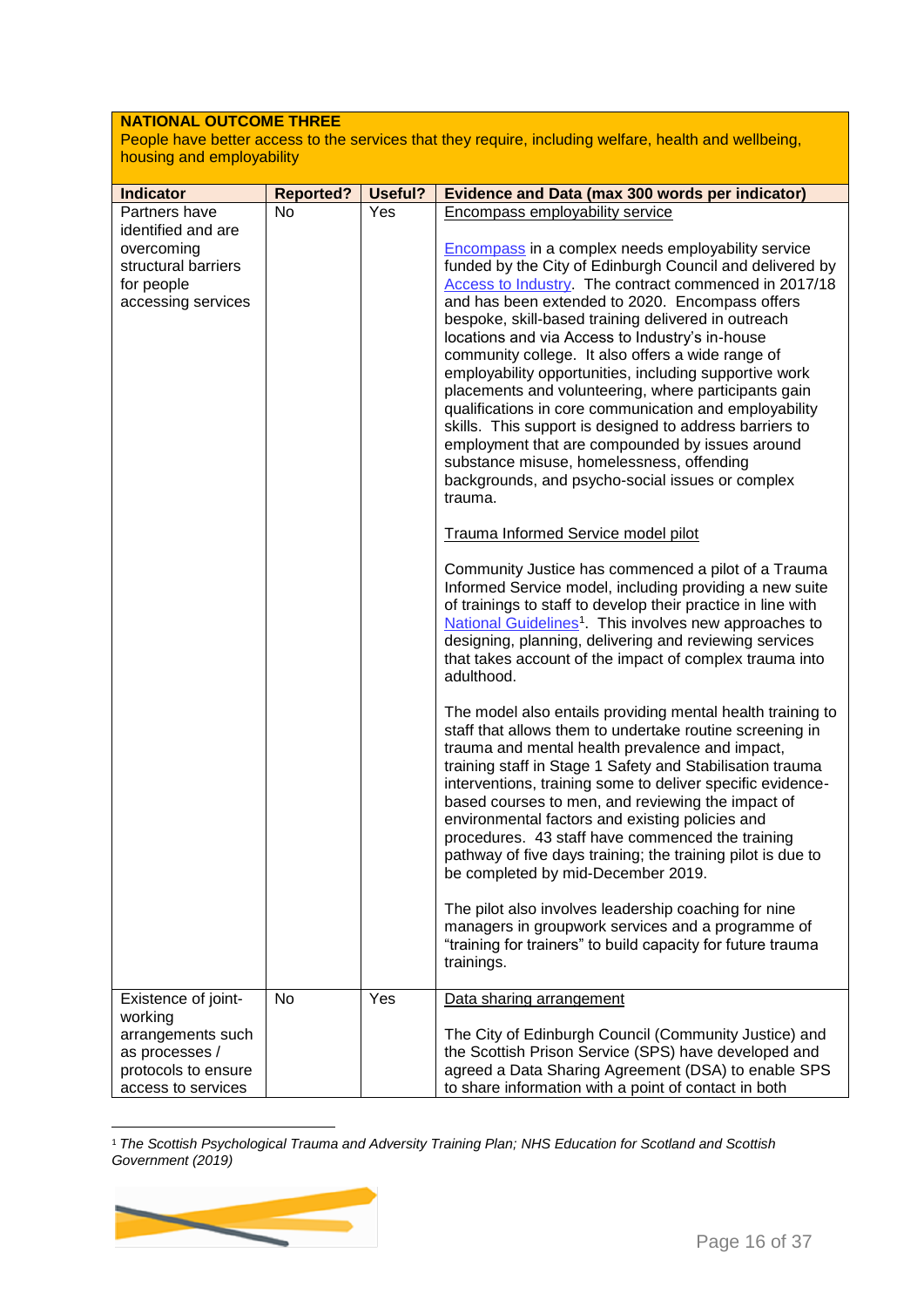| to address<br>underlying needs   |    |     | Criminal Justice Social Work, and Access to Housing.<br>The DSA allows for the transfer of information which<br>underpins the reintegration of people back into their<br>community. The information shared will include details<br>of:<br>People being admitted to custody each week from<br>$\bullet$<br>the City of Edinburgh Council area<br>People liberated over the preceding week into the<br>$\bullet$<br>City of Edinburgh Council area<br>People scheduled for liberation to the City of<br>$\bullet$<br>Edinburgh Council area in the forthcoming twelve<br>weeks<br>Sharing this information will enable better co-ordination of<br>activities in preparation for individuals leaving custody,<br>and improved planning for community based service<br>provision. For example, sharing admission and liberation<br>dates with Access to Housing staff ensures that<br>appropriate steps can be taken in line with the<br>Sustainable Housing on Release for Everyone (SHORE)<br>standards, to sustain accommodation, or where this is<br>not possible due to sentence length, ensuring individuals<br>have somewhere to live on release, with appropriate<br>supports in place; reducing the risk of reoffending.<br>Joint working and co-location<br><b>EMORS</b> provides an arrest referral service to people in<br>custody in St Leonard's Police Station and at Edinburgh<br>Sheriff Court. In 18/19, the service assessed 381<br>individuals and service provision was extended to cover<br>Sundays at St Leonards, and evenings where this is<br>required. EMORs continues to develop positive<br>relationships with police custody and NHS staff at St<br>Leonards with 85 referrals received from police/NHS staff<br>at the location. This voluntary service supports people at<br>point of arrest, offering an immediate assessment to<br>establish their needs so that they may link in with the<br>EMORS and access relevant supports they require |
|----------------------------------|----|-----|-----------------------------------------------------------------------------------------------------------------------------------------------------------------------------------------------------------------------------------------------------------------------------------------------------------------------------------------------------------------------------------------------------------------------------------------------------------------------------------------------------------------------------------------------------------------------------------------------------------------------------------------------------------------------------------------------------------------------------------------------------------------------------------------------------------------------------------------------------------------------------------------------------------------------------------------------------------------------------------------------------------------------------------------------------------------------------------------------------------------------------------------------------------------------------------------------------------------------------------------------------------------------------------------------------------------------------------------------------------------------------------------------------------------------------------------------------------------------------------------------------------------------------------------------------------------------------------------------------------------------------------------------------------------------------------------------------------------------------------------------------------------------------------------------------------------------------------------------------------------------------------------------------------------------------------------------------------------------------|
|                                  |    |     | including health, welfare, substance misuse, finance, and<br>housing.                                                                                                                                                                                                                                                                                                                                                                                                                                                                                                                                                                                                                                                                                                                                                                                                                                                                                                                                                                                                                                                                                                                                                                                                                                                                                                                                                                                                                                                                                                                                                                                                                                                                                                                                                                                                                                                                                                       |
| Initiatives to                   | No | Yes | <b>Edinburgh Alcohol Problem Solving Court</b>                                                                                                                                                                                                                                                                                                                                                                                                                                                                                                                                                                                                                                                                                                                                                                                                                                                                                                                                                                                                                                                                                                                                                                                                                                                                                                                                                                                                                                                                                                                                                                                                                                                                                                                                                                                                                                                                                                                              |
| facilitate access to<br>services |    |     | The Edinburgh Alcohol Problem Solving Court has been<br>overseen by a named Sheriff since February 2016 and<br>uses community payback legislation, with frequent court<br>reviews. Key to its success, is the partnership with CGL<br>which supports service users to engage and maintain<br>engagement with services aimed at addressing alcohol<br>use. The community justice social work service provides<br>the court with speedy assessments with a focus on<br>alcohol, and ensures streamlined access to substance<br>misuse services through close partnership working.                                                                                                                                                                                                                                                                                                                                                                                                                                                                                                                                                                                                                                                                                                                                                                                                                                                                                                                                                                                                                                                                                                                                                                                                                                                                                                                                                                                             |
|                                  |    |     | Following an evaluation of the Alcohol Problem Solving<br>Court which took into consideration the views of service<br>users, staff (including CGL), managers and the named<br>Sheriff, the court assessment was reviewed and a                                                                                                                                                                                                                                                                                                                                                                                                                                                                                                                                                                                                                                                                                                                                                                                                                                                                                                                                                                                                                                                                                                                                                                                                                                                                                                                                                                                                                                                                                                                                                                                                                                                                                                                                              |

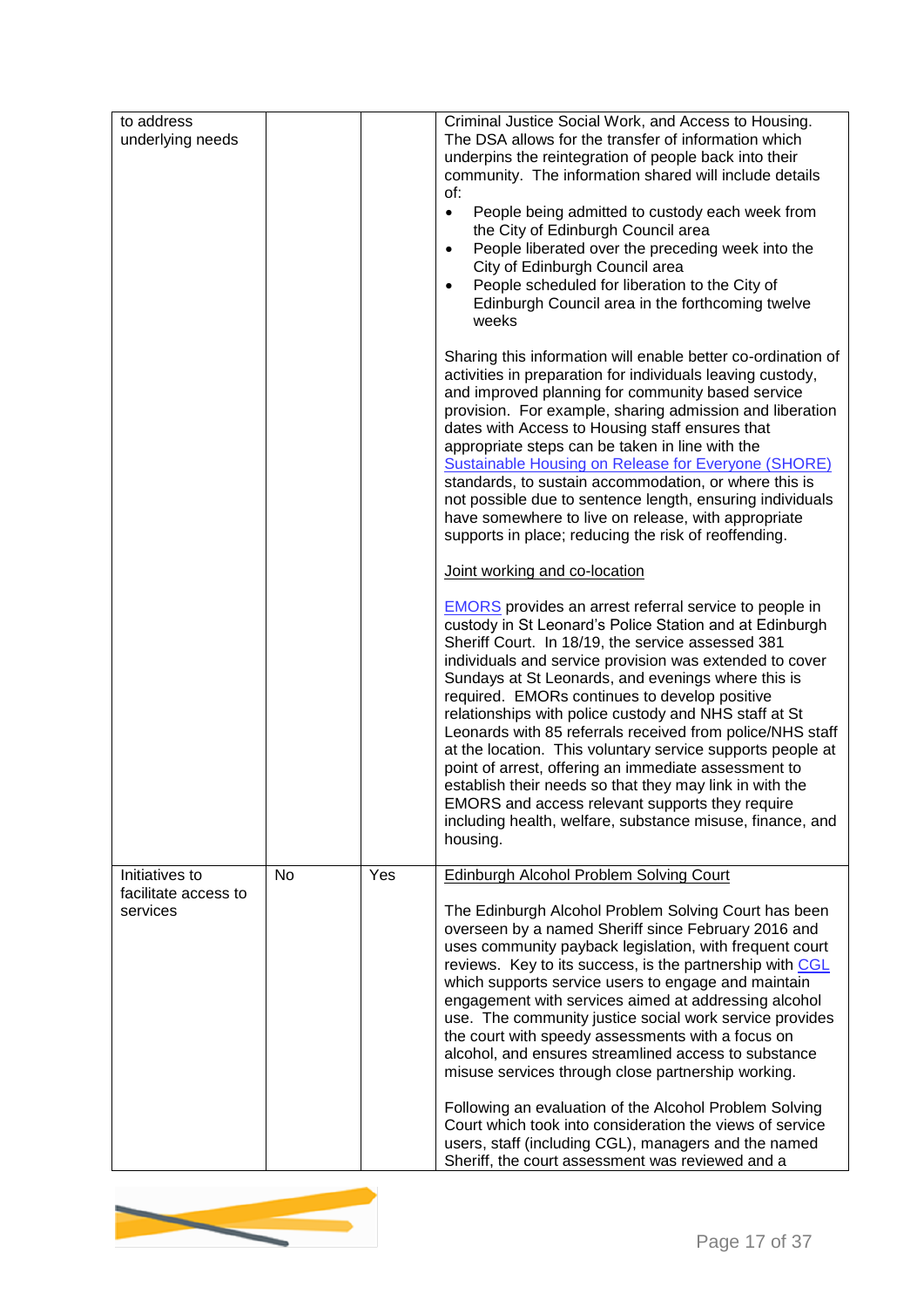|                                                 |    | community detox is being developed which aims to offer<br>another intervention for service users whose offending is<br>directly related to their alcohol use.<br><b>Throughcare</b><br><b>EMORS</b> mentioned above, offers voluntary Throughcare<br>support to individuals returning to Edinburgh, to those<br>within HMP Edinburgh, and to those in HMP Edinburgh<br>with Edinburgh or Midlothian liberation addresses. As<br>shown at table 1 below, in 2018/19, the service saw an |                                                                                                                                                                                                                                                                                                                                                                                                                                                                                                                                                                                                                                                                                                                                                                                                                                                                                                                                                                                                                                                                                                                                                                                                                                                                               |     |              |              |     |              |              |  |
|-------------------------------------------------|----|----------------------------------------------------------------------------------------------------------------------------------------------------------------------------------------------------------------------------------------------------------------------------------------------------------------------------------------------------------------------------------------------------------------------------------------------------------------------------------------|-------------------------------------------------------------------------------------------------------------------------------------------------------------------------------------------------------------------------------------------------------------------------------------------------------------------------------------------------------------------------------------------------------------------------------------------------------------------------------------------------------------------------------------------------------------------------------------------------------------------------------------------------------------------------------------------------------------------------------------------------------------------------------------------------------------------------------------------------------------------------------------------------------------------------------------------------------------------------------------------------------------------------------------------------------------------------------------------------------------------------------------------------------------------------------------------------------------------------------------------------------------------------------|-----|--------------|--------------|-----|--------------|--------------|--|
|                                                 |    |                                                                                                                                                                                                                                                                                                                                                                                                                                                                                        | increase in the numbers provided with support ranging<br>from assessing clinical treatment, accessing group work<br>and mutual aid, motivational interviewing, relapse<br>prevention work, and pre-release planning.<br>Table 1                                                                                                                                                                                                                                                                                                                                                                                                                                                                                                                                                                                                                                                                                                                                                                                                                                                                                                                                                                                                                                               |     |              |              |     |              |              |  |
|                                                 |    |                                                                                                                                                                                                                                                                                                                                                                                                                                                                                        | <b>EMORS</b>                                                                                                                                                                                                                                                                                                                                                                                                                                                                                                                                                                                                                                                                                                                                                                                                                                                                                                                                                                                                                                                                                                                                                                                                                                                                  |     |              |              |     |              |              |  |
|                                                 |    |                                                                                                                                                                                                                                                                                                                                                                                                                                                                                        | Throughcare                                                                                                                                                                                                                                                                                                                                                                                                                                                                                                                                                                                                                                                                                                                                                                                                                                                                                                                                                                                                                                                                                                                                                                                                                                                                   | M   | 2017-18<br>F | <b>Total</b> | M   | 2018-19<br>F | <b>Total</b> |  |
|                                                 |    |                                                                                                                                                                                                                                                                                                                                                                                                                                                                                        | Voluntary<br>Assistance<br>Cases<br>commenced                                                                                                                                                                                                                                                                                                                                                                                                                                                                                                                                                                                                                                                                                                                                                                                                                                                                                                                                                                                                                                                                                                                                                                                                                                 | 381 | 79           | 460          | 536 | 85           | 621          |  |
|                                                 |    | Individuals<br>who received<br>assistance                                                                                                                                                                                                                                                                                                                                                                                                                                              | 243                                                                                                                                                                                                                                                                                                                                                                                                                                                                                                                                                                                                                                                                                                                                                                                                                                                                                                                                                                                                                                                                                                                                                                                                                                                                           | 105 | 348          | 265          | 160 | 425          |              |  |
|                                                 |    |                                                                                                                                                                                                                                                                                                                                                                                                                                                                                        | Peer mentoring<br>The Peer Mentoring and Support Service mentioned<br>under National Outcome one above, is also relevant to<br>this national indicator.                                                                                                                                                                                                                                                                                                                                                                                                                                                                                                                                                                                                                                                                                                                                                                                                                                                                                                                                                                                                                                                                                                                       |     |              |              |     |              |              |  |
| Speed of access to<br>mental health<br>services | No | Yes                                                                                                                                                                                                                                                                                                                                                                                                                                                                                    | Work to improve access to mental health services<br>The NHS in Scotland has a target set by the Scottish<br>Government that 90% of patients referred for<br>Psychological Therapies should commence treatment<br>within 18 weeks. Latest figures from the NHS Lothian<br>Local Delivery Plan 2017-18 show that 65.2% of patients<br>achieved the target in January 2017. This figure relates<br>to the whole population; there is currently no available<br>breakdown of people awaiting treatment by background<br>and circumstance including people in the criminal justice<br>system who are disproportionately impacted by poor<br>mental health and likely to be over represented in this<br>statistic. Improving the mental health and wellbeing of<br>service users is addressed through peer mentoring,<br>Throughcare, and other support services. Specialist<br>psychiatric help is limited to NHS provision.<br>The <b>Edinburgh Integration Joint Board (EIJB)</b> (Health and<br>Social Care Partnership) is working to improve the<br>wellbeing of people who use health and social care<br>services, particularly those with complex needs.<br>The EIJB's draft Strategic Plan 2019-22 contains three<br>workstreams, one of which includes mental health, and |     |              |              |     |              |              |  |

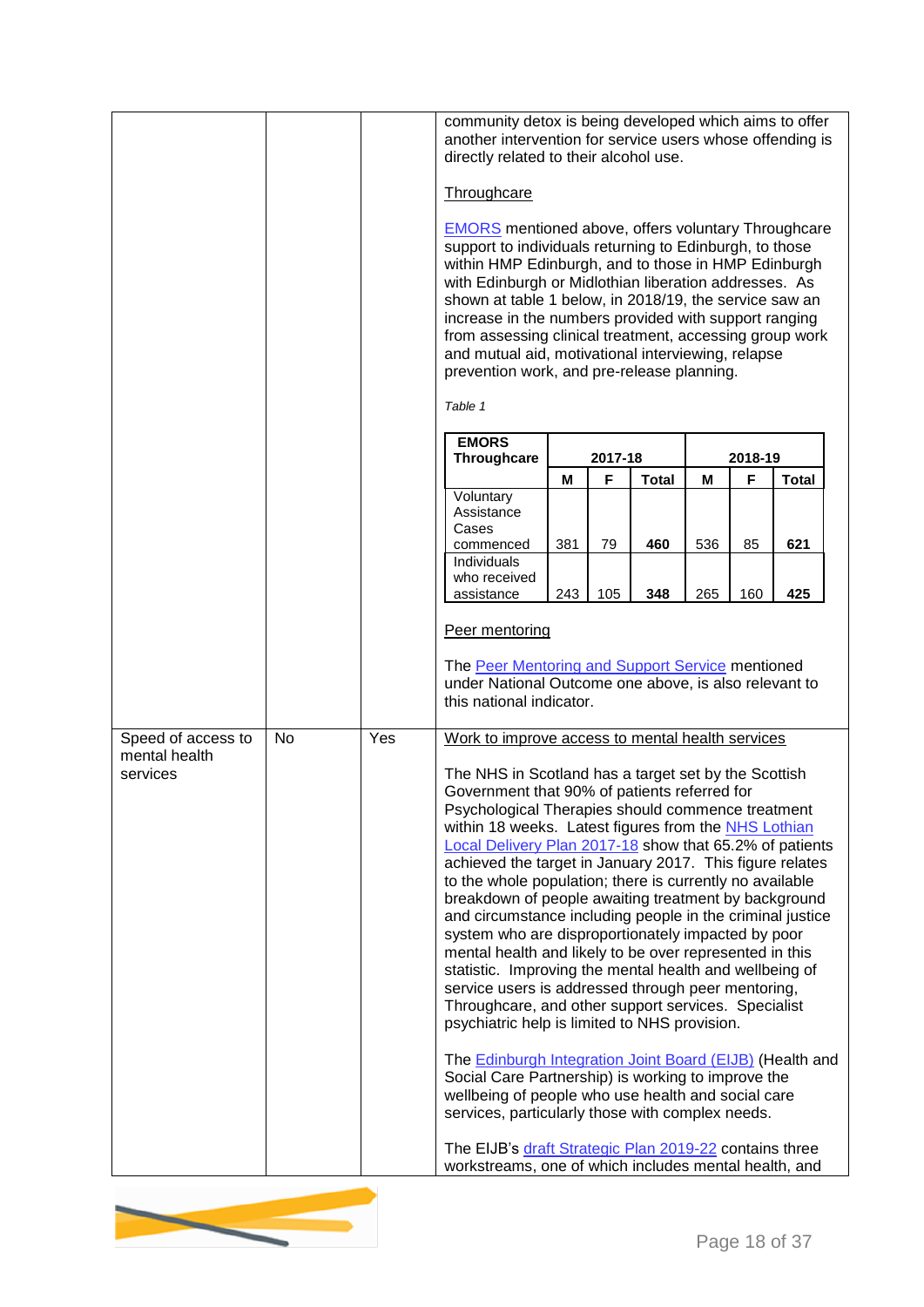|                                                                                                                                              |           |     | outlines plans to work intensively with people in crisis,<br>with mental health hubs to provide an increase in<br>response to crisis management not able to be contained<br>in primary care, along with increased capacity in selected<br>practices reducing referrals to acute mental health<br>services.<br>The EIJB's draft Annual Performance report 2018/19<br>captures areas of progress that the EIJB and the<br>Edinburgh Health and Social Care Partnership (EHSCP)<br>have made over the last financial year, and measures<br>performance against the national health and wellbeing<br>outcomes. A series of engagement and co-production<br>events with stakeholders across the City led to the<br>development of Thrive Edinburgh; a response to<br>addressing the mental health and wellbeing needs of all<br>our citizens explained in the report. |
|----------------------------------------------------------------------------------------------------------------------------------------------|-----------|-----|------------------------------------------------------------------------------------------------------------------------------------------------------------------------------------------------------------------------------------------------------------------------------------------------------------------------------------------------------------------------------------------------------------------------------------------------------------------------------------------------------------------------------------------------------------------------------------------------------------------------------------------------------------------------------------------------------------------------------------------------------------------------------------------------------------------------------------------------------------------|
| % of people<br>released from a                                                                                                               | <b>No</b> | Yes | Work in HMP Edinburgh to prevent and reduce<br>homelessness on liberation                                                                                                                                                                                                                                                                                                                                                                                                                                                                                                                                                                                                                                                                                                                                                                                        |
| custodial sentence :<br>a) registered with<br>a GP<br>b) have suitable<br>accommodation<br>have had a<br>C)<br>benefits<br>eligibility check |           |     | Edinburgh implemented the <b>SHORE</b> standards in April<br>2018. Early intervention was delivered by Four Square;<br>case numbers showed that between April and September<br>2018, 73 people entering HMP Edinburgh received<br>housing related assistance including;<br>homelessness advice<br>$\bullet$<br>homelessness assessment<br>$\bullet$<br>tenancy sustainment<br>$\bullet$<br>rent arrears<br>$\bullet$<br>repossession advice<br>$\bullet$<br>housing benefit and council tax reduction advice<br>$\bullet$<br>neighbour issues<br>$\bullet$<br>security of tenure advice<br>$\bullet$<br>information on housing allocations, transfers and<br>$\bullet$<br>exchanges<br>private landlord rent and arrears                                                                                                                                         |
|                                                                                                                                              |           |     | The Housing Offender Management Team undertook a<br>Housing Options Prison Outreach role, engaging with<br>prisoners being managed under MAPPA, and other<br>prisoners due for release, who were going to be<br>homeless at that time. Housing options were discussed,<br>and where appropriate, a homeless assessment took<br>place ahead of release, meaning that those prisoners<br>had silver priority for housing at the earliest possible<br>opportunity and were supported to complete their<br>Housing application (EdIndex form) and commence<br>bidding. Where possible, referrals were also made for<br>temporary accommodation to coincide with liberation<br>dates.                                                                                                                                                                                 |
|                                                                                                                                              |           |     | As part of the Advice Service Review, a decision was<br>taken to cease the third sector provision and to merge<br>the early intervention and homelessness prevention tasks<br>into one Prison Based Housing Outreach worker. This is<br>currently in the early stages of recruitment.                                                                                                                                                                                                                                                                                                                                                                                                                                                                                                                                                                            |

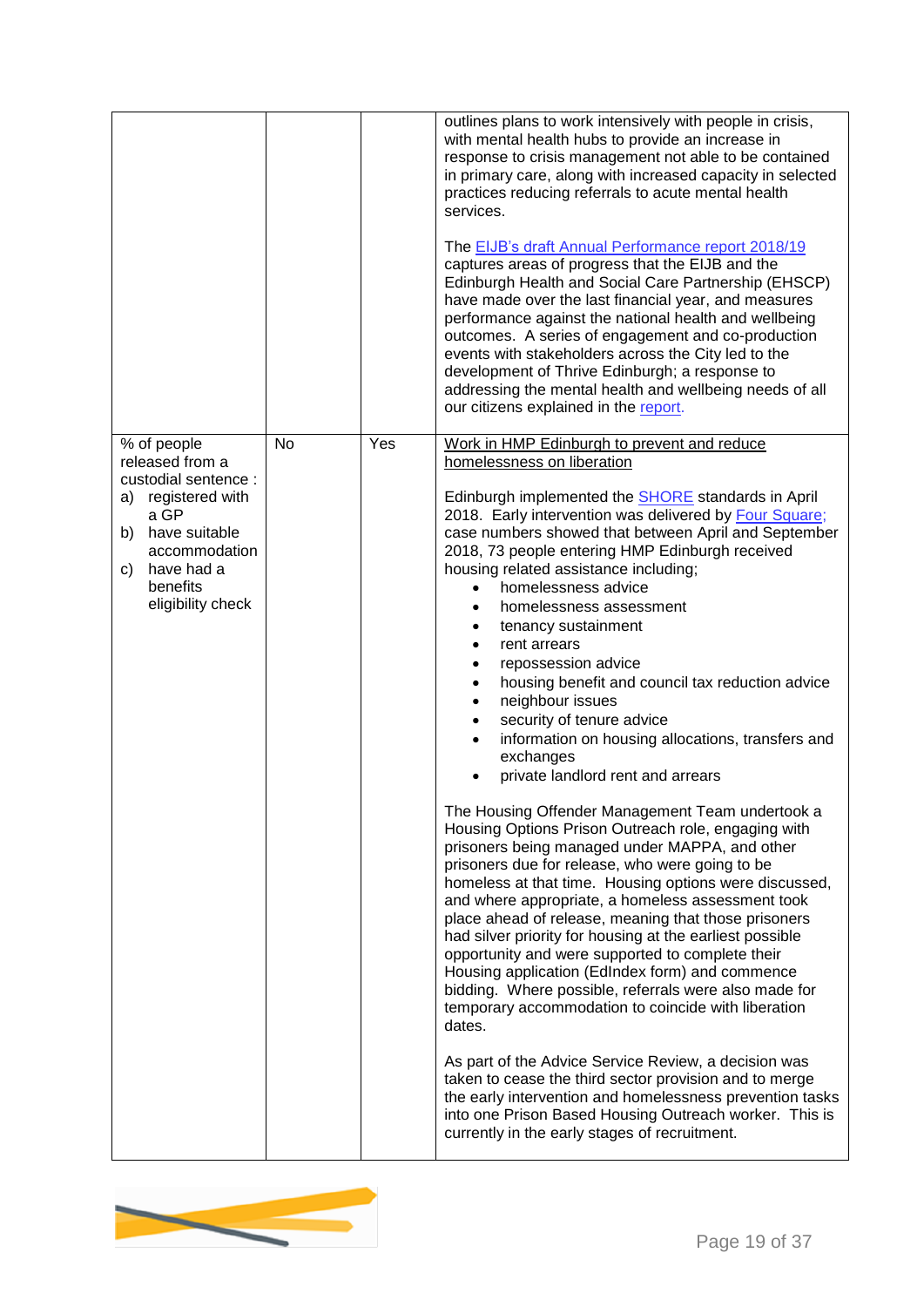|                                                                                                                                                          |    |     | The DSA mentioned above, between the Scottish Prison<br>Service and the City of Edinburgh Council, effectively<br>means that information will be sent to a generic Housing<br>In-box, on a weekly basis, advising of all prisoners<br>entering prison and those due for release. This will allow<br>development of targeted communication with prisoners to<br>establish if they need any housing options advice at the<br>start and end of their time in HMP Edinburgh.<br>Partners are considering effective ways of gathering data<br>on GP registrations for those leaving prison.                                                                                                                                                                                                                                                                                                                                                                                                                                                                                                                                                                                                                                                                                                                                                                                                                                                                                                                                                                                                                                                                                                                                                                                                                                                                                                                                                                                                                        |
|----------------------------------------------------------------------------------------------------------------------------------------------------------|----|-----|---------------------------------------------------------------------------------------------------------------------------------------------------------------------------------------------------------------------------------------------------------------------------------------------------------------------------------------------------------------------------------------------------------------------------------------------------------------------------------------------------------------------------------------------------------------------------------------------------------------------------------------------------------------------------------------------------------------------------------------------------------------------------------------------------------------------------------------------------------------------------------------------------------------------------------------------------------------------------------------------------------------------------------------------------------------------------------------------------------------------------------------------------------------------------------------------------------------------------------------------------------------------------------------------------------------------------------------------------------------------------------------------------------------------------------------------------------------------------------------------------------------------------------------------------------------------------------------------------------------------------------------------------------------------------------------------------------------------------------------------------------------------------------------------------------------------------------------------------------------------------------------------------------------------------------------------------------------------------------------------------------------|
| Targeted<br>interventions have<br>been tailored for<br>and with an<br>individual and had<br>a successful impact<br>on their risk of<br>further offending | No | Yes | Targeted interventions through community payback<br>People undertaking unpaid work receive a personal<br>assessment which addresses both risk and needs.<br>Appropriate work is then identified which takes into<br>account an individual's personal circumstances, skills<br>and aspirations, in recognition that the work placement is<br>likely to be more successful, useful and fulfilling if they<br>are active participants in identifying a suitable placement.<br>This is evidenced from in service user comments for<br>example:<br>"Loved it, still volunteer with Sue Ryder. Developed<br>structure, increased self-worth"<br>"I learned how to build sheds, use certain<br>equipmentpainting, building, grave restorations,<br>woodwork skills, customer servicesfixing bikes, joinery<br>work, masonry work"<br>Community payback requirements are used to address<br>offending driven by drug and alcohol misuse and mental<br>health issues. Those issues are also addressed through<br>supervision plans with the development of recovery hubs<br>in Edinburgh and the strong working relationships<br>between criminal justice social work, substance misuse,<br>homelessness services, and mental health, ensuring a<br>clear pathway into services to address an individual<br>service user's needs.<br>Sheriffs can refer men over 18 years of age who<br>frequently appear in court for alcohol related offences, to<br>the Alcohol Problem Solving Court. This court uses<br>community payback legislation (supervision requirement)<br>and the individual is offered a fast track alcohol focus<br>assessment and the immediate offer of engagement with<br>substance misuse services along with regular court<br>reviews with the sentencing Sheriff.<br>A service user who agreed to participate in an interview<br>concerning his experience of the Alcohol Problem<br>Solving Court provided the following feedback:<br>"I'm still drinking, but not every day I'm drinking less" |
| <b>Other information relevant to National Outcome Three</b>                                                                                              |    |     | "I've distanced myself form certain people and that has<br>helped"<br>I just want to see this Order through, and don't want to<br>get in any trouble again then I can make a fresh start."                                                                                                                                                                                                                                                                                                                                                                                                                                                                                                                                                                                                                                                                                                                                                                                                                                                                                                                                                                                                                                                                                                                                                                                                                                                                                                                                                                                                                                                                                                                                                                                                                                                                                                                                                                                                                    |

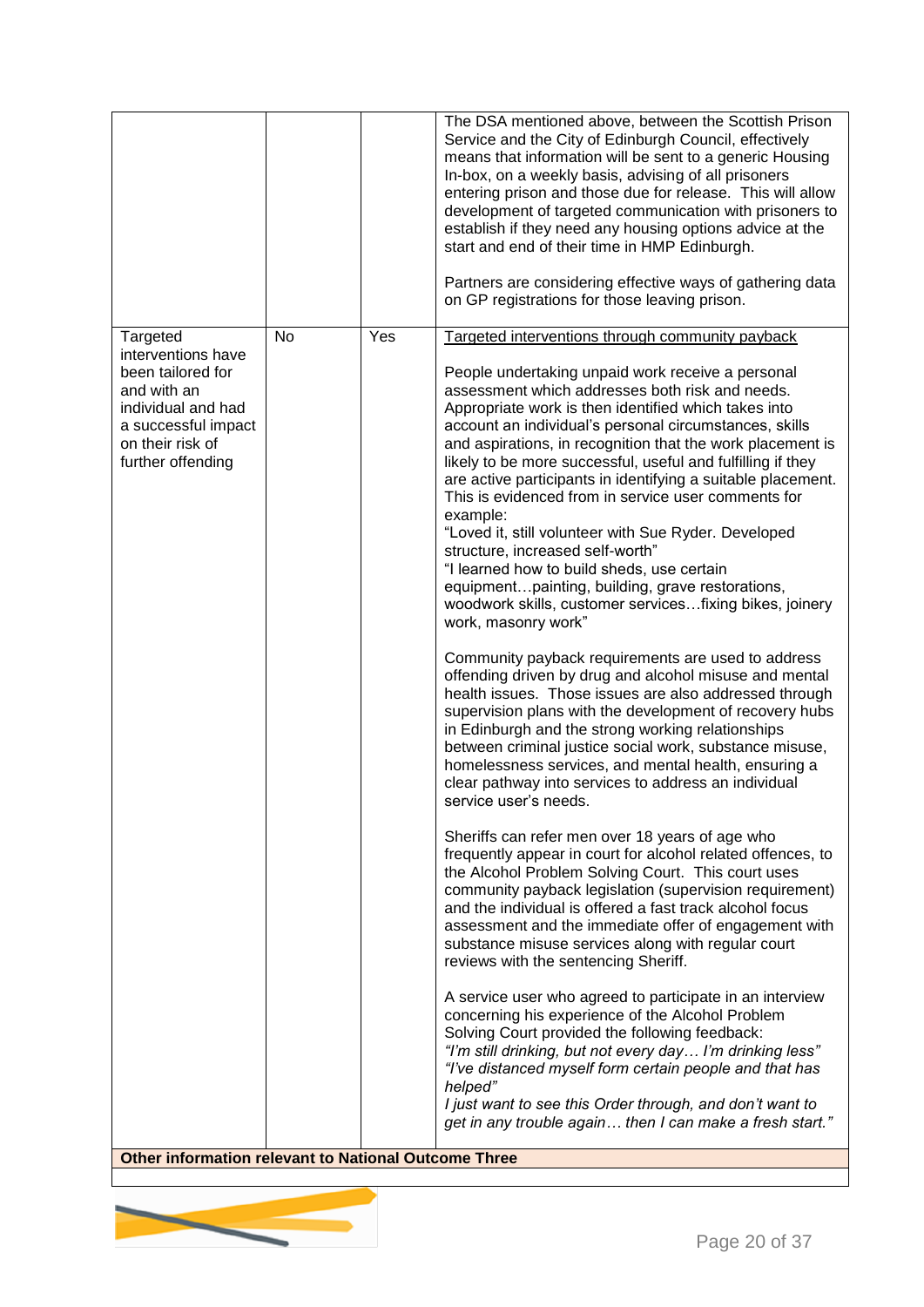A further example supporting national indicator "**Targeted interventions have been tailored for and with an individual and had a successful impact on their risk of further offending"**;

#### Groups to support men

A review of groupwork services has taken place over the last 12 months, in relation to groups for men over the age of 18 years, convicted of general offending including crimes of violence (non-sexual/non domestic). This involved a review of a range of literature and research related to desistence, reducing offending and the impact of trauma in men as adults. It also involved consultation with stakeholders and took account of the views of service users previously consulted; this has led to the development of a new day service for men which will include provision of a new range of interventions and is due to commence in early September 2019.

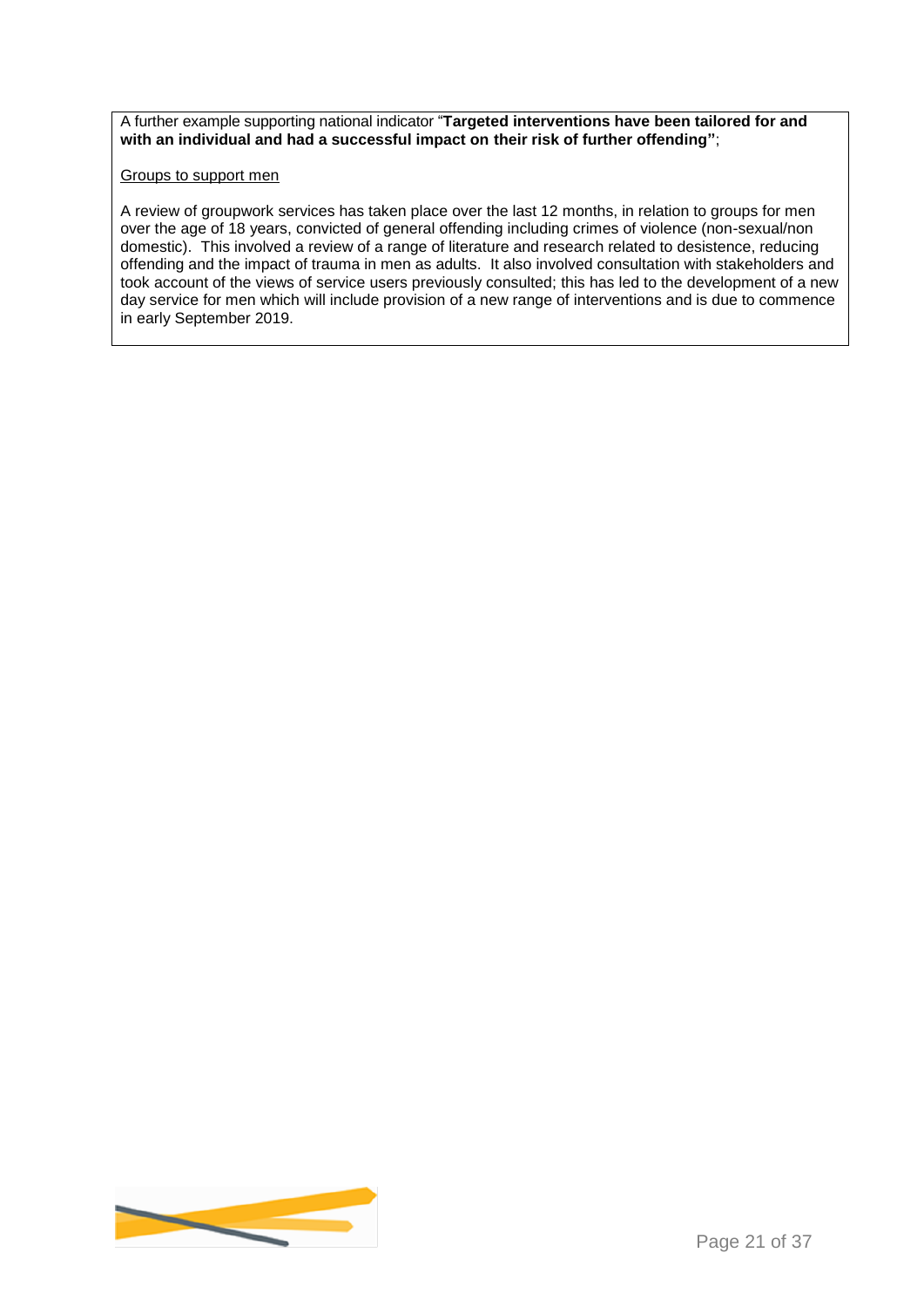## **NATIONAL OUTCOME FOUR** Effective interventions are delivered to prevent and reduce the risk of further offending

| <b>Indicator</b>                                         | <b>Reported?</b> | Useful? | <b>Evidence and Data (max 300 words per indicator)</b>                                                                                                                                                                                                                                                                                                                                                                                                                                                                                                                                                                                                                                                                                                                                                                  |
|----------------------------------------------------------|------------------|---------|-------------------------------------------------------------------------------------------------------------------------------------------------------------------------------------------------------------------------------------------------------------------------------------------------------------------------------------------------------------------------------------------------------------------------------------------------------------------------------------------------------------------------------------------------------------------------------------------------------------------------------------------------------------------------------------------------------------------------------------------------------------------------------------------------------------------------|
| Use of 'other                                            | <b>No</b>        | Yes     | Developments in 'other activities' for CPOs                                                                                                                                                                                                                                                                                                                                                                                                                                                                                                                                                                                                                                                                                                                                                                             |
| activities<br>requirements' in<br><b>CPO<sub>s</sub></b> |                  |         | As well as continuing with group work initiatives, the<br>delivering of 'other activity' has become more focused<br>on individual needs. The opportunity to participate in<br>other activities is now introduced to service users<br>individually at their unpaid work induction and<br>provision has been extended to include attendance at<br>mental health support groups, health initiatives and<br>maintaining contact with treatment providers.<br>Developments in this area now ensures that each<br>service user will have an individual support plan which<br>identifies the issues that are contributing to offending,<br>and be given the opportunity of addressing those<br>difficulties.<br>In 2017/18, 214 people requested 'other activities,<br>with 85 attending and undertaking learning or training; |
|                                                          |                  |         | this represents almost 100% increase in the uptake of<br>'other activity' within twelve months. Staff continue to<br>develop partnerships for 'other activity with various<br>organisations to ensure that where possible, activity<br>options are available to suit all abilities, skills and<br>needs.                                                                                                                                                                                                                                                                                                                                                                                                                                                                                                                |
|                                                          |                  |         | Twenty organisations now provide 'other activities'<br>including new partners:                                                                                                                                                                                                                                                                                                                                                                                                                                                                                                                                                                                                                                                                                                                                          |
|                                                          |                  |         | All Clean Up - employability programme targeted at<br>individuals over 25 with a criminal conviction which<br>focuses on integrating participants into a team and<br>building their confidence, while undertaking industry<br>recognised vocational training. Those who<br>successfully complete the course, receive the BICSc<br>License to Practice (Health and Safety in the<br>workplace qualification).                                                                                                                                                                                                                                                                                                                                                                                                            |
|                                                          |                  |         | Skillset - a new programme designed to allow young<br>people the opportunity to gain practical experience to<br>enhance their skills. Participants in this service have<br>gained manual handling and safety awareness<br>certifications, taken part in practical activities,<br>improved their knowledge through attending education<br>sites, worked on CVs, and participated in community<br>projects.                                                                                                                                                                                                                                                                                                                                                                                                               |
| <b>Effective risk</b>                                    | No               | Yes     | <b>MAPPA training events</b>                                                                                                                                                                                                                                                                                                                                                                                                                                                                                                                                                                                                                                                                                                                                                                                            |
| management for<br>public protection                      |                  |         | MAPPA partners held a number of training events in<br>2018, including the Edinburgh Lothian and Borders<br>Strategic Oversight Group which co-ordinates<br>MAPPA, hosting a multi-agency half day workshop for<br>staff and managers directly involved in the<br>management of Registered Sex Offenders who<br>present a risk of serious harm and are also in need of<br>support and protection. The workshop provided                                                                                                                                                                                                                                                                                                                                                                                                  |

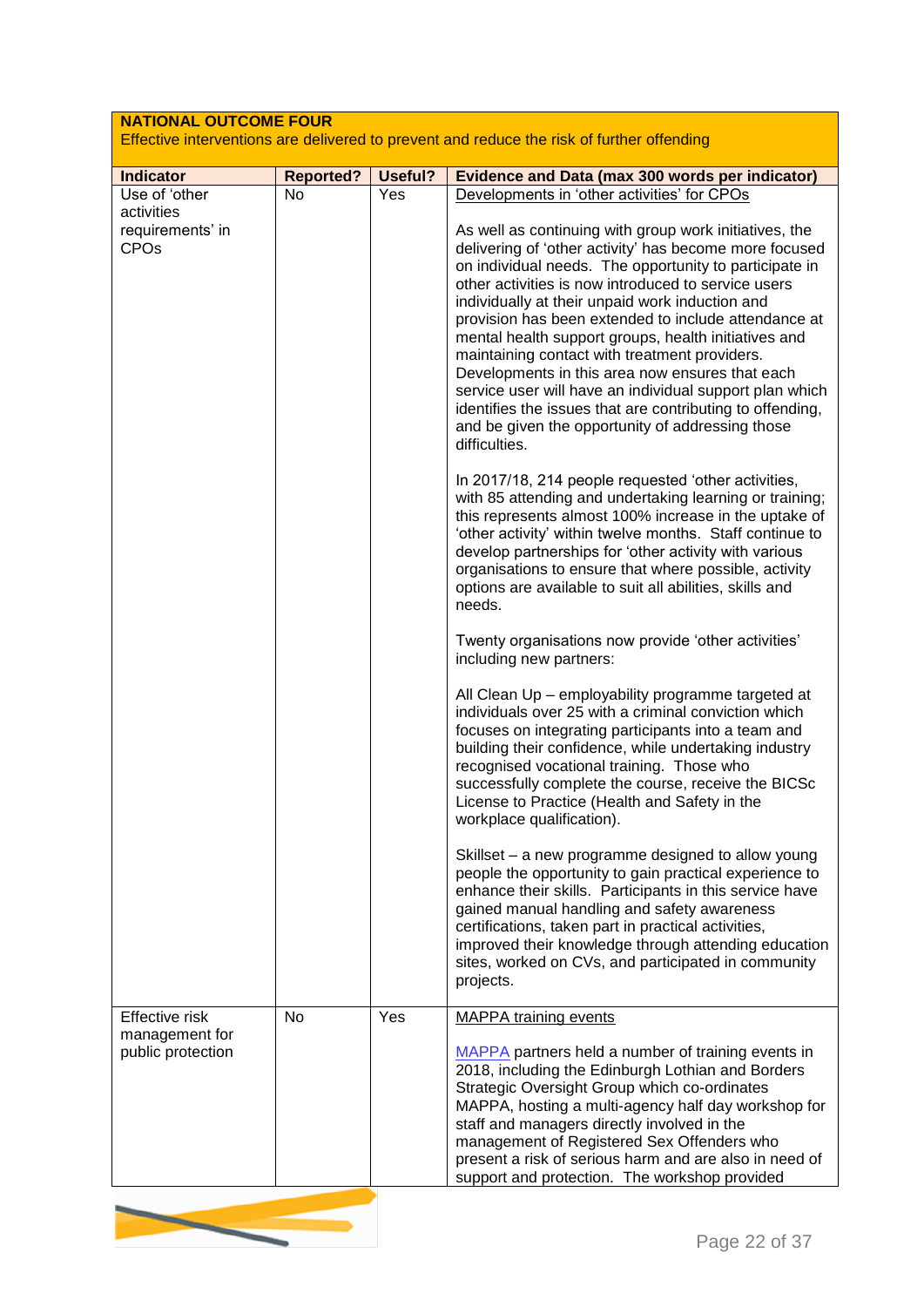|                     |    |     | advice and guidance on the legislation relating to adult<br>support and protection to further understanding of<br>managing offenders who present risk, but who are<br>also at risk. The training included considering case<br>studies and discussing the challenges associated with<br>working with this group of service users.<br>The Community Intervention Service for Sex<br>Offenders (CISSO) supports risk management of<br>partner agencies through delivering community based<br>group treatment programmes and individual<br>interventions, addressing behaviour and attitudes<br>associated with sexual offending. The service has<br>delivered the accredited groupwork programme<br>Moving Forward; Making Changes (MF:MC),<br>delivering five groups run weekly. The programme<br>incorporates new approaches in line with the latest<br>research and theories into sexual offending. An<br>adapted version of the programme is run for men with<br>lower cognitive functioning. 49 men were involved in<br>the MF:MC groupwork over the reporting year.<br>Additionally, CISSO runs a specific internet Offending<br>Behaviour Programme delivering 18 sessions<br>biannually, and giving places to 16 men per year.<br>The project also offers training for local criminal justice<br>staff on working with people with sexual offending<br>convictions including a three day management course<br>for MF:MC consolidating learning with case<br>management and risk assessment courses. National<br>training in the use of risk assessment tools is also part<br>of the service.<br>Domestic Abuse Service<br>The Domestic Abuse Service mentioned under |
|---------------------|----|-----|---------------------------------------------------------------------------------------------------------------------------------------------------------------------------------------------------------------------------------------------------------------------------------------------------------------------------------------------------------------------------------------------------------------------------------------------------------------------------------------------------------------------------------------------------------------------------------------------------------------------------------------------------------------------------------------------------------------------------------------------------------------------------------------------------------------------------------------------------------------------------------------------------------------------------------------------------------------------------------------------------------------------------------------------------------------------------------------------------------------------------------------------------------------------------------------------------------------------------------------------------------------------------------------------------------------------------------------------------------------------------------------------------------------------------------------------------------------------------------------------------------------------------------------------------------------------------------------------------------------------------------------------------------------------------|
|                     |    |     | National Outcome two above, is also relevant to this<br>national indicator.                                                                                                                                                                                                                                                                                                                                                                                                                                                                                                                                                                                                                                                                                                                                                                                                                                                                                                                                                                                                                                                                                                                                                                                                                                                                                                                                                                                                                                                                                                                                                                                               |
| Quality of CPOs and | No | Yes | Service user feedback; CPOs                                                                                                                                                                                                                                                                                                                                                                                                                                                                                                                                                                                                                                                                                                                                                                                                                                                                                                                                                                                                                                                                                                                                                                                                                                                                                                                                                                                                                                                                                                                                                                                                                                               |
| <b>DTTOs</b>        |    |     | Performing unpaid work gives participants the<br>opportunity to learn new practical skills such as<br>masonry and woodwork, and team building alongside<br>improving self-confidence and repaying and benefiting<br>the community. A snapshot of comments from unpaid<br>work participants taken from consultations and unpaid<br>work exit questionnaires is below:<br>"It mainly helped me get back out and socializing with<br>people and also being involved in projects that were<br>beneficial to others"<br>"There is a lot of pride in what we are putting out"<br>"Painting fences, built rabbit hutches, being part of a<br>group and getting on well with them, team building.<br>Time passed quickly".<br>For people subject to community payback, outcomes                                                                                                                                                                                                                                                                                                                                                                                                                                                                                                                                                                                                                                                                                                                                                                                                                                                                                                   |
|                     |    |     | are summarised in exit questionnaires completed at<br>the end of each order. Comments received are from                                                                                                                                                                                                                                                                                                                                                                                                                                                                                                                                                                                                                                                                                                                                                                                                                                                                                                                                                                                                                                                                                                                                                                                                                                                                                                                                                                                                                                                                                                                                                                   |

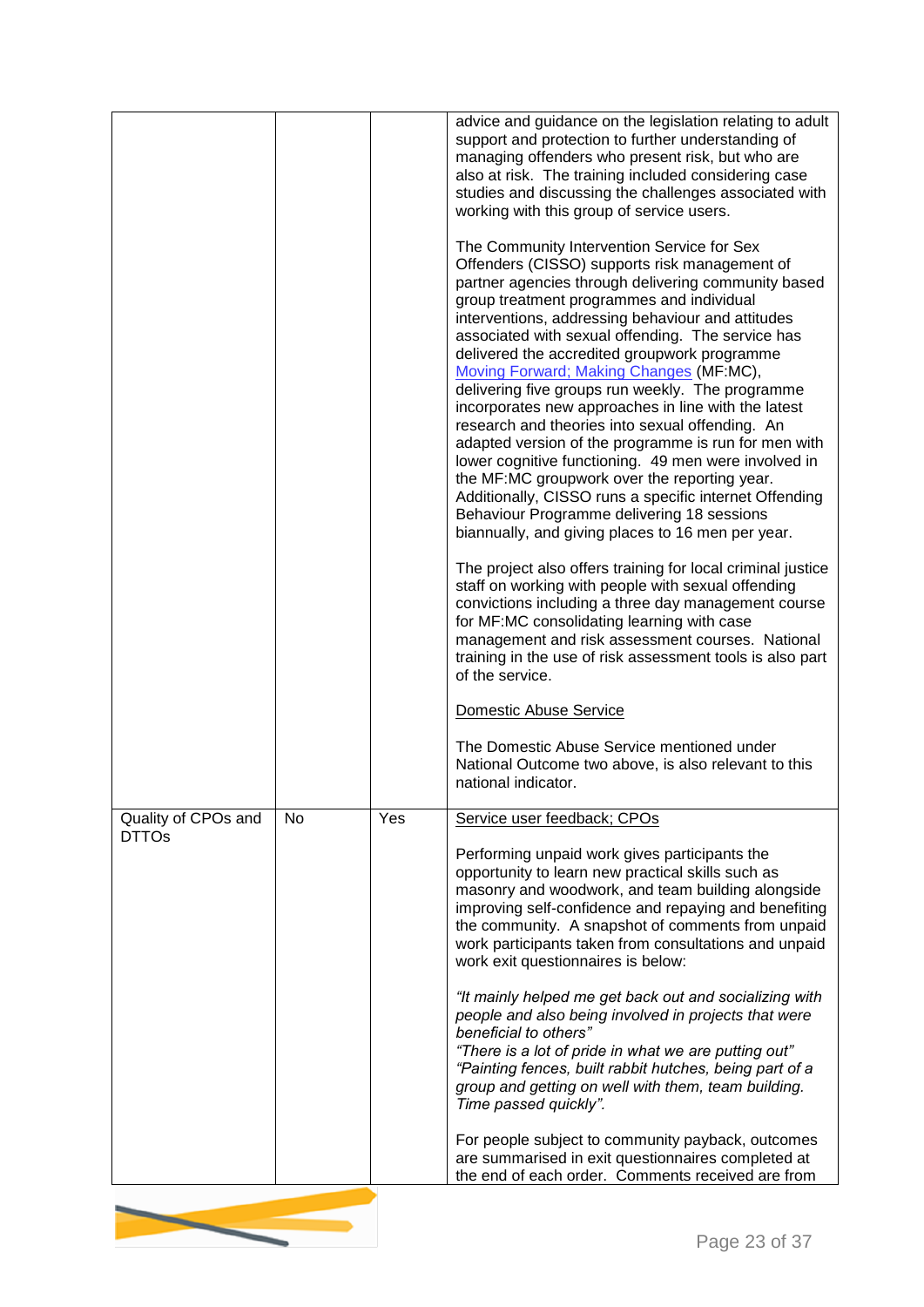|                                                             |           |     | those who have complete their orders, with positive<br>outcomes reported in many areas for example;                                                                                                                                                                                                                                                                                                                                                                                                            |               |               |               |  |  |  |
|-------------------------------------------------------------|-----------|-----|----------------------------------------------------------------------------------------------------------------------------------------------------------------------------------------------------------------------------------------------------------------------------------------------------------------------------------------------------------------------------------------------------------------------------------------------------------------------------------------------------------------|---------------|---------------|---------------|--|--|--|
|                                                             |           |     | Reduction in drug and alcohol use - 37%<br>Improved employment and training - 35%<br>Improved relationships - 33%<br>Housing - 29%<br>Supervision helping to stop or reduce offending - 88%<br>Being treated with respect and courtesy - 96%<br>Having their personal circumstances taken into<br>$account - 95%$ .                                                                                                                                                                                            |               |               |               |  |  |  |
|                                                             |           |     | Service user feedback included the following<br>comments:                                                                                                                                                                                                                                                                                                                                                                                                                                                      |               |               |               |  |  |  |
|                                                             |           |     | "It's been hard but the support has had a positive<br>effect, even when I relapsed, I came back from it and I<br>wasn't judged"<br>"Pushed me to get a job. Kept me focused on not<br>drinking alcohol. Worker's been really helpful and<br>easy to talk to and always had good advice"                                                                                                                                                                                                                        |               |               |               |  |  |  |
|                                                             |           |     | Support for people subject to a DTTO                                                                                                                                                                                                                                                                                                                                                                                                                                                                           |               |               |               |  |  |  |
|                                                             |           |     | For individuals subject to DTTOs, a blood borne virus<br>service is provided for every service user, should they<br>wish to engage with this. The service offers testing for<br>hepatitis and HIV, vaccinations for hepatitis A and B,<br>and information on reducing transmission and<br>lowering risk. A hepatitis C nurse is also available to<br>see service users who have a positive diagnosis, and<br>to link them into services within the Royal Infirmary,<br>Edinburgh and Western General Hospital. |               |               |               |  |  |  |
| Reduced use of<br>custodial sentences                       | <b>No</b> | Yes | Prison figures for Edinburgh                                                                                                                                                                                                                                                                                                                                                                                                                                                                                   |               |               |               |  |  |  |
| and remand:                                                 |           |     | A snapshot of prison figures and liberations over the                                                                                                                                                                                                                                                                                                                                                                                                                                                          |               |               |               |  |  |  |
| a) Balance between                                          |           |     | past three years has shown the following:                                                                                                                                                                                                                                                                                                                                                                                                                                                                      |               |               |               |  |  |  |
| community<br>sentences                                      |           |     | Table 2                                                                                                                                                                                                                                                                                                                                                                                                                                                                                                        |               |               |               |  |  |  |
| relative to short<br>custodial                              |           |     | <b>Males</b>                                                                                                                                                                                                                                                                                                                                                                                                                                                                                                   | April<br>2017 | April<br>2018 | April<br>2019 |  |  |  |
| sentences under                                             |           |     | Number of male prisoners in HMP<br>Edinburgh                                                                                                                                                                                                                                                                                                                                                                                                                                                                   | 781           | 730           | 806           |  |  |  |
| one year<br>Proportion of<br>b)<br>people<br>appearing from |           |     | Total number of male prisoners with<br>an Edinburgh postcode currently in<br>prison across the prison estate,<br>including HMP Edinburgh                                                                                                                                                                                                                                                                                                                                                                       | 506           | 472           | 501           |  |  |  |
| custody who are<br>remanded                                 |           |     | Number of male prisoners with an<br><b>Edinburgh postcode in HMP</b><br><b>Edinburgh</b>                                                                                                                                                                                                                                                                                                                                                                                                                       | 271           | 254           | 290           |  |  |  |
|                                                             |           |     | Number of male prisoners with an<br>Edinburgh postcode in other prisons                                                                                                                                                                                                                                                                                                                                                                                                                                        | 235           | 218           | 211           |  |  |  |
|                                                             |           |     | across the estate<br>Number of males with an Edinburgh<br>postcode on remand across the                                                                                                                                                                                                                                                                                                                                                                                                                        | 80            | 78            | 107           |  |  |  |
|                                                             |           |     | prison estate<br>Number of males with an Edinburgh                                                                                                                                                                                                                                                                                                                                                                                                                                                             | 121           | 93            | 96            |  |  |  |
|                                                             |           |     | postcode serving short term<br>sentences (under 2 years) across the                                                                                                                                                                                                                                                                                                                                                                                                                                            |               |               |               |  |  |  |
|                                                             |           |     | prison estate                                                                                                                                                                                                                                                                                                                                                                                                                                                                                                  |               |               |               |  |  |  |

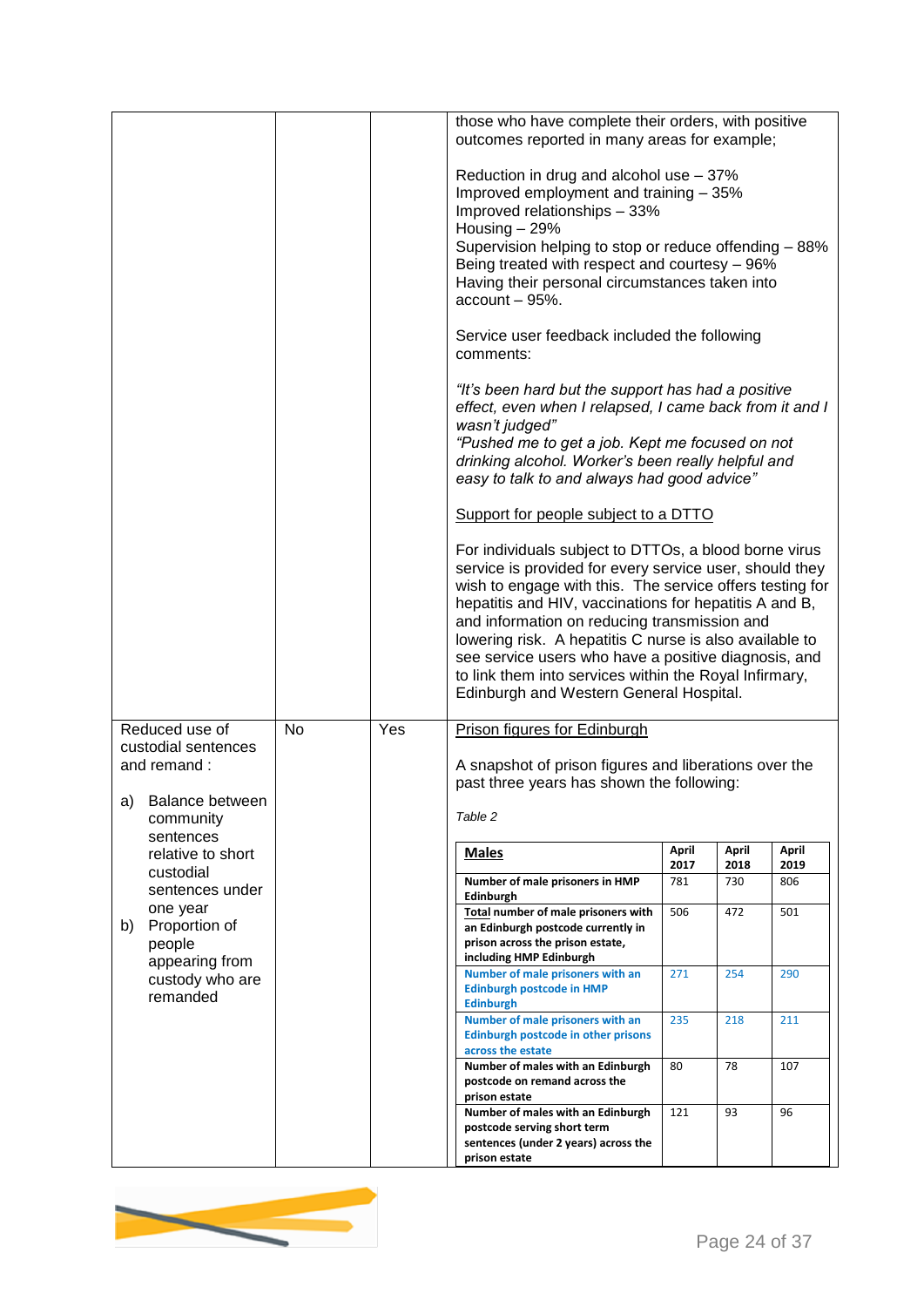| Number of males with an Edinburgh                                    | 297            | 293            | 291   |
|----------------------------------------------------------------------|----------------|----------------|-------|
| postcode serving longer term                                         |                |                |       |
| sentences (over 2 years) across the                                  |                |                |       |
| prison estate                                                        |                |                |       |
| Number of males liberated who                                        | 52             | 41             | 42    |
| have an Edinburgh postcode                                           |                |                |       |
| (from across the prison estate)                                      |                |                |       |
|                                                                      |                |                |       |
|                                                                      |                |                |       |
|                                                                      |                |                |       |
|                                                                      |                |                |       |
|                                                                      |                |                |       |
| Table 3                                                              |                |                |       |
|                                                                      |                |                |       |
| <b>Females</b>                                                       | April          | April          | April |
|                                                                      | 2017           | 2018           | 2019  |
| Number of female prisoners in HMP                                    | 92             | 104            | 111   |
| <b>Edinburgh</b>                                                     |                |                |       |
| Total number of female prisoners                                     | 23             | 20             | 23    |
| with an Edinburgh postcode                                           |                |                |       |
| currently in prison across the prison                                |                |                |       |
| estate, including HMP Edinburgh                                      |                |                |       |
| Number of female prisoners with an                                   | 9              | 16             | 15    |
| <b>Edinburgh postcode in HMP</b>                                     |                |                |       |
| <b>Edinburgh</b>                                                     |                |                |       |
| Number of female prisoners with an                                   | 14             | $\overline{4}$ | 8     |
| Edinburgh postcode in other prisons                                  |                |                |       |
| across the estate                                                    |                |                |       |
| Number of females with an                                            | $\overline{7}$ | 5              | 5     |
| Edinburgh postcode on remand                                         |                |                |       |
| across the prison estate                                             |                |                |       |
| Number of females with an                                            | 5              | 4              | 5     |
| Edinburgh postcode serving short                                     |                |                |       |
| term sentences (under 2 years)                                       |                |                |       |
| across the prison estate                                             |                |                |       |
| Number of females with an                                            | 11             | 10             | 13    |
| Edinburgh postcode serving longer                                    |                |                |       |
| term sentences (over 2 years) across                                 |                |                |       |
| the prison estate                                                    |                |                |       |
| Number of females liberated who                                      | 4              | 3              | 8     |
| have an Edinburgh postcode                                           |                |                |       |
| (from across the prison estate)                                      |                |                |       |
|                                                                      |                |                |       |
|                                                                      |                |                |       |
| Short term prison figures shown are for sentences under<br>$\bullet$ |                |                |       |
| two years                                                            |                |                |       |
| Prison numbers for sentences under one year are not<br>$\bullet$     |                |                |       |
| available                                                            |                |                |       |
| We know how many prisoners in HMP Edinburgh have<br>$\bullet$        |                |                |       |
| an Edinburgh address, and also how many with an                      |                |                |       |
| Edinburgh address are in other prisons (figures in blue)             |                |                |       |
| Prison numbers can be broken down by status (remand,<br>$\bullet$    |                |                |       |
| short term, long term) across the estate for those with              |                |                |       |
|                                                                      |                |                |       |
| an Edinburgh postcode. A further breakdown showing                   |                |                |       |
| this information by individual prison is unavailable                 |                |                |       |
| For example, we cannot say how many females with an<br>$\bullet$     |                |                |       |
| Edinburgh address are on remand in HMP Edinburgh.                    |                |                |       |
| Community sentences -                                                |                |                |       |
|                                                                      |                |                |       |
| Table 4 below relates to outcomes for which criminal                 |                |                |       |
| justice social work reports were completed in 2018/19                |                |                |       |
| Table 4                                                              |                |                |       |
|                                                                      |                |                |       |
| Outcome                                                              | Male           | Female         | Total |
| Restriction of Liberty Order                                         | 86             | 11             | 97    |
| Deferment for DTTO assessment                                        | 8              | $\overline{7}$ | 15    |

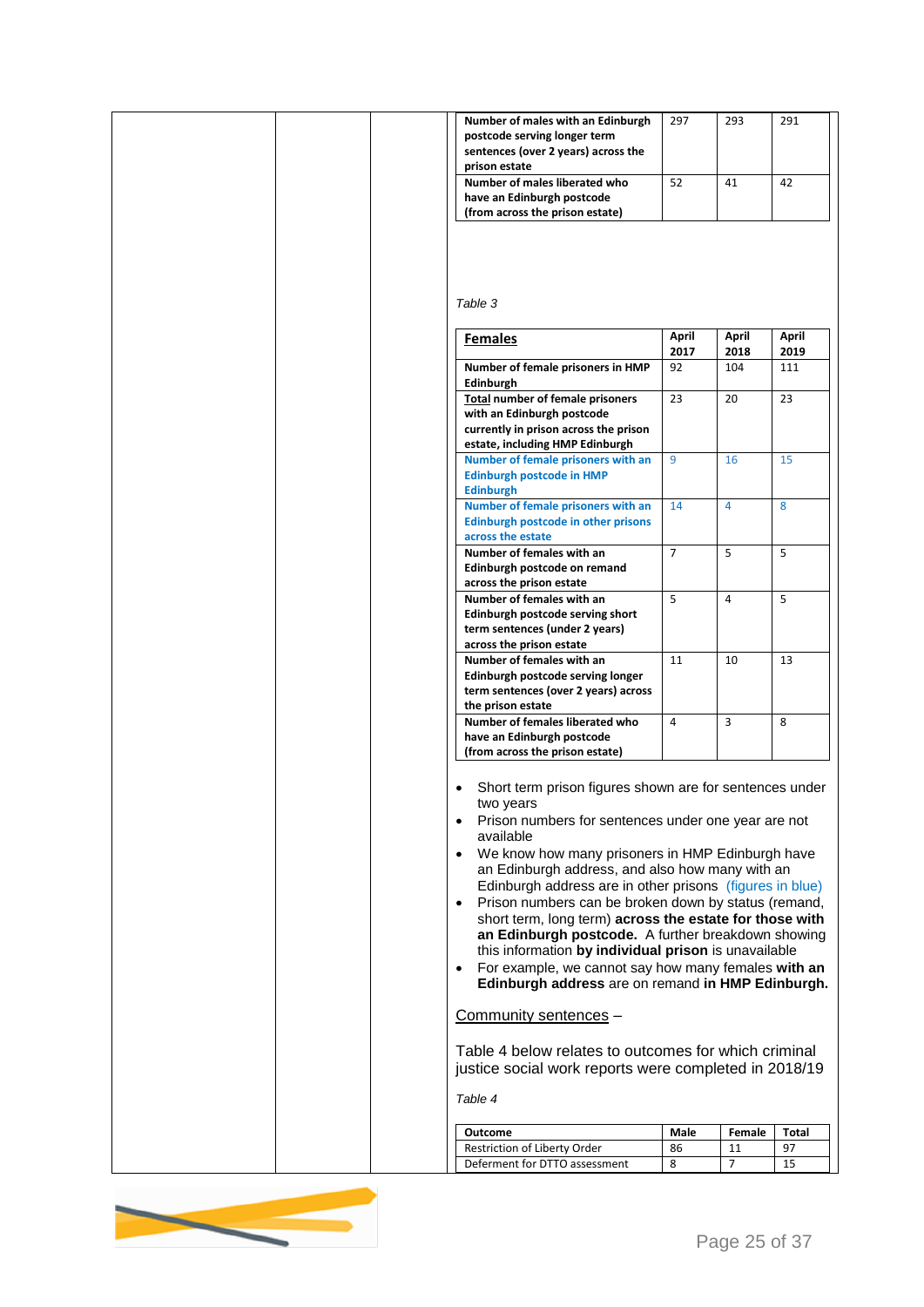|                                                                                                                                          |           | CPO with unpaid work or other<br>activity requirement and no offender<br>supervision requirement<br>CPO with offender supervision<br>requirement* and no unpaid work or<br>other activity requirement<br>CPO with unpaid work or other<br>activity requirement and offender<br>supervision requirement*<br>Monetary penalty<br><b>Total</b><br>*also includes those where, in addition to supervision, the main<br>outcomes also included at least one of the other 7 requirements<br>(conduct, compensation, alcohol treatment, mental health<br>treatment, programme and residence) |                | 191<br>200<br>122<br>69<br>676 | 27<br>52<br>10<br>12<br>119 | 218<br>252<br>132<br>81<br>795 |  |  |
|------------------------------------------------------------------------------------------------------------------------------------------|-----------|---------------------------------------------------------------------------------------------------------------------------------------------------------------------------------------------------------------------------------------------------------------------------------------------------------------------------------------------------------------------------------------------------------------------------------------------------------------------------------------------------------------------------------------------------------------------------------------|----------------|--------------------------------|-----------------------------|--------------------------------|--|--|
|                                                                                                                                          |           |                                                                                                                                                                                                                                                                                                                                                                                                                                                                                                                                                                                       |                |                                |                             |                                |  |  |
| The delivery of<br>interventions<br>targeted at problem<br>drug and alcohol use<br><b>INHS Local Delivery</b><br>Plan (LDP)<br>Standard] | No<br>Yes | Alcohol interventions<br>The Alcohol Problem Solving Court mentioned above,<br>provides a targeted intervention to men who<br>frequently appear in court for alcohol related offences.<br>A fast track assessment with an alcohol focus,<br>alongside the immediate offer of engagement with<br>substance misuse services is offered; referrals are<br>made by Sheriffs.<br>Table 5 below shows numbers of CPOs made with<br>alcohol treatment over a 3 year period; 18/19 figures<br>will be available on publication on the CPO annual<br>report.<br>Table 5                        |                |                                |                             |                                |  |  |
|                                                                                                                                          |           | 2015/16                                                                                                                                                                                                                                                                                                                                                                                                                                                                                                                                                                               | 2016/17        |                                |                             | 2017/18                        |  |  |
|                                                                                                                                          |           | 3                                                                                                                                                                                                                                                                                                                                                                                                                                                                                                                                                                                     | $\overline{c}$ |                                |                             | 7                              |  |  |
|                                                                                                                                          |           | <b>Drugs interventions</b><br>DTTO outcomes in 2018/19 are shown at table 6<br>below.<br>Table 6<br>Number of cases returned to<br>community prescribers (GPs)                                                                                                                                                                                                                                                                                                                                                                                                                        |                |                                | 35                          |                                |  |  |
|                                                                                                                                          |           | Number of cases using recovery hubs                                                                                                                                                                                                                                                                                                                                                                                                                                                                                                                                                   |                |                                |                             | 10                             |  |  |
|                                                                                                                                          |           | Number of cases returned to custody<br>on prescriptions<br>Number no longer on a prescription/                                                                                                                                                                                                                                                                                                                                                                                                                                                                                        |                |                                |                             | 37<br>49                       |  |  |
|                                                                                                                                          |           | detoxed                                                                                                                                                                                                                                                                                                                                                                                                                                                                                                                                                                               |                |                                |                             |                                |  |  |
|                                                                                                                                          |           | As mentioned above, targeted interventions for those<br>subject to a DTTO include health advice and provision<br>of a Blood Borne Virus service offering hepatitis and<br>HIV testing, and hepatitis A and B vaccinations. A<br>specialist hepatitis C nurse is also available to support                                                                                                                                                                                                                                                                                             |                |                                |                             |                                |  |  |

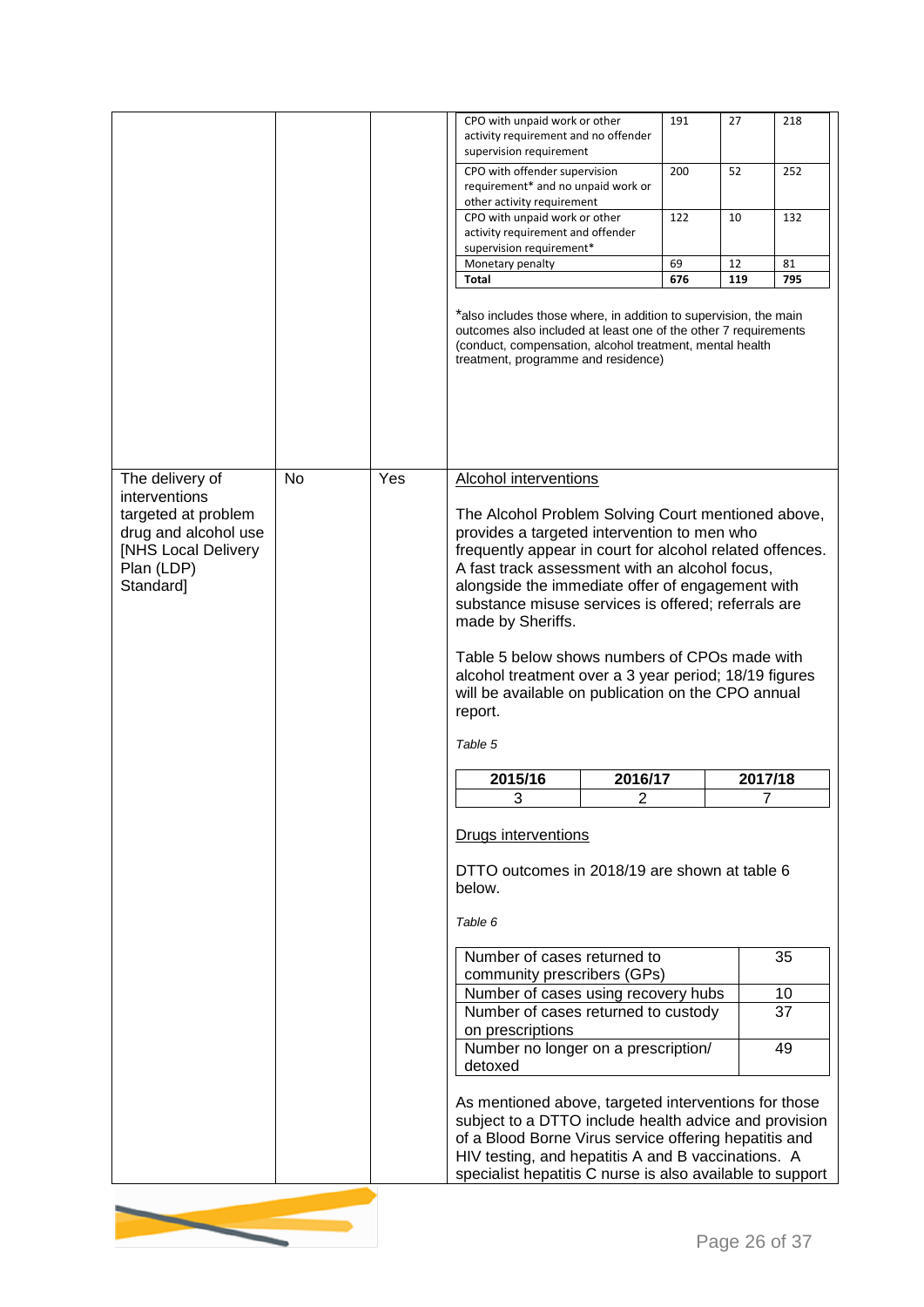|                                                                                                                                           |    |     | those living with hepatitis C and can refer them to<br>appropriate interventions at the Royal Infirmary,<br>Edinburgh/ Western General Hospital.<br>At the men's service we signpost service users to                                                                                                                                                                                                                                                                                                                                     |         |         |  |  |  |
|-------------------------------------------------------------------------------------------------------------------------------------------|----|-----|-------------------------------------------------------------------------------------------------------------------------------------------------------------------------------------------------------------------------------------------------------------------------------------------------------------------------------------------------------------------------------------------------------------------------------------------------------------------------------------------------------------------------------------------|---------|---------|--|--|--|
|                                                                                                                                           |    |     | <b>Chalmers Street Clinic for Sexually Transmitted</b><br>Infection testing and we also have a supply of<br>condoms that we can offer.                                                                                                                                                                                                                                                                                                                                                                                                    |         |         |  |  |  |
|                                                                                                                                           |    |     | With regard to other health interventions, we offer<br>naloxone packs and training for overdose, brief<br>interventions regarding alcohol, checking an<br>individual's Body Mass Index, and offer support<br>around weight and diet, offer harm reduction advice,<br>run benzodiazepine and relapse prevention groups,<br>and monitor service users' mental health; through<br>work on anxiety management and offering CBT, and<br>liaising with GPs regarding their treatment and other<br>medications the service users are prescribed. |         |         |  |  |  |
| Number of Police                                                                                                                          | No | Yes | Data from Criminal Justice Social Work                                                                                                                                                                                                                                                                                                                                                                                                                                                                                                    |         |         |  |  |  |
| Recorded Warnings,<br>police diversion,<br>fiscal measures,<br>fiscal diversion,<br>supervised bail,<br>community<br>sentences (including |    |     | Table 7 below shows the data comparison with the<br>previous year.<br>Table 7                                                                                                                                                                                                                                                                                                                                                                                                                                                             |         |         |  |  |  |
|                                                                                                                                           |    |     | Outcome                                                                                                                                                                                                                                                                                                                                                                                                                                                                                                                                   | 2017/18 | 2018/19 |  |  |  |
|                                                                                                                                           |    |     | Restriction of Liberty Order                                                                                                                                                                                                                                                                                                                                                                                                                                                                                                              | 8       | 97      |  |  |  |
| CPOs, DTTOs and<br>RLO <sub>s</sub> )                                                                                                     |    |     | Deferment for DTTO assessment                                                                                                                                                                                                                                                                                                                                                                                                                                                                                                             | 23      | 15      |  |  |  |
|                                                                                                                                           |    |     | CPO with unpaid work or other<br>activity requirement and no<br>offender supervision requirement                                                                                                                                                                                                                                                                                                                                                                                                                                          | 198     | 218     |  |  |  |
|                                                                                                                                           |    |     | CPO with offender supervision<br>requirement* and no unpaid work<br>or other activity requirement                                                                                                                                                                                                                                                                                                                                                                                                                                         | 171     | 252     |  |  |  |
|                                                                                                                                           |    |     | CPO with unpaid work or other<br>activity requirement and offender<br>supervision requirement*                                                                                                                                                                                                                                                                                                                                                                                                                                            | 134     | 132     |  |  |  |
|                                                                                                                                           |    |     | Monetary penalty                                                                                                                                                                                                                                                                                                                                                                                                                                                                                                                          | 91      | 81      |  |  |  |
|                                                                                                                                           |    |     | Deferred (3 months or more)                                                                                                                                                                                                                                                                                                                                                                                                                                                                                                               | 0       | 0       |  |  |  |
|                                                                                                                                           |    |     | Diversion from prosecution cases                                                                                                                                                                                                                                                                                                                                                                                                                                                                                                          | 289     | 247     |  |  |  |
|                                                                                                                                           |    |     | <b>Bail supervision cases</b>                                                                                                                                                                                                                                                                                                                                                                                                                                                                                                             | 31      | 42      |  |  |  |
|                                                                                                                                           |    |     | Total                                                                                                                                                                                                                                                                                                                                                                                                                                                                                                                                     | 945     | 1084    |  |  |  |
|                                                                                                                                           |    |     | <b>Supervised bail</b><br>A supervised bail assessment is offered to all under<br>21 year olds appearing from custody and all women<br>appearing from custody are offered an enhanced<br>supervised bail assessment. We are in the process of<br>establishing an agreement with the Fiscals whereby<br>we will be alerted to all cases where bail is being<br>opposed and we would therefore be able to make a<br>supervised bail assessment available to the Court<br>immediately.                                                       |         |         |  |  |  |

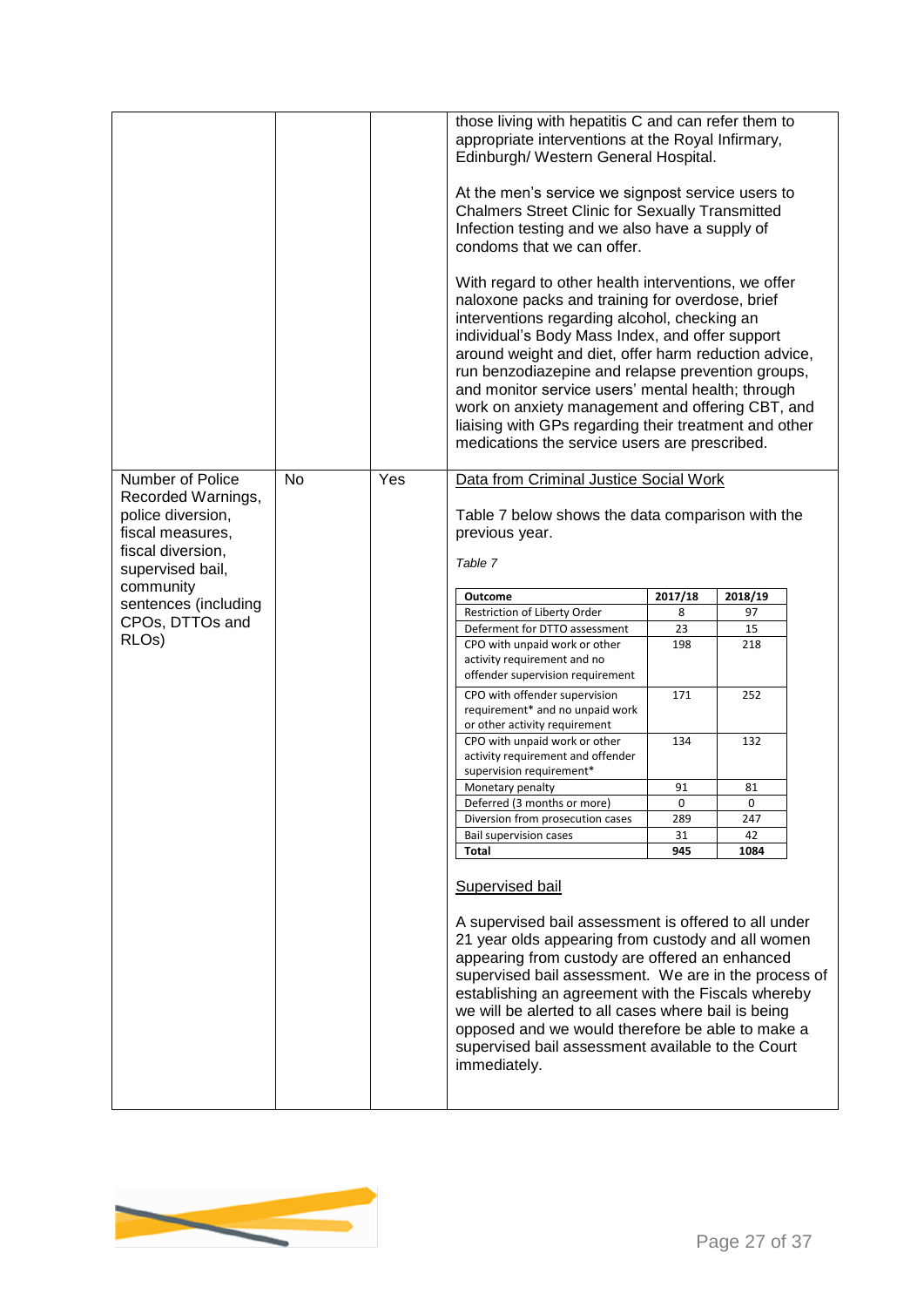| Number of short-                 | No | Yes | Short term sentences (under 2 years)                                                                                                                                         |               |                |               |
|----------------------------------|----|-----|------------------------------------------------------------------------------------------------------------------------------------------------------------------------------|---------------|----------------|---------------|
| term sentences<br>under one year |    |     | Table 8 below shows snapshot figures of short term<br>sentences for males over the past three years.                                                                         |               |                |               |
|                                  |    |     | Table 8                                                                                                                                                                      |               |                |               |
|                                  |    |     | <b>Males</b>                                                                                                                                                                 | April<br>2017 | April<br>2018  | April<br>2019 |
|                                  |    |     | Number of males with an Edinburgh<br>postcode serving sentences of less<br>than 3 months across the prison<br>estate                                                         | 2             | 1              | 1             |
|                                  |    |     | Number of males with an Edinburgh<br>postcode serving sentences of<br>between 3 months and less than 6<br>months across the prison estate                                    | 18            | 10             | 9             |
|                                  |    |     | Number of males with an Edinburgh<br>postcode serving sentences of<br>between 6 months and less than 2<br>years across the prison estate                                     | 101           | 82             | 86            |
|                                  |    |     | The figures in table 8 do not include numbers on remand<br>Table 9 below shows snapshot figures of short term<br>sentences for females over the past three years.<br>Table 9 |               |                |               |
|                                  |    |     | <b>Females</b>                                                                                                                                                               | April<br>2017 | April<br>2018  | April<br>2019 |
|                                  |    |     | Number of females with an<br>Edinburgh postcode serving<br>sentences of less than 3 months<br>across the prison estate                                                       | 0             | 1              | 0             |
|                                  |    |     | Number of females with an<br>Edinburgh postcode serving<br>sentences of between 3 months and<br>less than 6 months across the prison<br>estate                               | 0             | 1              | $\mathbf{1}$  |
|                                  |    |     | Number of females with an<br>Edinburgh postcode serving<br>sentences of between 6 months and<br>less than 2 years across the prison<br>estate                                | 5             | $\overline{2}$ | 4             |
|                                  |    |     | The figures in table 9 do not include numbers on remand<br>Figures for short term sentences under one year<br>specifically, are not available                                |               |                |               |

**Other information relevant to National Outcome Four**

Additional information supporting this national outcome that "**Effective interventions are delivered to prevent and reduce the risk of further offending";**

Criminal Justice Social Work reports are now delivered directly to the Sheriff Clerks which has streamlined the disposals' process.

Welfare assessments for young people

All under 21 year olds appearing from the cells are interviewed and offered a welfare assessment which identifies areas of difficulty, and allows staff to undertake rapid and focused interventions and also refer to specialist agencies.

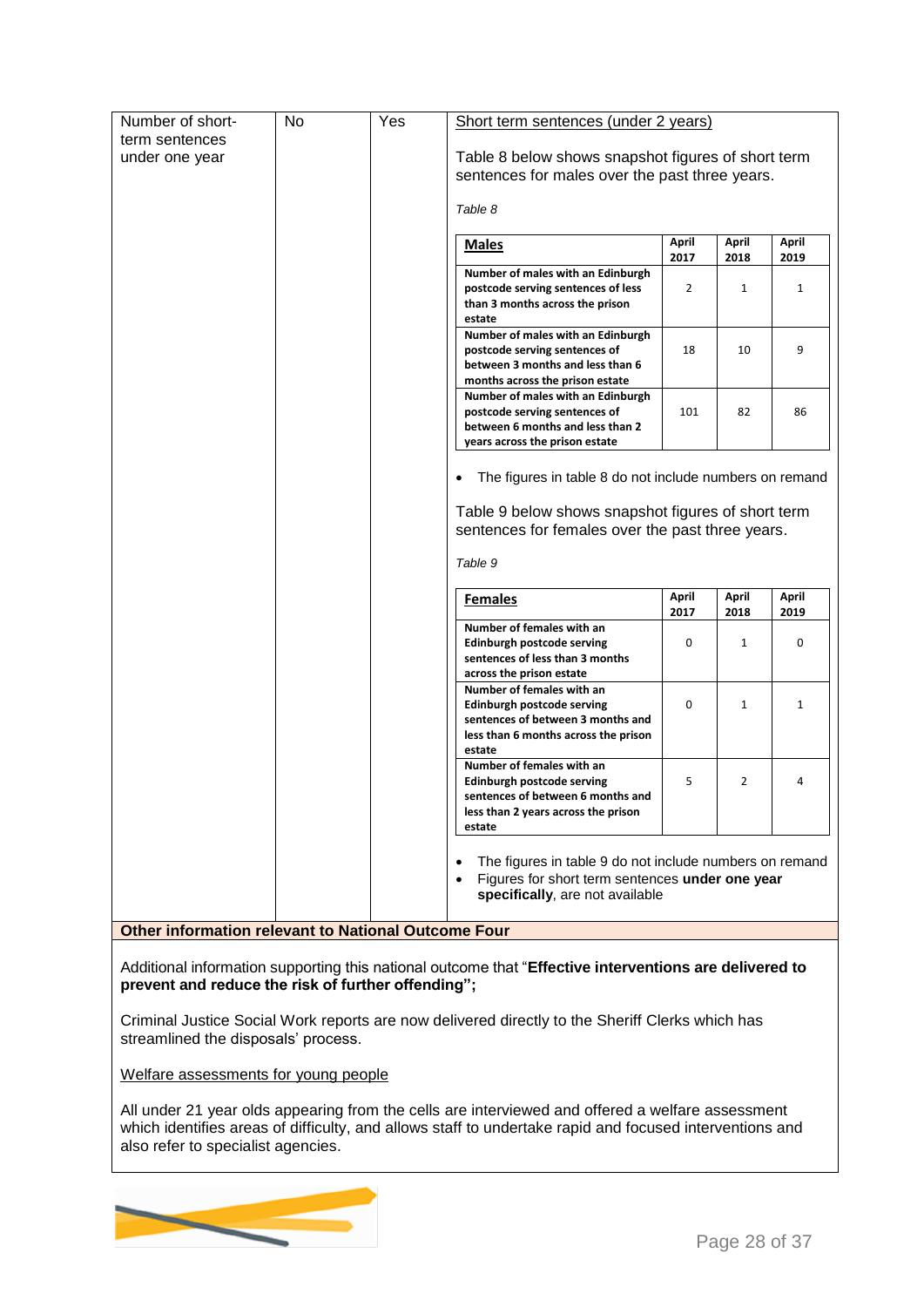#### CPO 'other activity' provision

All service users subject to an unpaid work requirement are offered the opportunity to address issues connected with their offending through the use of the "other activity" provision. DTTO resource workers also have direct access to Housing Information Systems and can fully assist service users with accommodation problems.

#### Women's group

The unpaid work service has started a women's group which allows vulnerable women to opportunity to complete their Order in a safe and calm environment; this has increased attendance and reduced breach rates.

#### Data collection

We are reviewing our data collection system to ensure that we are capturing all the instances where we are offering early interventions.

#### Substance misuse focus

The EMORS service mentioned above provides complete continuity of care and is offered from point of arrest, through to an individual's stay in prison, and back into the community. The service has a substance misuse focus and provides recovery-orientated support to reduce the risk of reoffending; the substance misuse treatment intervention is provided by the NHS to individuals in prison. For those exiting the criminal justice system, the service assertively links individuals into long term community recovery supports to minimise the risk or relapse; providing crisis care for the most vulnerable. The service aims to deliver continuity where possible, through use of the same case worker and supports individuals to gain recovery capital that will continue into the community.

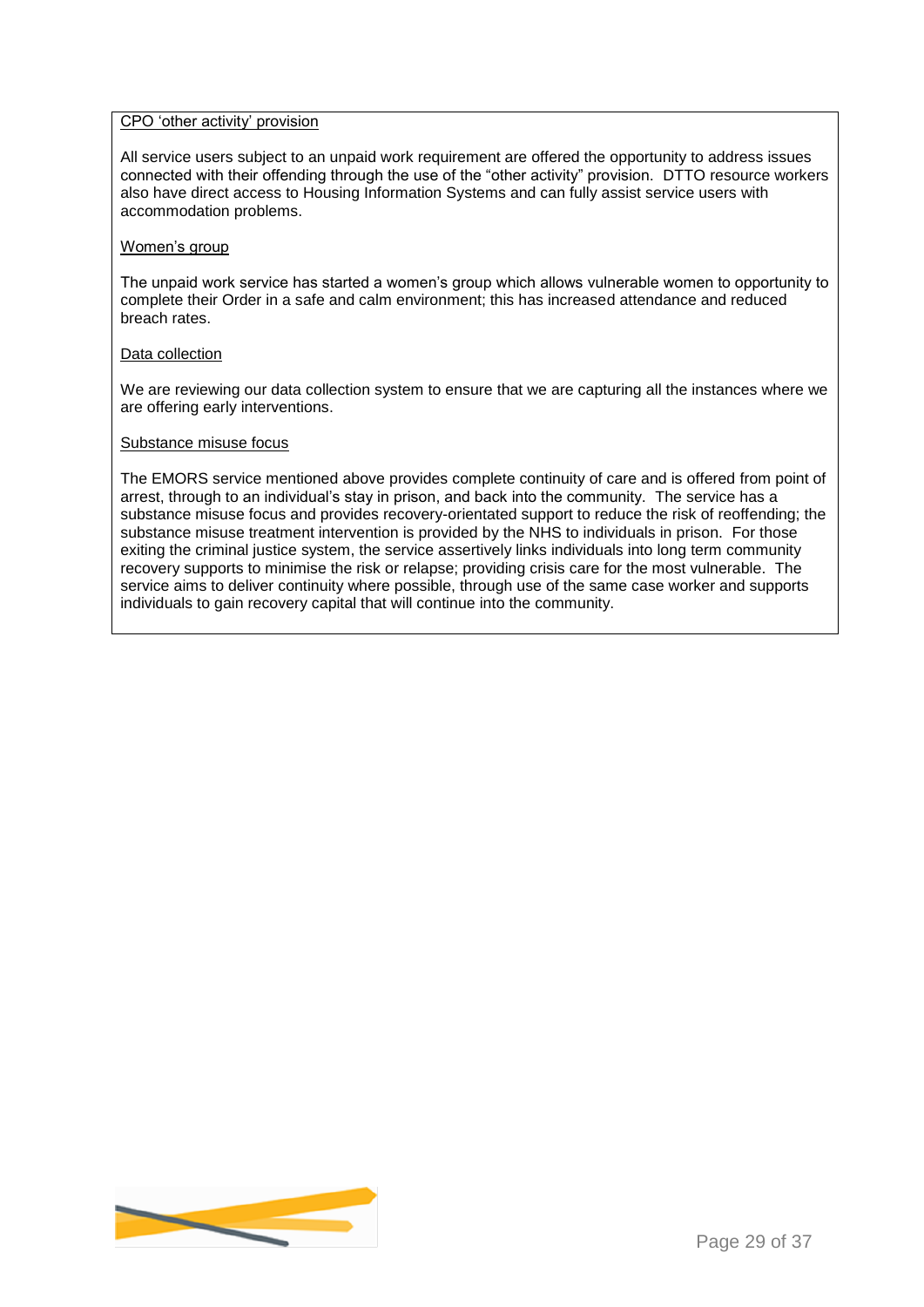## **NATIONAL OUTCOME FIVE**

Life chances are improved through needs, including health, financial inclusion, housing and safety, being addressed

| <b>Indicator</b> | <b>Reported?</b> | Useful? | <b>Evidence and Data (max 300 words per indicator)</b>                                                                  |
|------------------|------------------|---------|-------------------------------------------------------------------------------------------------------------------------|
| Individuals have | No               | Yes     | EMORS; service user feedback                                                                                            |
| made progress    |                  |         |                                                                                                                         |
| against the      |                  |         | The EMORS routinely measures the progress of                                                                            |
| outcome          |                  |         | individuals towards and during recovery using the                                                                       |
|                  |                  |         | Recovery Outcomes Web (ROW) tool. Examples of                                                                           |
|                  |                  |         | service user feedback:                                                                                                  |
|                  |                  |         |                                                                                                                         |
|                  |                  |         | "very helpful and got me thinking about my drug use and                                                                 |
|                  |                  |         | how and what I can do to change"                                                                                        |
|                  |                  |         | "my worker has done mostly everything in including me in                                                                |
|                  |                  |         | planning and reviewing my care"                                                                                         |
|                  |                  |         |                                                                                                                         |
|                  |                  |         | "I am happy to be working with you, and will continue                                                                   |
|                  |                  |         | outside, hopefully until I make better life choices"                                                                    |
|                  |                  |         |                                                                                                                         |
|                  |                  |         | Risk assessment tool for young people                                                                                   |
|                  |                  |         | For young people, a new risk assessment tool (START-                                                                    |
|                  |                  |         | AV) is being used for under 18's involved in offending, and                                                             |
|                  |                  |         | it is proposed that this will identify both protective and                                                              |
|                  |                  |         | criminogenic factors and allow analysis of need, including                                                              |
|                  |                  |         | unmet need. Work is also being undertaken to strengthen                                                                 |
|                  |                  |         | service user feedback and consultation. Some of this work                                                               |
|                  |                  |         |                                                                                                                         |
|                  |                  |         | is taking place as part of ongoing Youth Talk events                                                                    |
|                  |                  |         | (community safety issues for young people in small                                                                      |
|                  |                  |         | localities), and other objectives involve widening service                                                              |
|                  |                  |         | user consultation to involvement in strategic planning;                                                                 |
|                  |                  |         | using regular feedback from consultations and service                                                                   |
|                  |                  |         | evaluations.                                                                                                            |
|                  |                  |         |                                                                                                                         |
|                  |                  |         | <b>SFRS</b> safety projects                                                                                             |
|                  |                  |         | The SFRS are working on two separate projects which aim                                                                 |
|                  |                  |         | to reduce offending in relation to alcohol; one with the NHS                                                            |
|                  |                  |         | and one with North East Action on Alcohol. In addition,                                                                 |
|                  |                  |         | SFRS work to reduce unintentional harm and continue to                                                                  |
|                  |                  |         | carry out home safety visits jointly with criminal justice                                                              |
|                  |                  |         | social work to people who have recently been released                                                                   |
|                  |                  |         | from prison; providing safety advice to help minimise risk                                                              |
|                  |                  |         | in the home.                                                                                                            |
|                  |                  |         |                                                                                                                         |
|                  |                  |         | <b>Supporting victims</b>                                                                                               |
|                  |                  |         | Victim Support supported 101 victims of crime through                                                                   |
|                  |                  |         | giving practical safety advice, emotional support and                                                                   |
|                  |                  |         |                                                                                                                         |
|                  |                  |         | provision of personal safety alarms. 144 victims of crime<br>were supported with information about the criminal justice |
|                  |                  |         |                                                                                                                         |
|                  |                  |         | system.                                                                                                                 |
|                  |                  |         | Additional examples                                                                                                     |
|                  |                  |         |                                                                                                                         |
|                  |                  |         | Other examples which support this outcome are expanded                                                                  |
|                  |                  |         | upon throughout this document for example:                                                                              |
|                  |                  |         |                                                                                                                         |
|                  |                  |         | Work to embed the <b>SHORE</b> standards                                                                                |

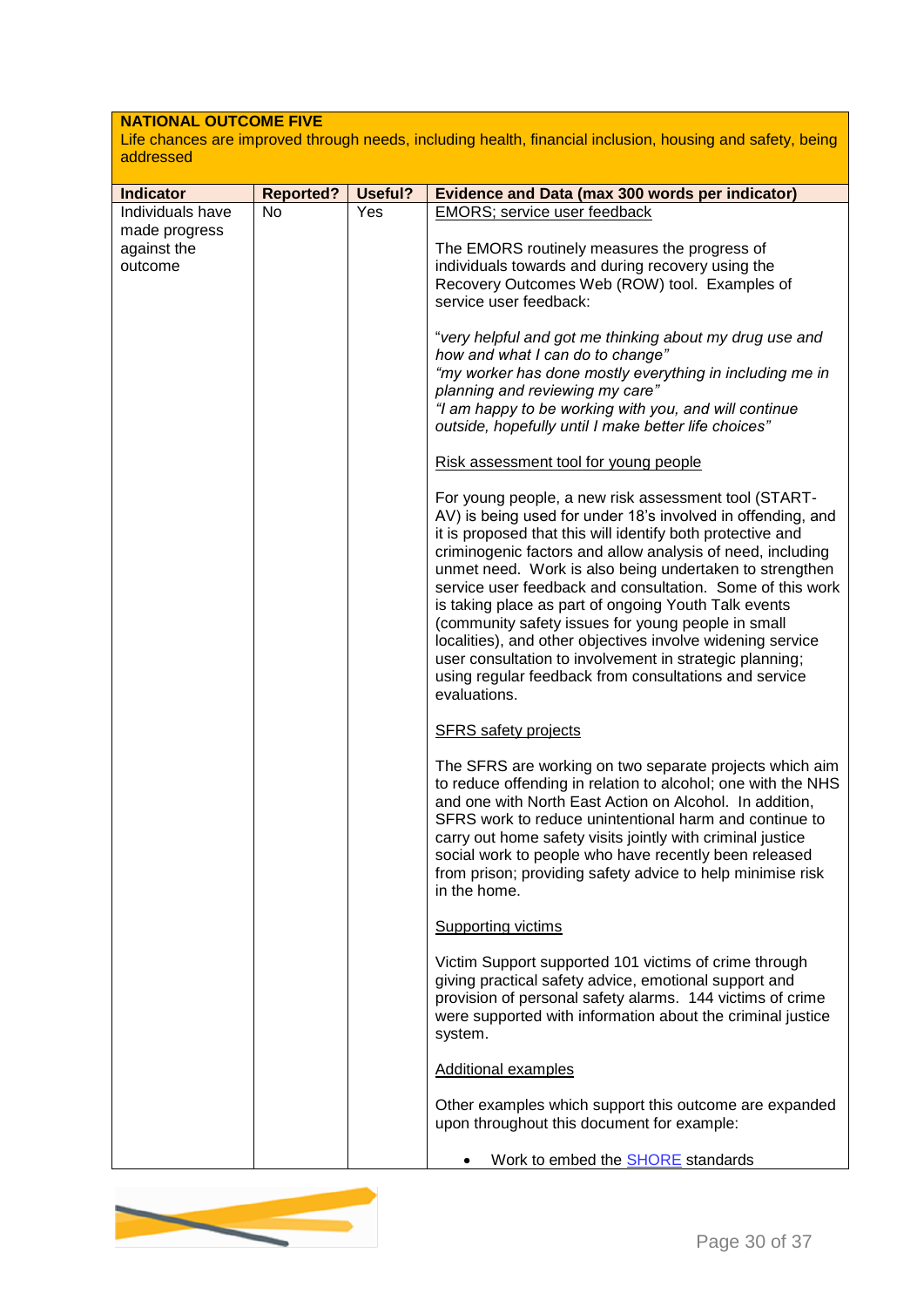|  | Health interventions as part of DTTOs<br>Health and substance misuse treatments<br>accessed through the Alcohol Problem Solving<br>Court |
|--|------------------------------------------------------------------------------------------------------------------------------------------|
|--|------------------------------------------------------------------------------------------------------------------------------------------|

**Other information relevant to National Outcome Five**

Willow and service user feedback

[Willow](https://services.nhslothian.scot/willow/Pages/default.aspx) mentioned above; a partnership between NHS Lothian and the City of Edinburgh Council works with partners to address the social, health and welfare needs of women in the justice system who are resident in Edinburgh or returning to Edinburgh from custody elsewhere. Willow runs a programme specifically designed to meet the needs of women and provides interventions including:

- assessment of physical, mental and sexual health
- help to cope with trauma and abuse
- improve mental health and wellbeing
- address offending behaviour
- address substance misuse problems
- develop plans for education, training and employability

Women who attended Willow were asked for their views and they mentioned that it was helpful to have a range of services there for them and that it was a women only environment. They felt their confidence had increased and they were able to deal with situations better. The women appreciated the welcoming environment at Willow, including reception staff and proactive follow ups evidenced by their comments below:

"*When I was scared to come out and didn't make an appointment, Willow was reassuring, said it was fine and told me not to get upset. When I missed a few appointments, the worker did a home visit to check in. When I attended another group work programme and didn't attend appointments I was closed. No one checked in on me then. The experience here is positive and you don't get fobbed off. I have never come into a building before where all the people are nice!"*

*"Willow is quite an amazing place, anyone who says different is lying"*

*"Having the connection with Just Us (a service group) and continuing to be part of stuff that includes women – ex service users/active service users. Like the open days and this questionnaire"*

| <b>NATIONAL OUTCOME SIX</b> |  |  |
|-----------------------------|--|--|
|                             |  |  |

People develop positive relationships and more opportunities to participate and contribute through education, employment and leisure activities

| <b>Indicator</b>                        | <b>Reported?</b> | Useful? | Evidence and Data (max 300 words per indicator)                                                                                                                                                                                                                                                                                                                                                                                                                                                                                                |
|-----------------------------------------|------------------|---------|------------------------------------------------------------------------------------------------------------------------------------------------------------------------------------------------------------------------------------------------------------------------------------------------------------------------------------------------------------------------------------------------------------------------------------------------------------------------------------------------------------------------------------------------|
| Individuals have                        |                  |         | <b>SFRS</b> interventions                                                                                                                                                                                                                                                                                                                                                                                                                                                                                                                      |
| made progress<br>against the<br>outcome |                  |         | The SFRS runs a number of programs for young people<br>both for the wider school audience and targeted to those at<br>risk of offending as follows:                                                                                                                                                                                                                                                                                                                                                                                            |
|                                         |                  |         | FireSkills is a targeted programme in Edinburgh's high<br>schools managed by Education, SFRS and the third<br>sector; engaging with young people who have difficulty in<br>education and are identified as on the cusp of low level<br>offending. The programme delivers awareness raising on<br>the impacts of antisocial behaviour and highlights the<br>dangers of fire related antisocial behaviour. The course<br>aims include developing an individual's ability to work in a<br>team, confidence building and improving healthy eating. |

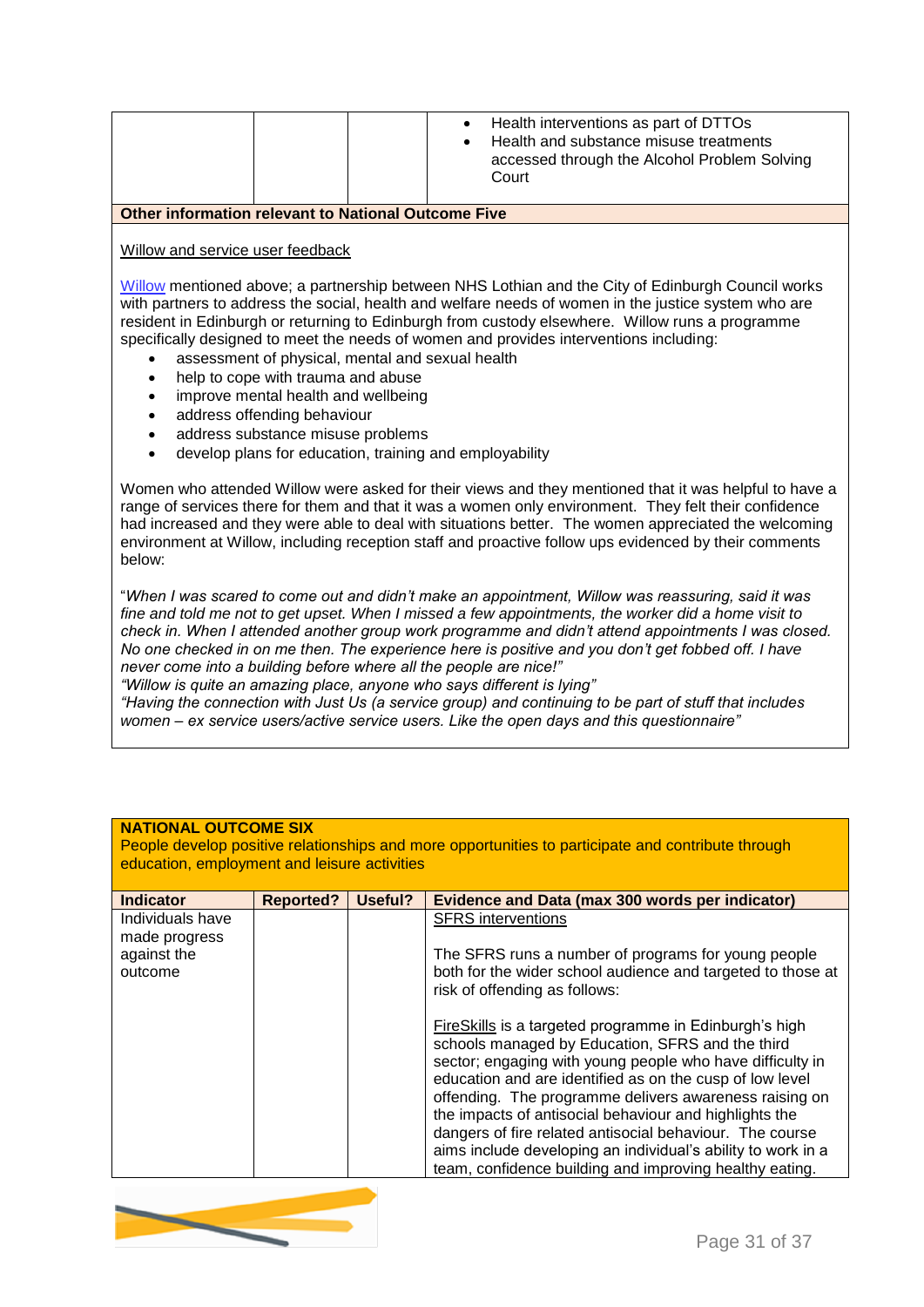|                                                           | Young Drivers Event at which SFRS and other partners<br>attend is an event targeted at High school students<br>approaching driving age and aims to raise awareness of<br>road safety and the consequences of dangerous driving; it<br>engages with around 6000 students from across Edinburgh<br>over the course of a week.<br>Fire Setters Intervention - A program of guidance and |  |  |
|-----------------------------------------------------------|--------------------------------------------------------------------------------------------------------------------------------------------------------------------------------------------------------------------------------------------------------------------------------------------------------------------------------------------------------------------------------------|--|--|
|                                                           | training is being delivered to SFRS staff to ensure their<br>effective engagement with young people identified by<br>Police Scotland and Young People's Service (YPS) social<br>work, as having an unhealthy interest in fire, or who have<br>been involved in fire related antisocial behaviour.                                                                                    |  |  |
|                                                           | Ignite is a ten day course working with partners to educate<br>the students on issues including sexual and mental health,<br>online and digital safety, drugs and alcohol misuse, and<br>onward employability. These are additional attributes<br>which build upon the founding principles of the FireSkills<br>course (mentioned above), such as team building and<br>discipline.   |  |  |
|                                                           | For the wider audience, SFRS works with partners to<br>support the Risk Factory Primary 7 interactive student<br>programme where the consequences of antisocial<br>behaviour are discussed using a variety of scenarios and<br>settings. The programme teaches young people how to<br>keep safe and deal with emergency situations.                                                  |  |  |
| <b>Other information relevant to National Outcome Six</b> |                                                                                                                                                                                                                                                                                                                                                                                      |  |  |

#### Support for young people

As mentioned above, Edinburgh works hard to engage with those who offend (under 18's) without the need for statutory intervention and we would like to expand this further if at all possible. Both employment and education are significant factors for 16/17 year olds and the City of Edinburgh Council has invested in a number of Third Sector services to provide training opportunities, including working closely with [Skills Development Scotland](https://www.skillsdevelopmentscotland.co.uk/local-national-work/city-of-edinburgh/) in promoting employability for young people.

#### Edinburgh Travel Service

In recognition of the importance of support networks for those in prison, the City of Edinburgh Council commissions Sacro to operate the Edinburgh Travel Service' to provide transport for adults and accompanied children who are eligible for the Assisted Prison Visit Scheme (AVPU). The Service provides transport to all Scottish prisons and secure hospitals for visitors who may have difficulty travelling to those establishments. Reasons for this include remote location of some prisons, lack of personal transport, lack of suitable public transport, passenger age and/or infirmity, and problems travelling with children on lengthy, multi-stage journeys.

The Service enables prisoners and patients to maintain contact with their families and friends which in turn, helps to sustain family relationships and facilitates prisoners/patients re-integration into the community on release. Maintaining family and friends' relationships as a support network contributes to reducing the risk of reoffending and increases the chance of successful rehabilitation on their release. In addition, it helps to mitigate the negative impact of separation on children of people in prison/hospitals and promotes the importance of maintaining good quality, stable visiting arrangements. Feedback from service users:

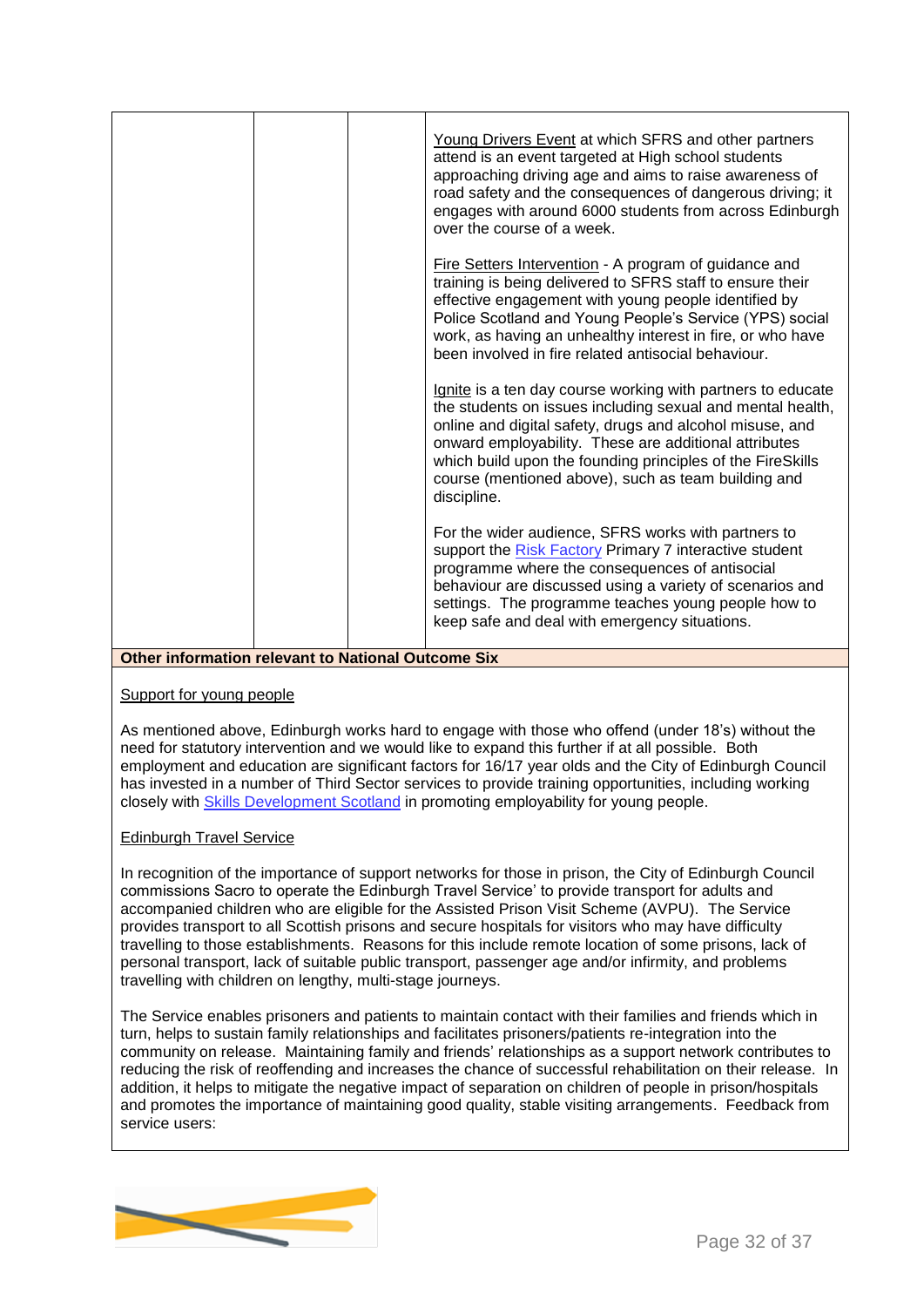Service User travelling to State Hospital, Carstairs – "*I just want to thank you for helping me see my son, I really can't express to you how much it meant to me to see him after all this time. I think what you do is fantastic and I'm so very grateful to you"* 

Service user travelling to HMP Glenochil - "*On my last run to see my son just before Christmas my benefits were paid into my post office account early for the holiday and I wouldn't have been able to get into the post office to take it out due to visiting that day if W (volunteer driver) had not stopped on our way back from the visit and let me go in, I would have spent Christmas without money until they opened again. He saved Christmas for me"*

| <b>NATIONAL OUTCOME SEVEN</b>                                                    |                  |         |                                                                                                                                                                                                                                                                                                                                                                                                                                                                                                                                                                                                                                                                                                                                                                                                                                                                                                                                                                                                                                                                                                                                                                                                                                                                                                                                                                                                                                     |               |                      |  |
|----------------------------------------------------------------------------------|------------------|---------|-------------------------------------------------------------------------------------------------------------------------------------------------------------------------------------------------------------------------------------------------------------------------------------------------------------------------------------------------------------------------------------------------------------------------------------------------------------------------------------------------------------------------------------------------------------------------------------------------------------------------------------------------------------------------------------------------------------------------------------------------------------------------------------------------------------------------------------------------------------------------------------------------------------------------------------------------------------------------------------------------------------------------------------------------------------------------------------------------------------------------------------------------------------------------------------------------------------------------------------------------------------------------------------------------------------------------------------------------------------------------------------------------------------------------------------|---------------|----------------------|--|
| Individuals' resilience and capacity for change and self-management are enhanced |                  |         |                                                                                                                                                                                                                                                                                                                                                                                                                                                                                                                                                                                                                                                                                                                                                                                                                                                                                                                                                                                                                                                                                                                                                                                                                                                                                                                                                                                                                                     |               |                      |  |
| <b>Indicator</b>                                                                 | <b>Reported?</b> | Useful? | <b>Evidence and Data (max 300 words per indicator)</b>                                                                                                                                                                                                                                                                                                                                                                                                                                                                                                                                                                                                                                                                                                                                                                                                                                                                                                                                                                                                                                                                                                                                                                                                                                                                                                                                                                              |               |                      |  |
| Individuals have<br>made progress<br>against the<br>outcome                      |                  |         | Peer mentoring<br>Throughout 2018, the Peer Mentoring and Support Service<br>funded by the City of Edinburgh Council to work with<br>people over 16 years of age and under a statutory<br>supervision order, has continued to develop since starting<br>up in October 2017. A key element of the service is using<br>fully trained volunteer mentors with 'lived experience' of the<br>criminal justice system and this has proved hugely<br>beneficial to the service users. Training events for mentors<br>have provided input on how to work with people with<br>convictions for sexual offences; this is particularly relevant,<br>as during the reporting period (1 January 2018 to 31<br>December 2018), 50% of the service user group supported<br>had a history of sexual offences. (One of the reasons for<br>this may be that few services in Edinburgh will work with<br>individuals with sexual offences). The service will work<br>with individuals for up to two years where required,<br>irrespective of when their order finished.<br>The service uses the Outcomes Star assessment tool to<br>monitor an individual's progress and performance<br>monitoring has shown high outcomes achievements across<br>most areas. A snapshot of results is shown at table 10<br>below. The service received 30 referrals in the reporting<br>period and by the end of 2018 was working with 23 service<br>users.<br>Table 10 |               |                      |  |
|                                                                                  |                  |         | <b>Outcomes</b>                                                                                                                                                                                                                                                                                                                                                                                                                                                                                                                                                                                                                                                                                                                                                                                                                                                                                                                                                                                                                                                                                                                                                                                                                                                                                                                                                                                                                     | <b>Target</b> | %<br><b>Achieved</b> |  |
|                                                                                  |                  |         | For those who have substance misuse<br>issues, evidence of abstinence/stable use<br>of illegal drugs/NPS/alcohol                                                                                                                                                                                                                                                                                                                                                                                                                                                                                                                                                                                                                                                                                                                                                                                                                                                                                                                                                                                                                                                                                                                                                                                                                                                                                                                    | 80            | 81                   |  |
|                                                                                  |                  |         | Evidence of a reduction in offending<br>behaviour                                                                                                                                                                                                                                                                                                                                                                                                                                                                                                                                                                                                                                                                                                                                                                                                                                                                                                                                                                                                                                                                                                                                                                                                                                                                                                                                                                                   | 90            | 97                   |  |
|                                                                                  |                  |         | Evidence of a reduction in pro-offending<br>attitudes                                                                                                                                                                                                                                                                                                                                                                                                                                                                                                                                                                                                                                                                                                                                                                                                                                                                                                                                                                                                                                                                                                                                                                                                                                                                                                                                                                               | 90            | 92                   |  |
|                                                                                  |                  |         | Evidence of increase in ability to withstand<br>pressure from peers who are still<br>offending and/or involved in substance<br>misuse                                                                                                                                                                                                                                                                                                                                                                                                                                                                                                                                                                                                                                                                                                                                                                                                                                                                                                                                                                                                                                                                                                                                                                                                                                                                                               | 90            | 94                   |  |

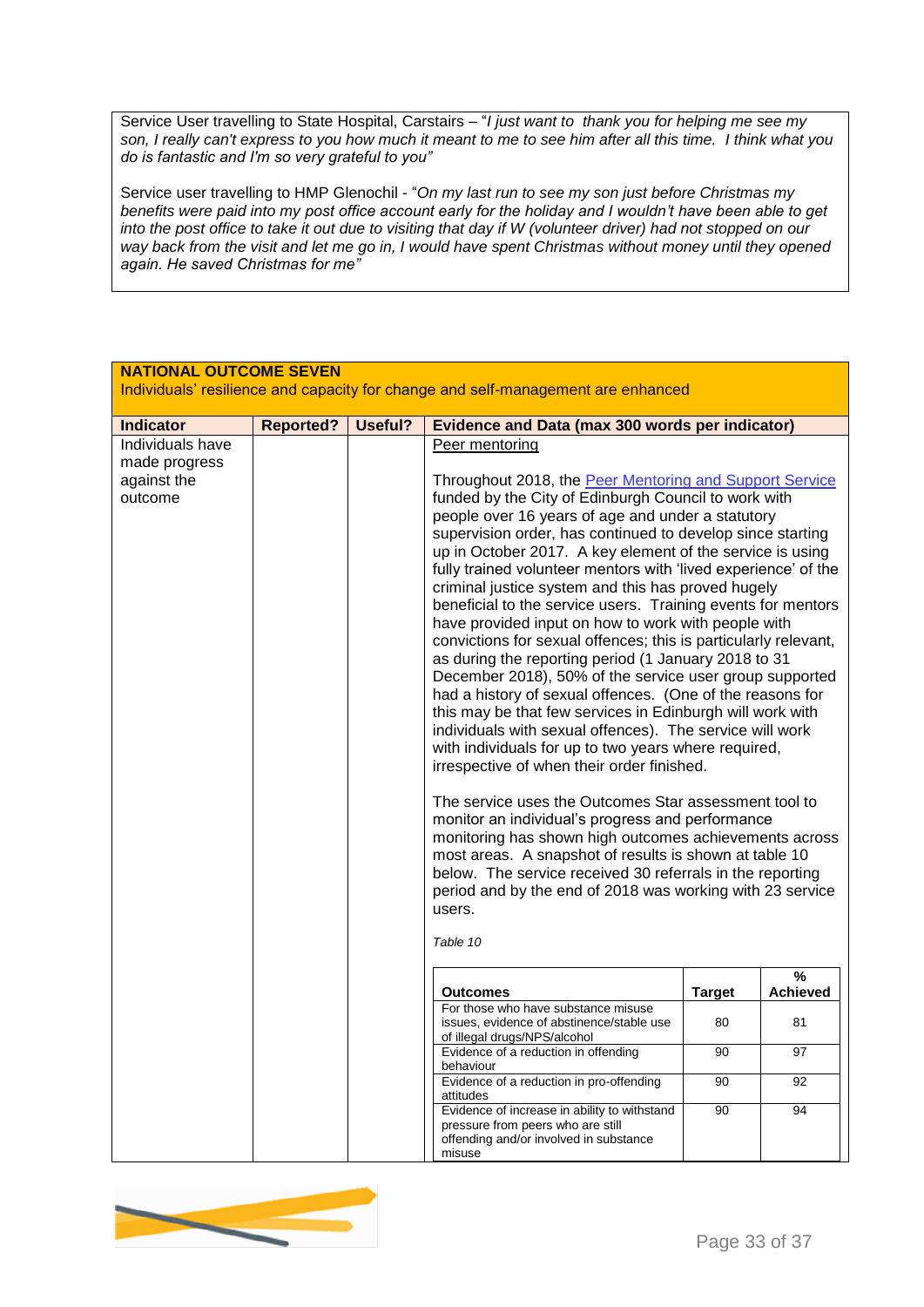|  | Evidence of a reduction in chaotic or risky<br>behaviour                                           | 90 | 88 |
|--|----------------------------------------------------------------------------------------------------|----|----|
|  | Evidence of improved motivation to<br>change negative behaviour                                    | 90 | 98 |
|  | Restorative Justice<br>Restorative Justice, also relevant to this outcome is<br>highlighted below. |    |    |

#### **Other information relevant to National Outcome Seven**

#### Domestic Abuse Services

[Domestic Abuse Services](http://www.edinburgh.gov.uk/domesticabuse) have recently concluded an organisational review which in part was designed to improve access for men who perpetrate domestic abuse but are not prosecuted, and support to their ex/partners. Part of this has been to agree a new referral pathway involving multi-agency working with police, colleagues in FHS, and Women's Aid. Now the review has concluded, we are moving to implement the changes on a permanent basis. This will improve access to support for women and children affected by domestic abuses, aiming to reduce risks posed to them. Men will have access to an increased type of supports and interventions aimed at reducing the likelihood of future violence.

These services are engaged in a programme of self-assessment, training, and development activity to become trauma enhanced, including ensuring workers can identify and respond to complex trauma presentations, and support the safety and stabilisation of service users. We will contribute to the delivery of a pilot of a community forensic Survive and Thrive course for men, and will provide workers to become trainers accredited to deliver Trauma Skilled Practice (level 2) Training, to contribute to the delivery of NHS Education for Scotland trauma training framework.

#### Supporting young people

All staff supporting those under 18, are trained in child development and adverse childhood experiences/trauma (ACEs). In addition, staff draw on motivational interviewing techniques when working with our young people. We strive to engage with them in a way that is warm and understanding whilst maintaining clarity of the responsibilities associated with supervising young people in the community. Our engagement with young people assists us in developing stronger relationships, which is a central component of enhancing motivation to change.

Several YPS staff will become 'Train the Trainers' in relation to ACEs and we are reviewing how trauma friendly our workplace and associate staff are in welcoming and engaging with our service users. This includes wider training for a range of staff including security staff, reception staff, as well as social workers. We hope this assists young people who have experienced multiple adversities to feel welcomed and positively regarded when attending appointments with staff.

#### Feedback from victims and witnesses supported by Victim Support

Victim Support routinely gathers feedback from victims and witnesses; monitoring progress across three areas; health and wellbeing, feeling safer, and feeling informed. Service user feedback included the following comments;

*"I could not have managed to get through all this without your help." "I feel my life is getting back to normal, thanks"*

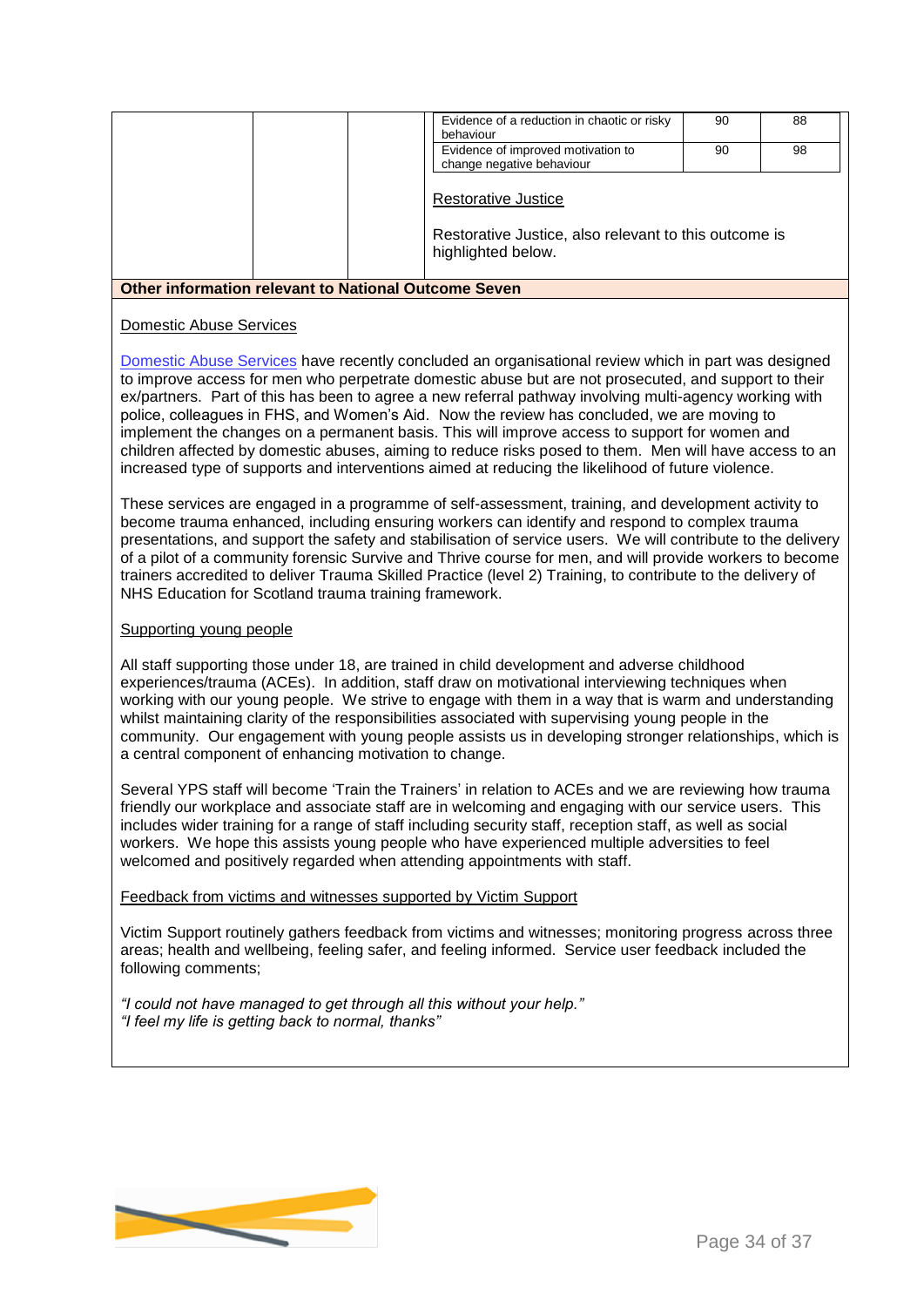#### **5. Priority Areas of Focus**

#### Data sharing

The ECSP continues to work to improve data sharing between partners where doing so will facilitate improved outcomes for service users and/or quicker access to the services they require to address their needs. The DSA between SPS and the City of Edinburgh Council developed in 2018 and explained under outcome 3 above is a big step to achieving improvements in this area. Prior to development of the DSA, social work staff would receive information relating to statutory prisoners; representing some of those eligible for services. Personal data would not be routinely shared consistently. The DSA allows for the sharing of personal data on the full cohort of individuals (non-statutory and statutory prisoners) being liberated which will allow more effective service planning and for relevant social work staff to:

- Identify those who are leaving and who have left custody which will assist in determining their eligibility for social work support
- Offer individuals in prison an option (via specific consent) to access social work services similar to those in the community
- Offer individuals in prison support around offending behaviour, to address personal problems such as family breakdown or drug/ alcohol issues, and support to reintegrate into society on release

The DSA allows for data to be shared on people being liberated to Edinburgh both from HMP Edinburgh and from across the prison estate. The DSA however, only covers the sharing of information on people who have been convicted therefore, further work will be required to ensure that remand prisoners being liberated are able to access the support they need.

#### **6. Case Studies**

#### Restorative Justice

The City of Edinburgh Council's Community Justice service is now offering Restorative Justice (RJ) to those who are subject to statutory supervision, having been convicted of a hate crime (an offence aggravated by race, religion, sexual orientation, disability, or transgender identity), and the victim and of that offence (or a representative). The Community Justice (Scotland) Act 2016 and the creation of Community Justice Scotland are drivers for this project, and seeking input from victims of crime and communities affected by crime will also be of key importance when delivering our service. RJ is a medium which includes victims, offenders, and communities in repairing the harm caused by crime.

Police Scotland, specifically the Preventions, Interventions, and Partnership Department (E-Division, Torphichen Street, Edinburgh), are a key partner in this process, and an Information-Sharing Protocol has been agreed and signed off with them, allowing our service to contact the victim of the hate offence. Police Scotland have agreed to provide victims of hate crime information about RJ and gain explicit consent for the Council's RJ service to contact them, as well as undergoing joint RJ training with staff from our service, and to co-facilitate RJ where appropriate.

The RJ service is initially focusing on hate crime and operating across all community justice services where appropriate. It is the intention in the future, to extend the project to encompass all offences following successful implementation and evaluation with hate offences. Relevant staff across Criminal Justice Social Work, Young People's Service, Family and Household Support, and the residential accommodation service for men who pose a risk of serious harm, have been trained in the Anti-Discriminatory Awareness Practice Training (ADAPT) toolkit; a one to one hate crime intervention that can be used by all staff, not just those involved in delivering RJ.

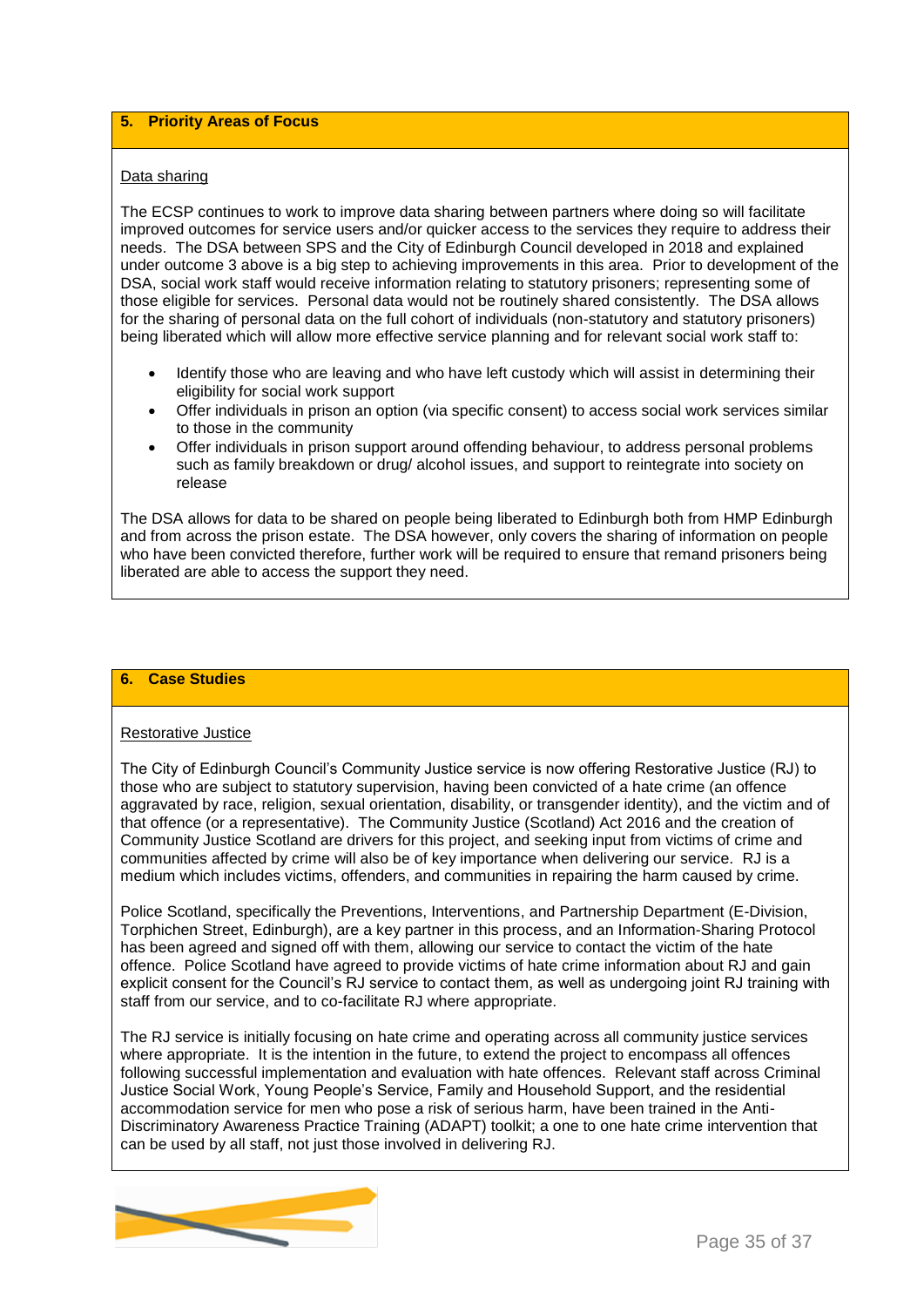Specifically RJ contributes to National Outcome 7 through enhancing victims' resilience and by supporting behavioural and attitudinal change, self-management and reducing the risk of reoffending in those who have committed hate offences. RJ also support National Outcome 2; national indicator "partners have leveraged resources for community justice" through collaboration, co-facilitation, information sharing and attending joint training.

#### **7. Challenges**

#### Employing people with lived experience

To promote community justice, reduce re-offending and deliver effective interventions, partners are keen to tap into the wealth of experience, knowledge and understanding that exists in those who have lived experience of the criminal justice and have turned their lives around. Employing ex-service users and people with lived experience brings a legitimacy to support services as it provides visible evidence of recovery which can be particularly appreciated by service users; inspiring and motivating them to make changes in their own lives. However, employing mentors with lived experience presents procedural challenges with PVG Scotland checks.

In terms of challenges to employing mentors with lived experience, the main issue relates to Protecting Vulnerable Groups (PVG) Scotland scheme. When the PVG is submitted, this automatically triggers consideration for listing (i.e. adult or child listing) and results in considerable delays to the recruitment process. This could potentially discourage those with lived experience from taking on professional mentoring roles. To mitigate the impact, service providers are now are seeking to conduct PVG checks before the recruitment processes begins.

#### Data collection and analysis

Accessing readily available and easy to interpret community justice and health/drugs/alcohol data, broken down by local authority area to inform a strengths and needs assessment, remains a challenge, as information is often difficult to find and is found across a number of different sources. In addition, some of the data requested in the CJOIP return such as "number of short term sentences under one year" is not available from current systems. Similarly, gathering accurate data showing the balance between community sentences and custodial sentences has not been possible.

Social work reports are not requested for every individual entering the criminal justice system. The City of Edinburgh Council holds data on those for whom a social work report was requested but has no information on those for whom reports are not requested. As those individuals are absent from the social work system, the data, which seeks to portray an accurate picture of the community justice landscape in Edinburgh, is incomplete and further work is required to capture the range of data across partners that will provide a fuller picture of community justice.

#### **Resources**

A further challenge is the impact of the 2018/19 pay increase for social work staff which is having to be met from the existing budget, as no additional monies have been made available to fund this; the three years of pay increases amount to almost 10% of the staffing budget. The money available for social work services therefore, has reduced in real terms in 2018/19, putting greater pressure on services. This pressure is compounded by the additional demand generated by an increasing population and the shift to community sentences, where more people will require to be supported in the community.